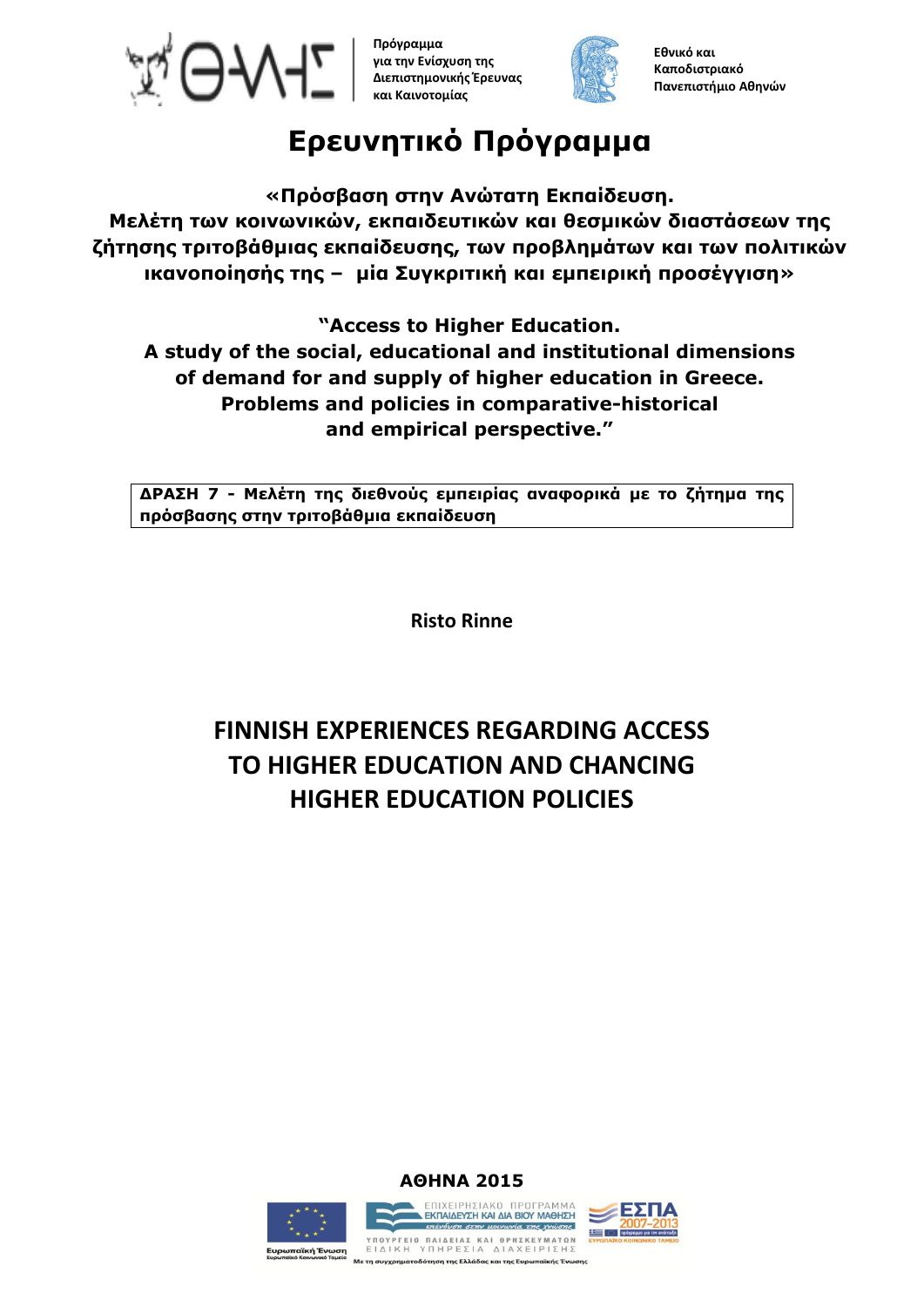

**Πρόγραμμα για την Ενίσχυση της Διεπιστημονικής Έρευνας και Καινοτομίας**



«**ΘΑΛΗΣ-ΕΚΠΑ Πρόσβαση στην Ανώτατη Εκπαίδευση**. Μελέτη των κοινωνικών, εκπαιδευτικών και θεσμικών διαστάσεων της ζήτησης Τριτοβάθμιας εκπαίδευσης, των προβλημάτων και των πολιτικών ικανοποίησής της – μια Συγκριτική και εμπειρική προσέγγιση»

#### **MIS: 375728**

**Επιστημονικός Υπεύθυνος: Ομοτ. Καθηγητής Δημήτριος Ματθαίου**

# **Ερευνητική Ομάδα Υπεύθυνη για τη Δράση 7:** Ε.Ο. ΕΚΠΑ 1

**Συντονιστής:** Δημήτριος Ματθαίου, Ομ. Καθηγητής

#### **Μέλη ΚΕΟ**

Κωνσταντίνος Φασούλης, Καθηγητής Πανεπιστημίου Αθηνών Αθανάσιος Γκότοβος, Καθηγητής Πανεπιστημίου Ιωαννίνων Κωνσταντίνος Αγγελάκος, Επίκουρος Καθηγητής Ιόνιου Πανεπιστημίου Loucas Petronicolos, Associate Professor, Department of Educational Leadership and Policy, University of Wisconsin – Oshkosh

#### **Μέλη ΟΕΣ**

Ιωάννης Ρουσσάκης, Δρ Επιστημών Αγωγής με ειδίκευση στη Συγκριτική Εκπαίδευση και την Εκπαιδευτική Πολιτική, Σύμβουλος A' του Ινστιτούτου Εκπαιδευτικής Πολιτικής, Εκπαιδευτικός.

Αντωνία Σαμαρά, Δρ. Επιστημών της Αγωγής με ειδίκευση Συγκριτική Εκπαίδευση και την Εκπαιδευτική Πολιτική, Εκπαιδευτικός . Χαρίκλεια Ματθαίου, Ερευνήτρια, Εκπαιδευτικός

Michael Tomlinson, Lecturer, University of Southampton

Risto Rinne, Professor, University of Turku

Hans-Georg Kotthoff, Professor, Pedagogische Hochschule Freiburg

Marie Duru-Bellat, Professeur de Sociologie à Sciences Po Paris, chercheur à l'Observatoire Sociologique du Changement (OSC-CNRS)

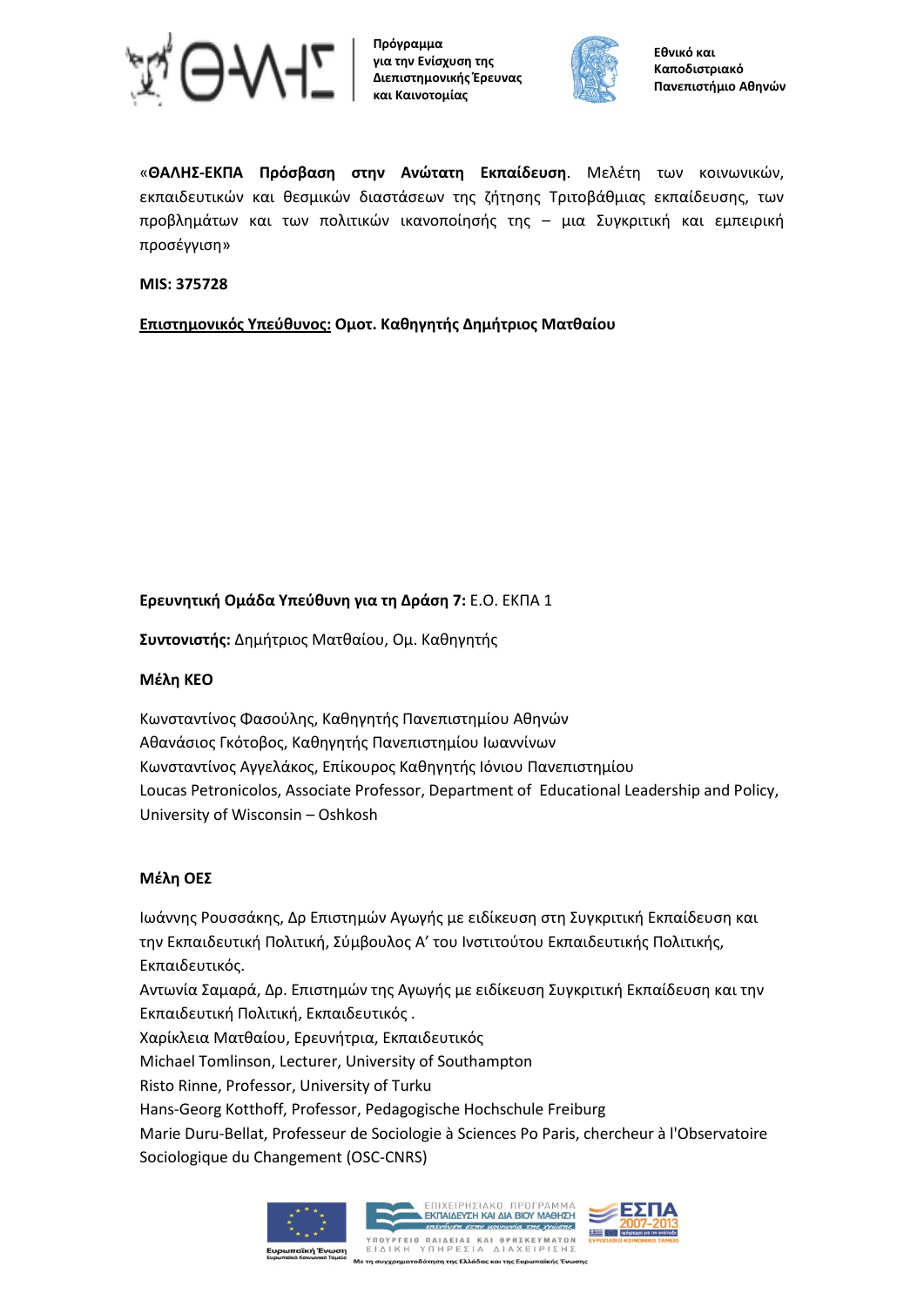Risto Rinne:

# **FINNISH EXPERIENCES REGARDING ACCESS TO HIGHER EDUCATION AND CHANCING HIGHER EDUCATION POLICIES**

#### **1 INTRODUCTION**

One of the first scholars who focused critical attention on the close connection between the transformation of the university, the transformation of the state and the transformation of the global economy was Readings in his book "The University in Ruins" (1996). We may disagree with his findings, but we must agree that the university has become a very different kind of institution which is no longer linked to the destiny of the nation-state. Today, the universities must balance between two cultures: the traditional academic culture and the culture of the free market.

These changes have heavily modified the forms and mechanisms of governance and university policy making. The old traditional models such as 'collegial organization' or 'professional bureaucracy' have been replaced by perspectives and models such as the 'entrepreneurial model'. However, the domination of a top-down effectiveness-based approach has also been seen by many as damaging, and the resistance of market-oriented changes is strong in many institutions. (Rinne & Koivula 2005)

In the Nordic countries, these trends can distinctly be seen. States are trying to increase competitiveness between universities by diminishing funding and establishing assessment procedures "to guarantee and improve efficiency and quality". In Finland, the new University Law (2009) was the culmination point of breaking away from the old, long national Finnish university model and rushing for the new neo-liberal university model.

In this report, I will present the results of numerous studies, mostly carried out in CELE (Center of Research on Lifelong Learning and Education, University of Turku, Finland), in changing Finnish university politics and their consequences as well as the transition of the university towards a market-driven institution in the NPM period (Rinne 2010). One of the main questions in this report is, what kind of profound changes have been going on in the history of Finnish university policies and access to Higher Education, and how have new modes and features of university policies changed the place, the role, the functions and the significance of the Finnish national university? My research team and I are also interested in asking, what kind of new university policies and new technologies of power have penetrated into state-level official university policies and how these policies have been implemented, transformed and received in the institutional level, and still, how the university actors on the shop-floor level have accepted and/or rejected these changes and seen their consequences in their everyday work. And finally, how have the political changes in the access to Higher Education changed, and what consequences have these changes had on reformulating the university system and the limits and possibilities of different groups of people to enter the university system? (See eg. Rinne, Jauhianen & Kankaanpää 2014; Nori 2011)

The article will progress as follows; in sub-chapter 2, I will analyse some basic characteristics of the Nordic and Finnish university traditions and major reforms that have been carried out. I will also present the model of historically changing doctrines of the Finnish university. In session 3, I will take a step forward and describe, in more detail, the period of formulating the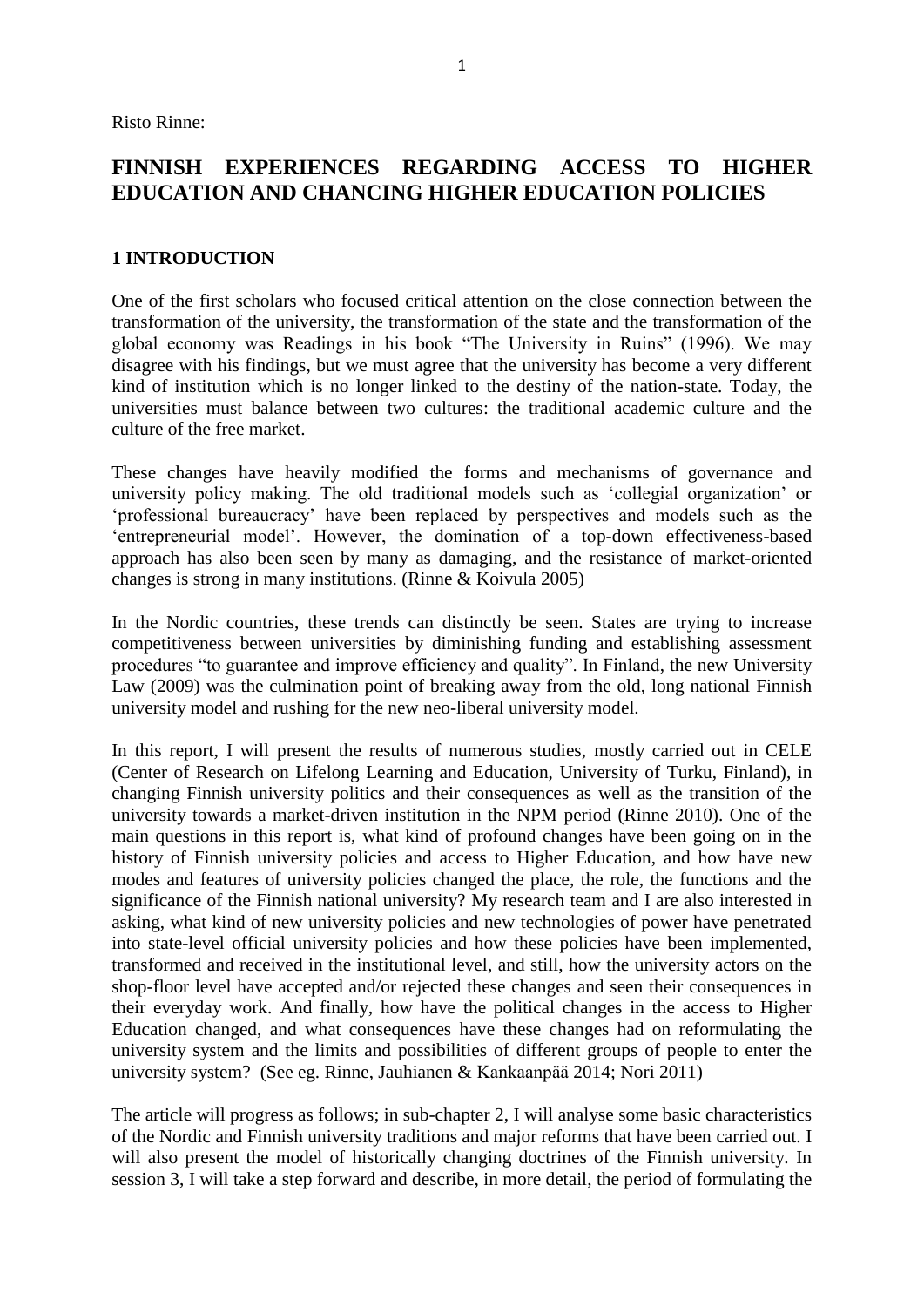new Finnish enterprise university after the mid-1980s. I will describe and analyse the recent and current discourses of the Higher Education policy and access policy by putting forward the official national discourse, the university level discourse, and some figures concerning the big change towards an enterprise university. At the end of this sub-chapter, I will summarise the recent changes and the series of new reforms. In session 4, I will go through the critical review of the Finnish Higher Education system and its functions by analysing the "new policy of power technologies and techniques" launched in Finland. I will move closer to the modern day and present the main stream of new public management as well as the strive for accelerating the competition and ideology of top universities in the 2000s. I will also analyse the reception and reactions of the university staff to the new university politics transformation and policy technologies as well as their views on the new non-transparency and the undemocratic administration culture. Subsequently, in section 5, I will shortly discuss the current discourses and initiatives for the future. Finally, in chapter 6, I will make some more general conclusions of the new university politics and their implications.

#### **2 FINNISH NATIONAL TRADITION AND MAJOR REFORMS OF HIGHER EDUCATION POLICY AND ACCESS TO HIGHER EDUCATION**

"The term Scandinavia is often used by the Anglo-American world not only to refer to the peninsula itself but also to the whole north-western region of Europe which includes Denmark, Finland, Iceland, Norway and Sweden and has [a] population of about 20 million people", noted Arild Tjeldvoll in the introduction to his book "*Education and Scandinavian Welfare State in 2000 – Equality, Policy and Reform*" (Tjeldvoll 1998a, pp. xi–xii). He claims, as does Esping-Anderssen, that a typical characteristic of all five Scandinavian countries is the kind of welfare state model adopted. At the heart of this model, as he puts it, is a striving for social justice and the ideal of a democratic society that has been promoted historically through social and educational policies.

A comparison of the Nordic countries with other European countries in the 1980s, before the great depression set in at the beginning of the 1990s, shows that the differences were still striking. A clearly social-democratic welfare regime was the Nordic norm: in accordance with the Keynesian policy of "full employment", unemployment was kept low  $(4\%)$ , in contrast to 10 per cent in the EU countries; more Nordic women were employed outside the home (more than 70% of women of working age, compared to 50% in the EU countries), and the level of public-sector employment was higher (more than 26% in the Nordic countries, compared with less that 18% the EU). (Kosonen 1992, 17; Rinne & Kivinen 2003; Rinne 2004)

The State has traditionally played a prominent role in the Nordic countries. With the help of large corps of State officials, the central authorities seriously set out to direct and control their citizens. The social elite and its associated professional groups were trained in public institutions of higher education and were employed in the service of the state or the public sector. There has been a very strong belief in the importance of education in building the nation. Since the Second World War, there has been a particularly heavy emphasis on the ideological "social democratic" concept of citizenship, and the ideal of the egalitarian "citizen worker" (cf. Hernes, 1988; Kivinen & Rinne, 1990b; 1992). The social-democratic regime has relied on corporatism, a strong public sector and a symbiosis between social movements and political parties, and the State professions educated by the institutions of higher learning have been entrusted with a vital role (Kivinen & Rinne, 1990a).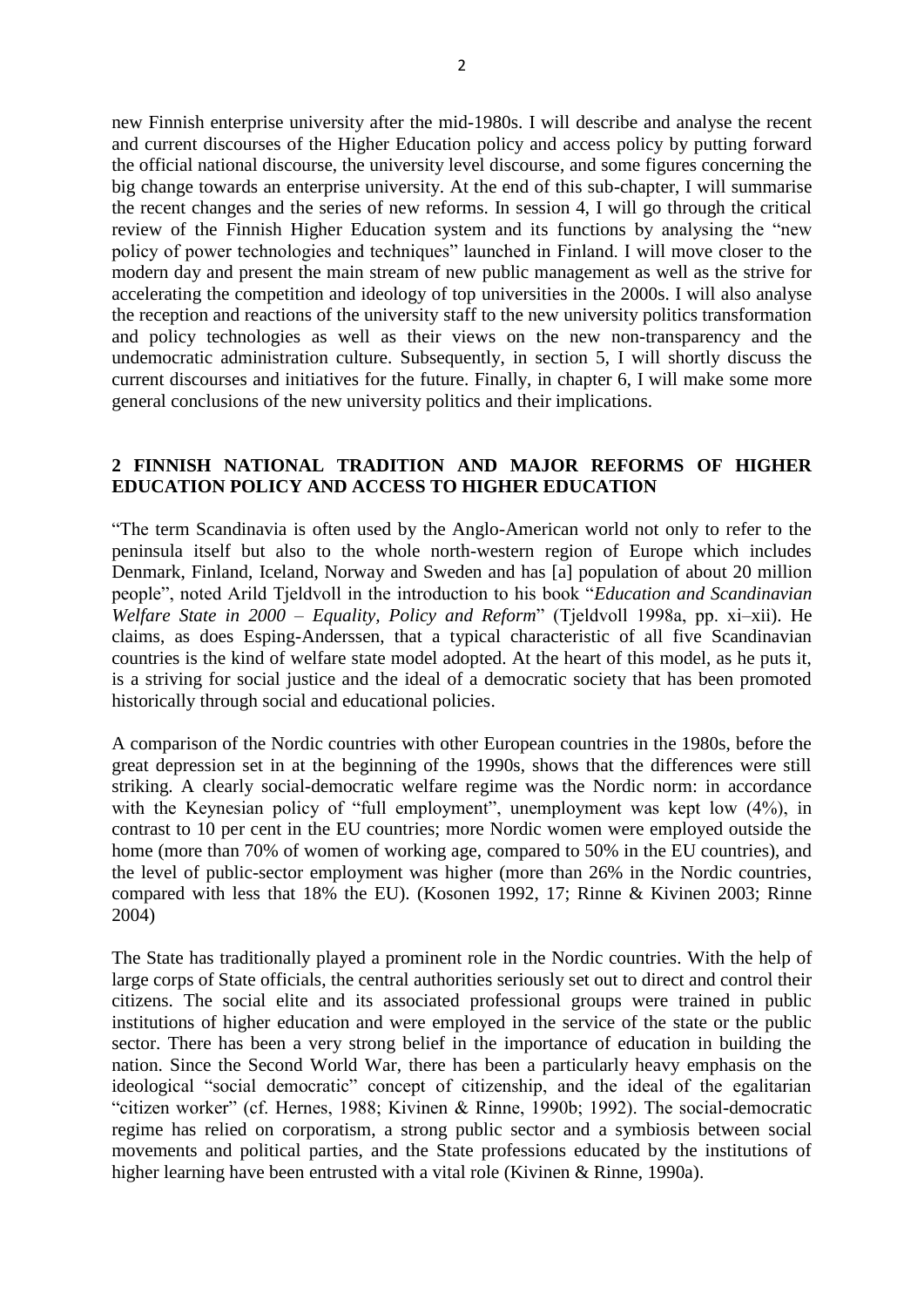Arild Tjeldvoll (1998b, pp. 4–7) describes a particular "Scandinavian education model", the aim of which is to produce equal educational opportunities for all citizens. This educational system was generally strongly centralised nationally in terms of the curriculum, examinations and governance until the 1980s. Many other researchers, including Kjell Rubenson (2007) and Ari Antikainen (2008), have called this specific model the "Nordic model" of education.

We have good reasons for naming the fourth university model the *Nordic university model*<sup>1</sup>. It is a model in which the university sector has followed a wider educational and state policy and surrendered almost entirely into the hands of the nation state. Even higher learning is referred to as the institution for promoting democracy and equality among citizens in society. Universities are almost entirely publicly funded, and there is very little room for private institutions. The institutions are, at least officially, homogenous and equal, and there is no educational market. A centralised administration and state management guarantee the limitations on competition. An important principle is to keep the degree-level education free of charge, in the spirit of the Nordic welfare-state model. (Rinne 2012a; 2012b; Rinne & Antikainen 2012)

The Nordic higher-education model combines the features of fast expansion, strict central planning and regional policy. In a sense, the Nordic university model could be described as an inverted mirror image of the Anglo-Saxon model.

It took a considerable amount of time before the Nordic university system began to be grafted onto the educational system to become a part of the wider social, economic and educational policy. It lived a long life as an ivory tower, dominated by the "academic oligarchy", the professoriate and the elite. In Finland, for example, it was not until the 1960s that the expanding welfare state, through the emerging Ministry of Education, started to legislate more powerfully, and to regulate and plan the functions of a higher-education system for the masses. Since those days, and during the later period of the "State regime of the development doctrine", it was literally forbidden for the surrounding market and economic life to make any effort whatsoever to influence the decisions of the autonomous and state-driven universities. Even private donations were all but dismissed as irrelevant interference in academic freedom and the principle of autonomy.

For historical reasons, the Nordic university model was strongly influenced by a powerful nation state up until the late 1980s. A comparative study of higher education and research in the USA and Western Europe concluded that the higher-education systems in the Nordic countries were, in many ways, the inverted image of those in the US. The Nordic university model has long been characterised by (Rinne 2004, p. 92; Kivinen & Rinne 1993, p. 183; Fägerlind & Strömqvist 2004, p. 45; Rinne 2010; 2012a; 2012b; 2012c):

- Its relatively small size and restricted markets.
- Strict centralisation and the control of resources.
- Formal institutional uniformity with almost no hierarchy ostensibly recognised.
- Restricted competition, exercised with respect to State-controlled resources rather than markets, students or business.

<sup>1</sup> <sup>1</sup> When I characterise and analyse the Nordic university model here, I am consciously using Finland as a representative of the Nordic countries.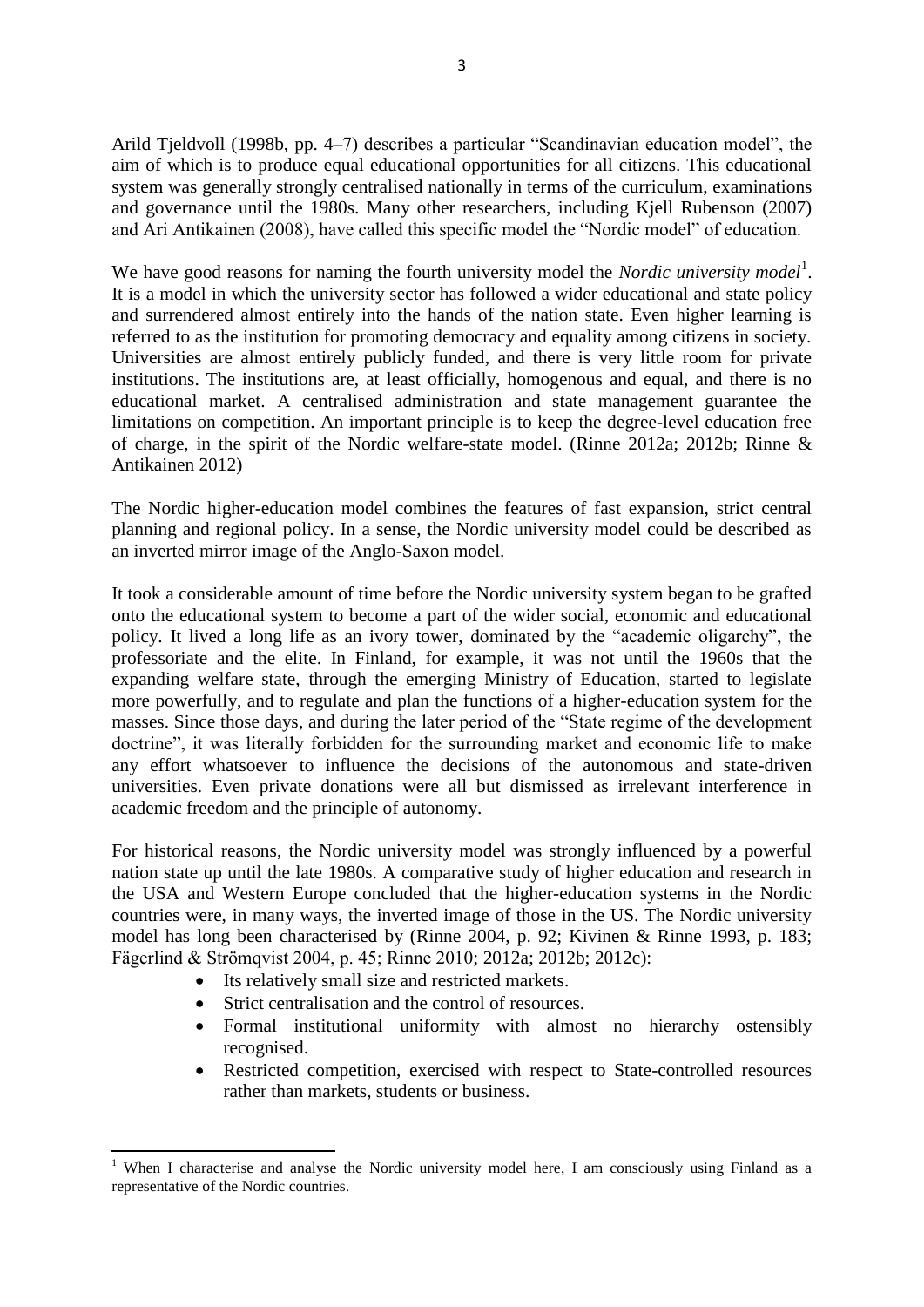- Low institutional initiative in conditions of strict centralization has inhibited taking initiative, challenges to bureaucratic rule in the universities, and the development of an entrepreneurial culture.
- The right to study in institutions of higher education free of charge.
- A strong belief in fostering social equality by removing the obstacles preventing inequality of opportunities in higher education.
- The higher-education policy as a vital part of broader regional and social policies.

One very important feature to understand the access to university in Finland is, that since 1933 the Finnish Universities began to use the so-called numerus clausus -system. This means that there have been organized special selective exams in almost every field for applicants to be able to entry the universities and that the matriculation examination has not been ever since the only examination to access to university. This also meant that already in 1930s there were the first discussions about the "matriculation flood", which meant lines and waiting times in front of the gates of universities.

The higher education policy of the country also strongly supported the elimination of obstacles and inequalities in moving up the educational ladder as far as every citizen's abilities and efforts allowed. This was meant to strengthen the equality of educational opportunity, regardless of socio-economic and cultural background, gender, religion, and ethnic background. The system expanded rapidly and regionally to cover the whole country. The university expansion in an independent Finland and after the Second World War relied heavily on the ability and the will of the academic elite to steer the direction of the rather autonomous and independent system. The main aim was to guarantee freedom in teaching and research in the universities, and to provide an elite education to meet most of the civilservice needs of the country. This "traditional academic doctrine" lasted in Finland until the 1960s and the opening of the universities to the masses in response to new social demands.

As the starting point for the development of higher education, an addition of educational opportunities in Finland was aligned, largely by founding new universities. At the same time, higher education was even more strongly bound as a part of the equality ideology typical for building a welfare state. The aim of extending the highest education was to improve educational opportunities, particularly at the peripheries of the state. The extension of the regional coverage of university education and the primary school reform carried out in the late 1960s was meant to deploy, as phrased in contemporary terms, "the ability resources of the entire nation" (Nevala & Rinne 2012).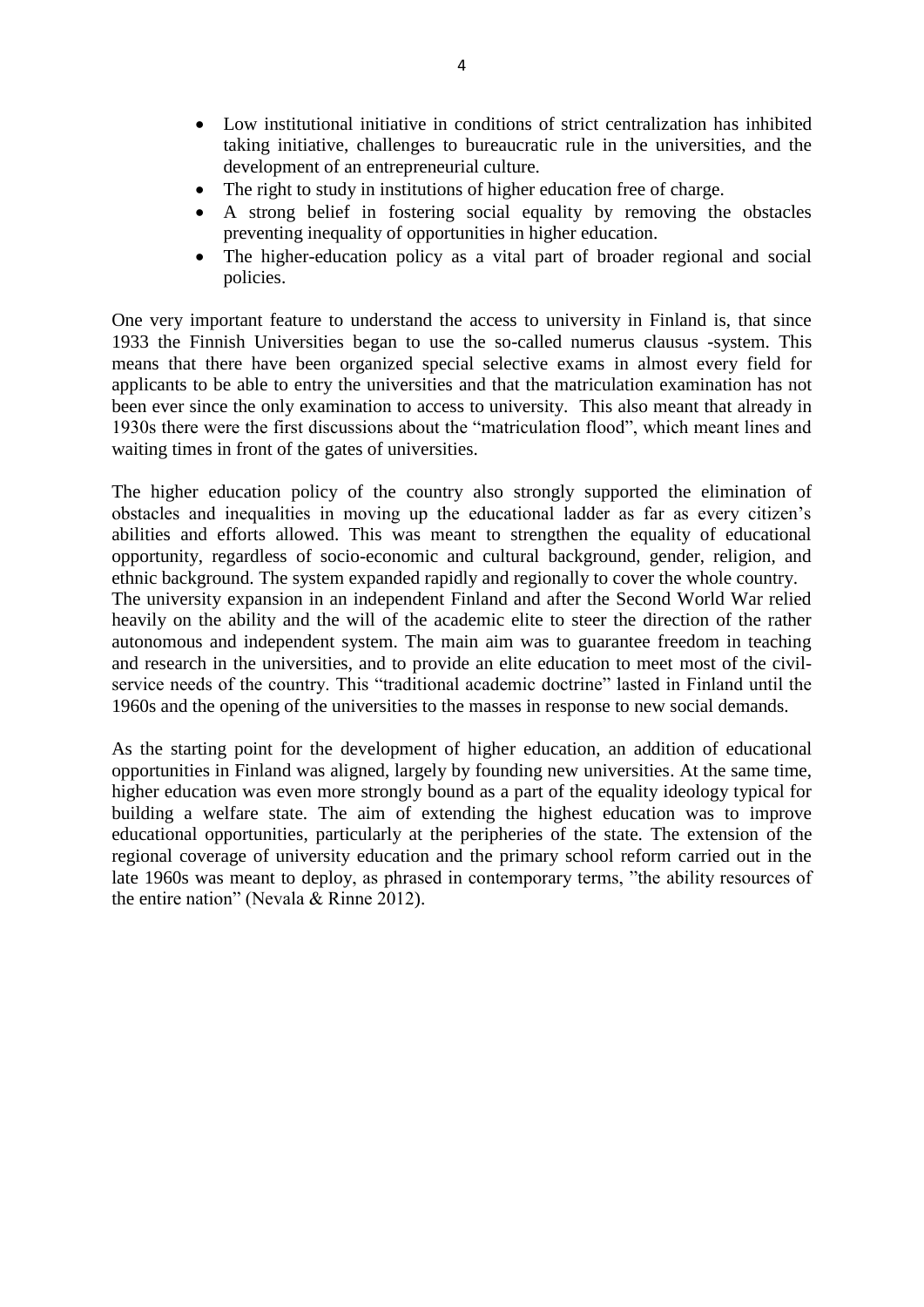

Figure 1. The growth of new Higher Education students by gender and by university and polytechnics from 1900 to 2009 in Finland compared to the age group

As can be seen in the figure, up until the 1960s, only approximately seven % of an age group was approved to study in a university. In the 1960s and the 1970s, the share rose to approximately 17 %. A strong growth was seen in the late 1980s, raising the share of accepted students to 27 %. The highest share, nearly one-third, was seen in the mid-2000s, and the percentage has since dropped slightly.

Already in the mid-1980s, more women than men were accepted into universities. From that point onward, the share of women in the group of students accepted into universities has clearly been larger than that of men.

The massification of Higher Education in Finland has followed the mainlines of massification of general secondary education. Since 1960s the amounts of secondary school graduates grew anyhow much quicker than the amount of new Higher Education students. And ever since there has been much more applicants to Higher Education and especially universities than there has been new student places. The following figure 2 describes the growing gap between the secondary school graduates and the new university students.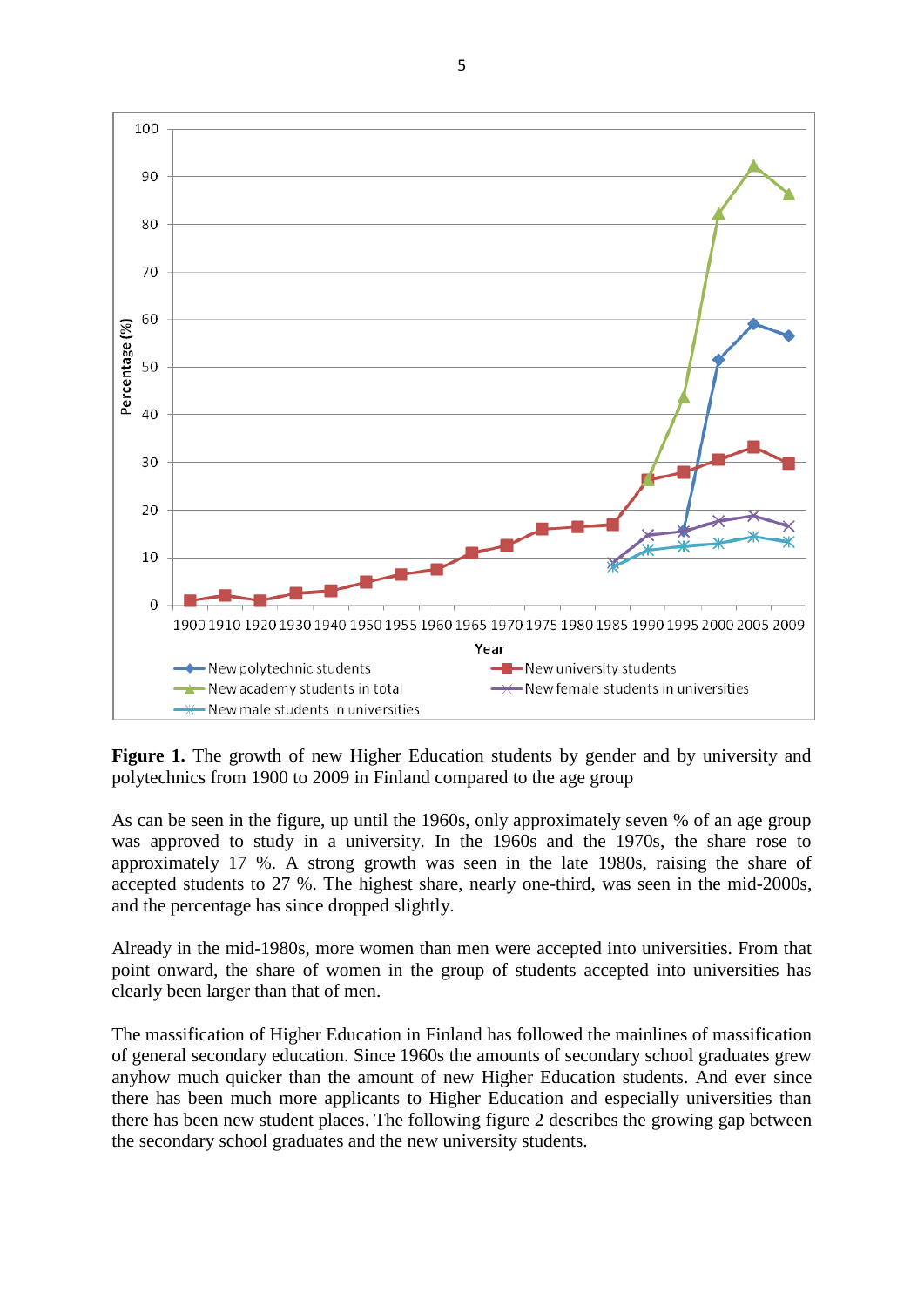

**Figure 2.** New university students and new general secondary gradutes in Finland 1950- 2008. (Nori 2011, 20)

In 1960s and 1970s the "matriculation flood" became the sustainable educational political issue concerning the access to Higher Education and universities. The lines and waiting times in front of the gates of universities grew and accumulated enormously year by year, when those matriculated people could not have access to universities but joined the massifying queues. In spite of added Higher Education starting places the problem of the accumulated jam is still today acute and only some 40% of new matriculated applicants is able to have access in Higher Education. Some researchers are witing about the "chronic head ache" of the access- and HE policy. (Nori 2011, 24.)

In recent years it is clearly seen, that the traditional Finnish quite monolithic university sytem is not so monolithic anymore. When competition between applicants get ever harder, also the universities get more and more segmented by university institutions but also by scientific fields of study. Some university institutions get more elite universities and some more folklike. So do some faculties and fields of study get more elite and some more folk-like. When we anlyze this segmentation in Finnish university concerning the fields of study and lookin on the difficulty and easiness to get access compared to apllicants, we can draw the folloving figure 3.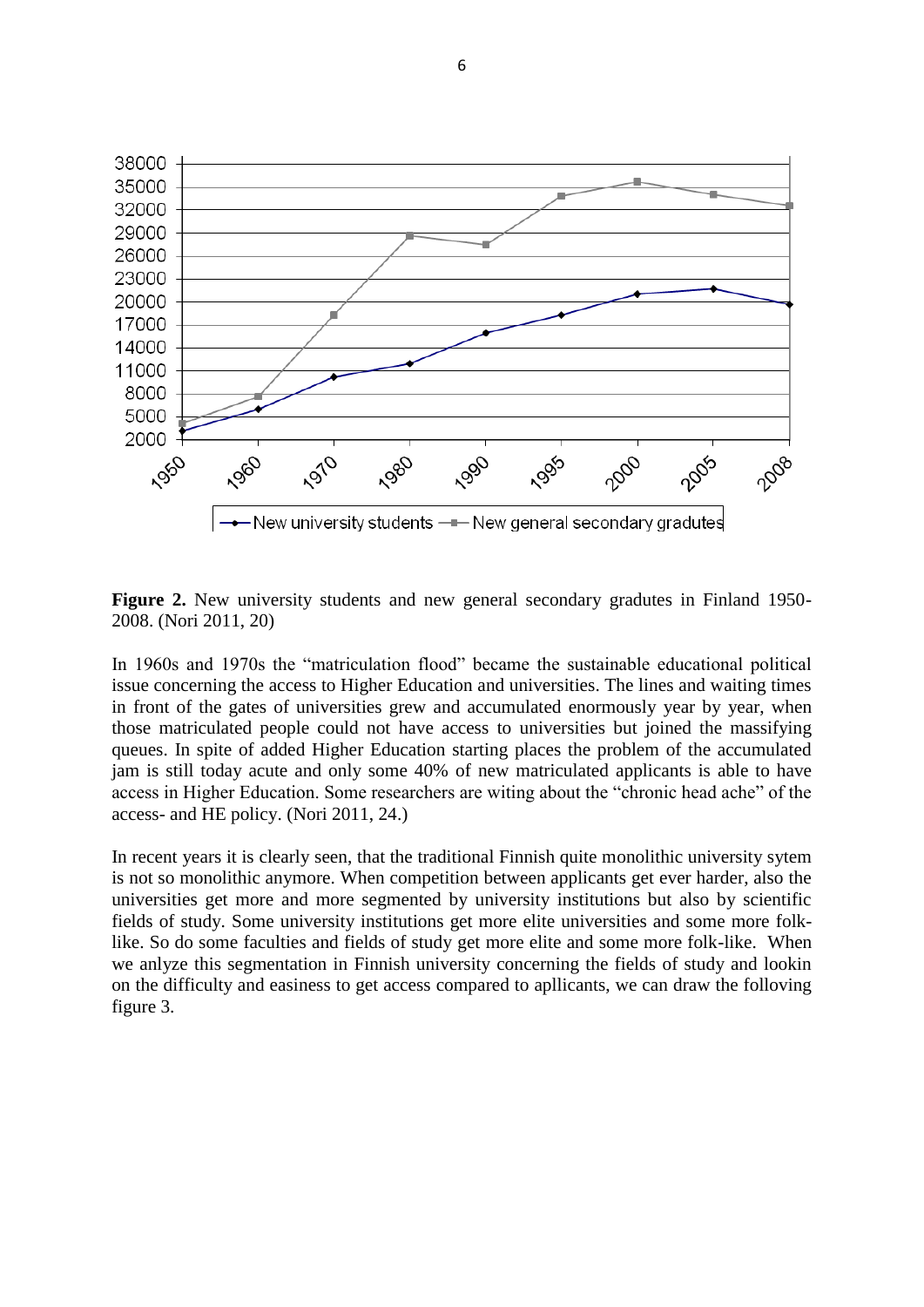

**Figure 3.** The applicants and those getting access in university in Finland and percentages of access in (in parenthes) 2003 according to the study fields (Nori 2011, 178)

Most easy to get access to university in Finland are the fields of theology (more than one of three applicants), information technology, pharmacy, natural sciences, agricultural-forestry, economy and technology, where more than one in five can have the access. We may call these fields most folk-like. Controversary most difficult to get access are arts, educational sciences and veterinary (almost one of ten). In this point of view we may call them elitist segments of the Finnish university.

As indicated by, for instance, the Swedish researchers Robert Eriksson and Jan O. Jonsson (1996) with their cohort studies, the meaning of a family's cultural equity as the designator of the children's educational career has not disappeared. This has not taken place even in the Nordic welfare societies, even though they – including Sweden and Norway – have in every way attempted to remove the inequality of educational opportunities related to the social origins. The social inequality of educational opportunities has, however, decreased. When in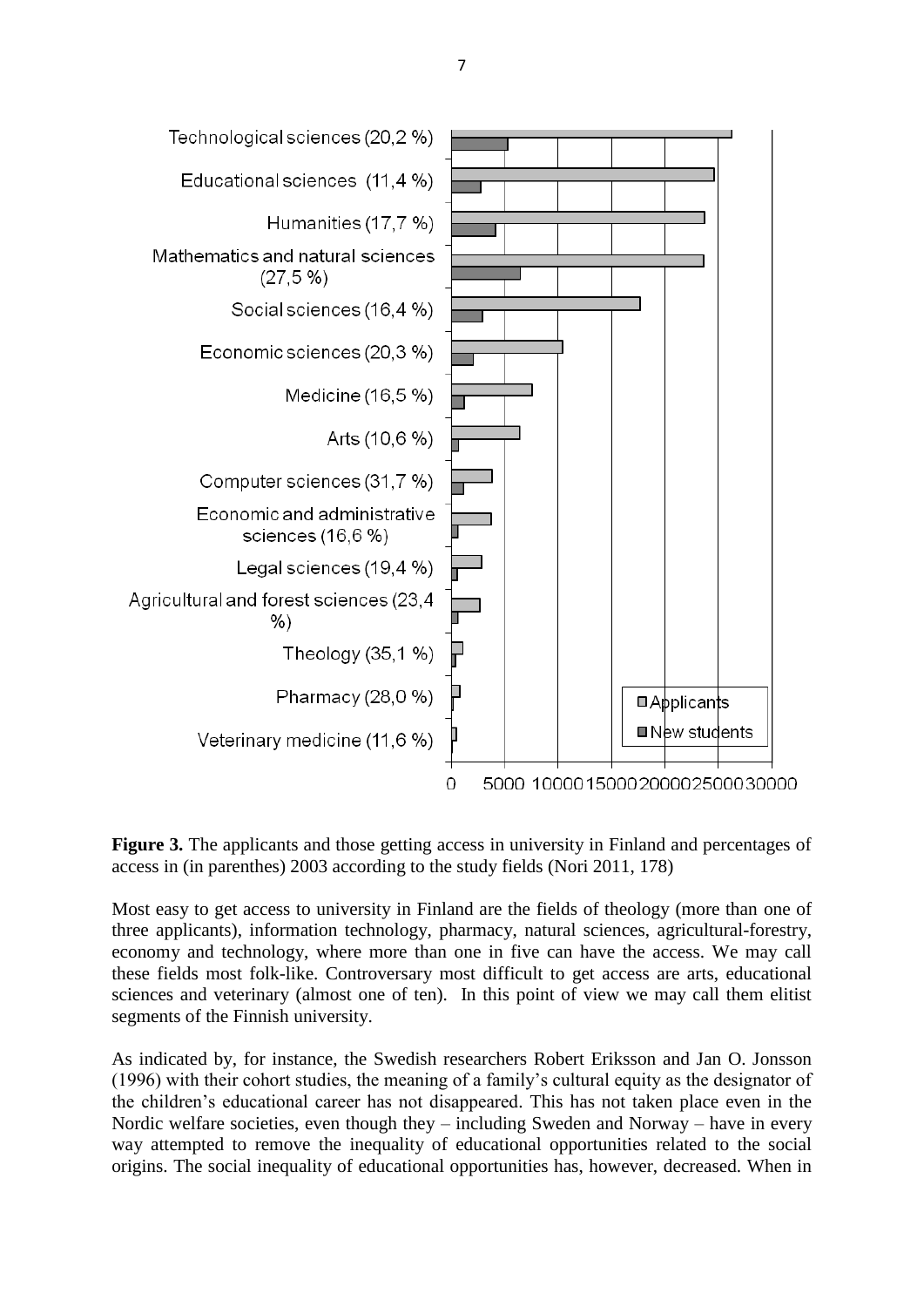the early 1900s, the chance of upper-class children to be accepted into high school was 28 fold compared to that of the children of the unprofessional working class, it was only quadruple for those born in the 1950s. In the recent decades, the differences have remained clear but decreased slightly (Antikainen, Rinne & Koski 2006).

In Finland, the progress has been mainly similar, although the differences may be larger than in Sweden. In 1990, the children of the higher officials had approximately eightfold chance of being accepted into an academy, compared to a working-class child. (Kivinen & Rinne 1995a).

In 1990, approximately two-thirds of those who had completed a vocational degree had fathers who had received only elementary education, one-third had fathers with an intermediate education, and only a small percentage had fathers with higher education. The difference to those who completed an academic degree was steep, as one-fifth had fathers with a higher education and two-fifths had fathers with an intermediate education.

The issue can be examined from another point of view as well. When taking the educational level of fathers as a starting point, it is noted that most children of higher-educated fathers are found in academies (52 %), whereas children of elementary-educated fathers are, correspondingly, found in vocational schools (46 %). Only 13 % of the children of elementary-educated fathers completed their degree in academies. Correspondingly, only 15 % of the graduated children of higher-educated fathers completed a vocational degree. In other words, the educational careers of the children of fathers with either an academic or an elementary-level education are somewhat mirror images of each other (52  $% -15$  %; 13  $% -$ 46 %).

Even though the domestic background as a fate-like foreseer of the educational career of the youth has weakened, the youth from an official background still aim for higher education more clearly than others. It justifies the phrase "heritable education" even in the 2000s. Even though higher education has, in Finland, massed on such a high level that it can be viewed as having left the elite university stage behind long ago, moved to the stage of a mass academy and reaching for the stage of a universal academy, the Finnish academy still functions very selectively (Rinne 2012d).

The children of parents with increasingly high official statuses have been selected into universities with almost a tenfold probability, compared to the children of labourers. Correspondingly, the higher degree of the parents has been a good stand from which to strive to the academies. In a general manner, it can be said that the probability of the children of academic fathers to study in a university was, still in 1990, more than eleven-fold compared to the children of uneducated fathers. Compared to the children of a father with a vocational degree, the children of fathers with a higher degree had an eightfold probability of studying in an academy, and compared to the children of fathers with an institute degree, the ratio is nearly threefold. Therefore, the educational level of the father dictated heavily, at least in the early 1990s, the probabilities of their children to attend an academy, and only slight weakening on this fact has occurred over the recent decades. The higher the father's education, the more probable that the child is accepted into an academy (Antikainen, Rinne & Koski 2006, 112).

When examining the socioeconomic background, the results are very similar to those of educational equities; after all, the socioeconomic status and educational level of the father are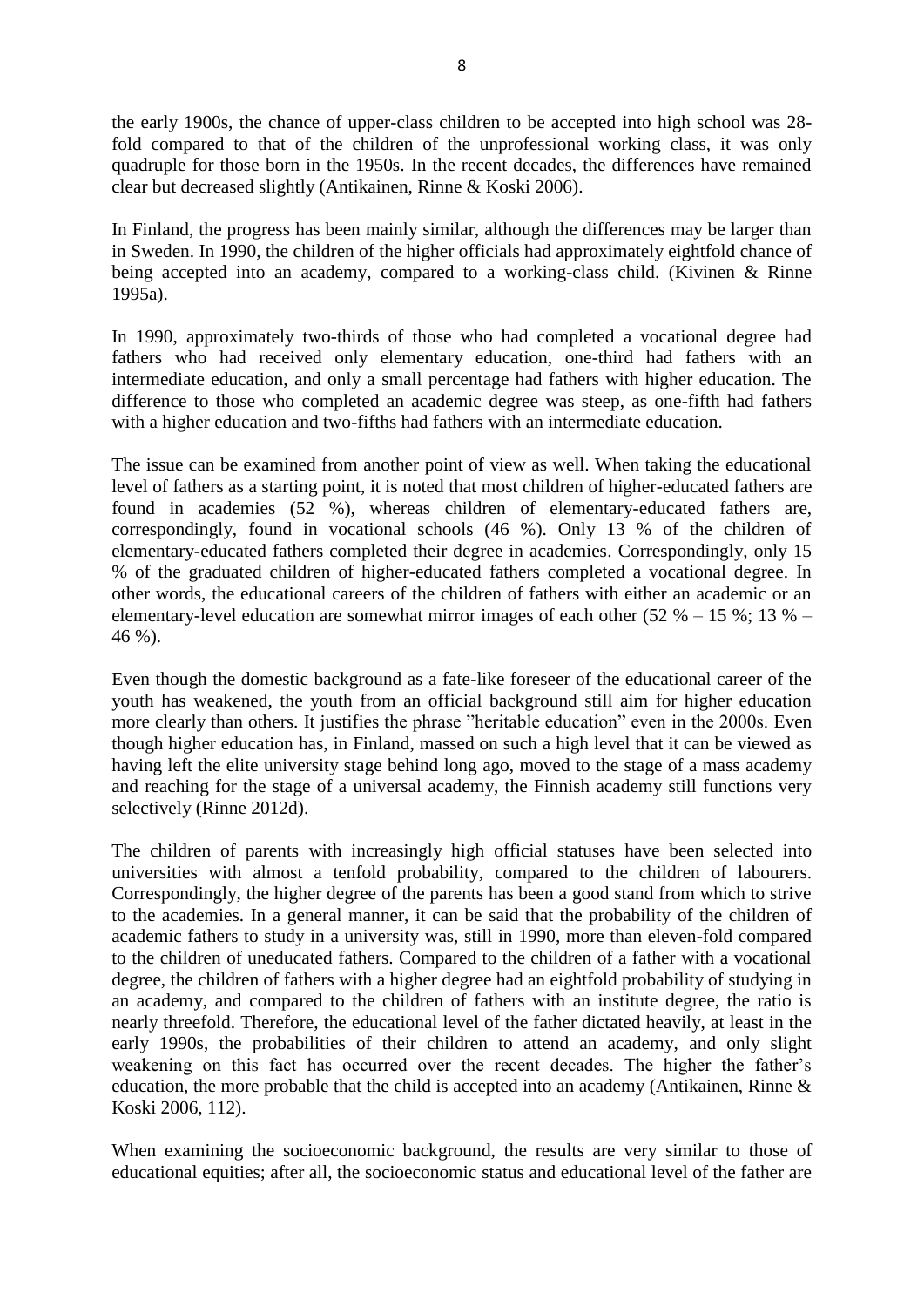strongly bound together. The children of fathers with a higher official status had nearly an eightfold probability to end up as academy students, compared to the children of labourer fathers. An internal examination of the official class, in turn, tells that the probability of a child of a father with a higher official status was threefold compared to a child of a father with a lower official status. The probability of the children of lower officials to study in an academy was, again, nearly threefold compared to the children of labourers. The children of entrepreneurs and farmers were slightly more probable to end up in academic studies than the children of labourers (Kivinen & Rinne 1995a).

The decades from the 1960s until the late 1980s could be called the period of the Social Democratic Nordic "State development doctrine", and a kind of watershed between the old, more Humboldtian "Academic traditional doctrine" and the emerging, more liberal "Managing by results and competition doctrine", which in turn is gradually becoming the "Neo-liberal NPM doctrine" in the 2000s.

We can, quite justifiably, divide the history of the Finnish university into these four doctrines and the corresponding periods (see also Rinne 2004). Table 1 below lists their most important features.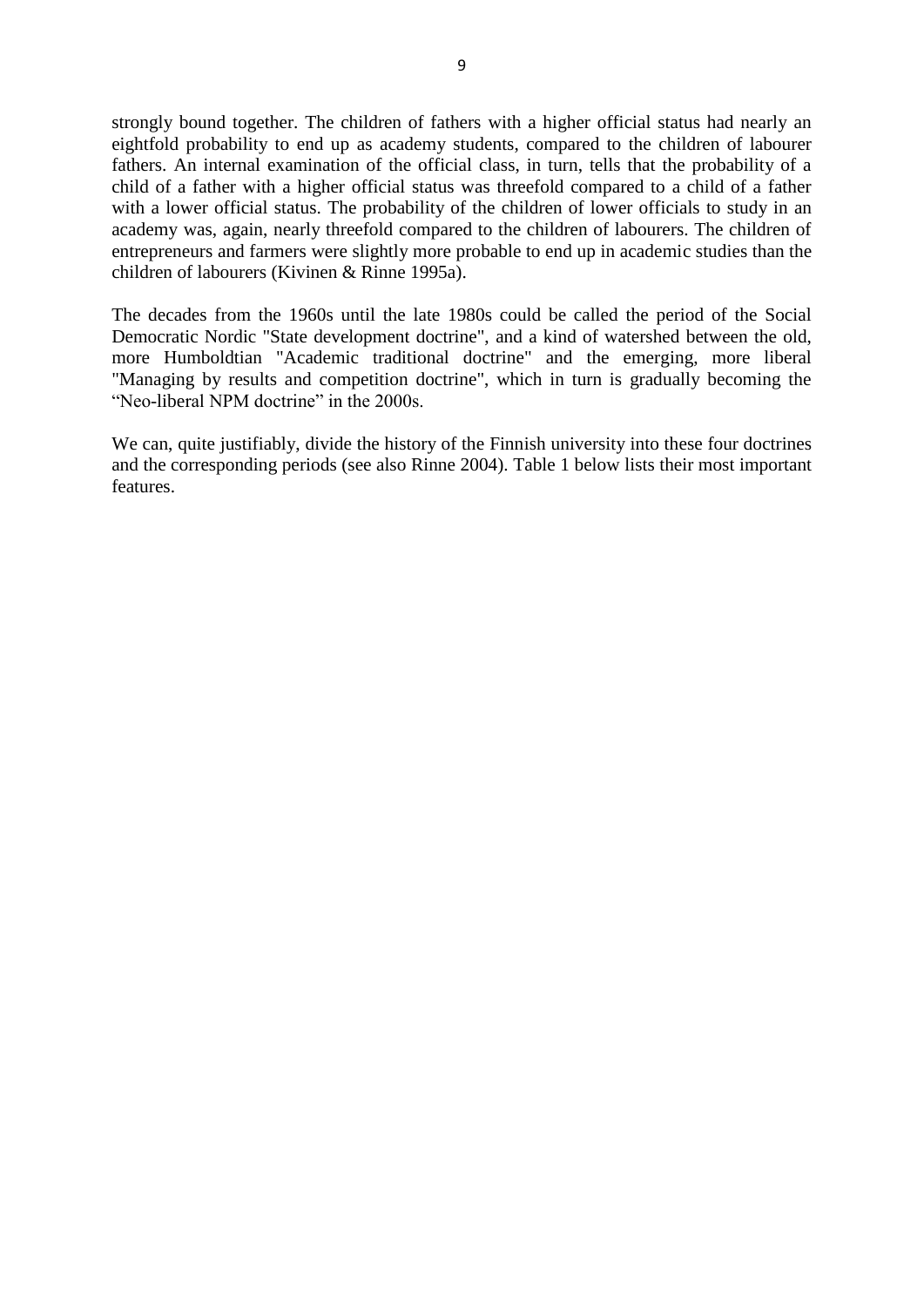Table 1. Finnish university doctrines in the late 20<sup>th</sup> and early 21<sup>st</sup> centuries (cf. Kivinen, Rinne & Ketonen 1993; Rinne 2004; Rinne 2010)

| <b>POLICY</b><br><b>DIMENSIONS</b>          | <b>DOCTRINES</b>                                                                                             |                                                                                                                                                                                   |                                                                                                                                                                         |                                                                                                                                                                                     |  |  |  |
|---------------------------------------------|--------------------------------------------------------------------------------------------------------------|-----------------------------------------------------------------------------------------------------------------------------------------------------------------------------------|-------------------------------------------------------------------------------------------------------------------------------------------------------------------------|-------------------------------------------------------------------------------------------------------------------------------------------------------------------------------------|--|--|--|
|                                             | "Academic<br>tradition", until the<br>1960s                                                                  | "State development",<br>from the late 1960s to<br>the late 1980s                                                                                                                  | "Managing by results<br>and competition", the<br>late 1980s and onwards<br>from the 1990s                                                                               | "Neo-liberal NPM"",<br>onwards from the late<br>2000s (2009 New<br>University Law)                                                                                                  |  |  |  |
| Teaching and<br>research                    | Freedom in teaching<br>and research<br>Focus on the provision<br>of an elite education<br>Professional power | Production of an<br>adequate supply of<br>trained manpower<br>Allocation of training<br>quotas according to<br>labour-market needs<br>Science as a factor of<br>production        | Response to demand<br>from many sources<br>Focus on productivity<br>Orientation to EU policy<br>and EHEA                                                                | Elastic and flexible<br>Europeanisation of<br>Finnish HE<br><b>Full Quality Assessment</b><br>and Evaluation                                                                        |  |  |  |
| Politics and<br>relations with<br>the State | University autonomy                                                                                          | Subordination of<br>education to social,<br>regional and labour-<br>market policies<br>State dirigisme in<br>education<br>University democracy in<br>inner governance             | Flexible and innovative<br>servicing of societal<br>needs<br>University governed on<br>the basis of achieved<br>results<br>Innovation policy<br><b>Evaluative State</b> | Non-state institutions<br>Restructuring the<br>university field<br>Amalgamating<br>universities<br>Strong innovation policy<br>and the "third function"<br>New Public<br>Management |  |  |  |
| Economics                                   | No expectations of<br>immediate economic<br>gain but an awareness<br>of long-term benefits                   | Higher Education as one<br>crucial factor in<br>economic development                                                                                                              | Promotion of<br>international<br>competitiveness and<br>industrial diversification<br>Market-driven                                                                     | Extensive external<br>private funding<br>Diminishing public<br>funding<br>Providing stakeholders<br>in governance                                                                   |  |  |  |
| Equality                                    | Training students for<br>leading positions in<br>society, especially in<br>the civil service                 | Full utilisation of<br>potential talent requiring<br>egalitarian educational<br>access<br>Rapid expansion leading<br>to the levelling out of<br>social and regional<br>inequality | Observance of gender<br>and regional equality<br>The promotion of state-<br>led competition<br>Equity                                                                   | Full free profit-seeking<br>competition<br>Excellence above all<br>Top units<br>Equity as individual<br>performance and<br>competition                                              |  |  |  |
| University type                             | <b>ELITE</b>                                                                                                 | <b>STATE</b>                                                                                                                                                                      | STATE-DRIVEN,<br><b>MIXED UNIVERSAL</b>                                                                                                                                 | QUASI-MARKET-<br><b>DRIVEN ENTERPRISE</b><br><b>UNIVERSITY</b>                                                                                                                      |  |  |  |
| HE model                                    | <b>NORDIC HE</b><br><b>MODEL WITH</b><br><b>RATHER WEAK</b><br><b>STATE CONTROL</b>                          | NORDIC HE MODEL<br>WITH STRONG<br><b>STATE CONTROL</b>                                                                                                                            | LIBERAL QUASI-<br><b>MARKET HE MODEL</b>                                                                                                                                | NEO-LIBERAL<br><b>QUASI-MARKET HE</b><br><b>MODEL</b>                                                                                                                               |  |  |  |

In the 1980s, Finland stepped into a totally new kind of "managing by results and competitions" world in its higher education, and this has gathered momentum since the 1990s. It was the first step towards the "enterprise university" (Clark 1998) and/or university enterprises.

The recession of the first half of the 1990s treated Finland much less kindly than it treated many other countries. Although it was more dramatic than any other since the Second World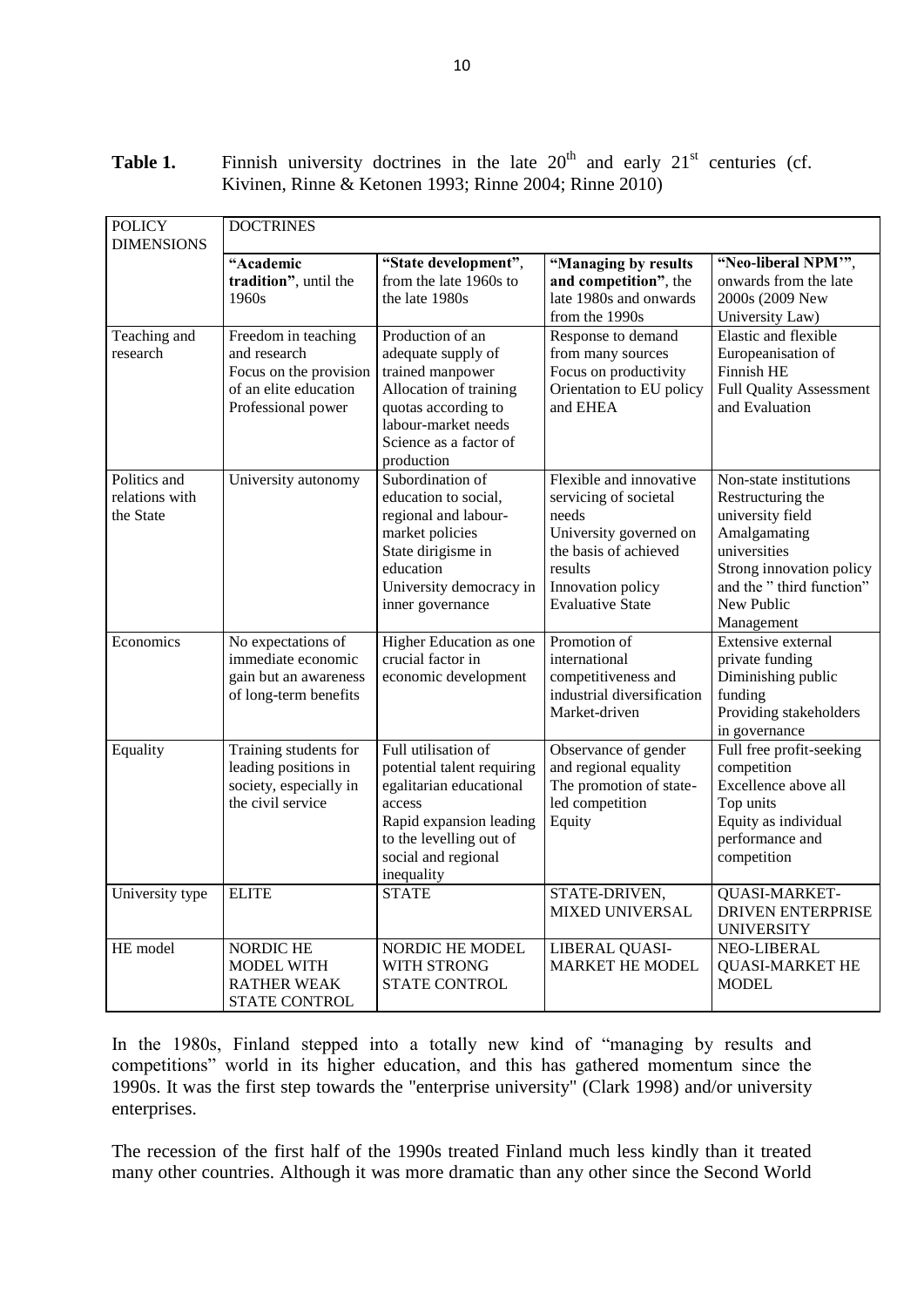War in terms of unemployment rates even in the rest of Europe, Finland faced an especially difficult situation because of its poorly handled economic policy and the collapse of trade with the Soviet Union, among other things. The recession reached its deepest point in Finland in 1993, when the unemployment rate was approximately 20 per cent, the interest rate 15 per cent, and the GNP had been falling for many consecutive years. Suddenly, Finland was at the top of the unemployment statistics in Europe with Spain and Ireland, leaving behind the good old days of almost full employment (Blom 1999, 16; Rinne 2004).

It was the downswing of the 1990s, the rapid increase in unemployment, joining the European Union and the increasingly right-wing bias of government policy that forced the welfare state to trim its sails. Rationalisation and utilisation were the watchwords, even in everyday practical education and higher-education policy. Welfare utopias resting on the virtues of education and equality of opportunity, and the university as an autonomous ivory tower have, belatedly compared with the rest of Europe, given way to efficiency and results, and their continuous assessment.

Nowadays, the trend in Finland is to promote all kinds of competitiveness and effectiveness. The increasingly unequal division of resources has become more the rule in that it is considered desirable to favour "diversity" and "giftedness" and to open new pathways for the best human capital and centres of excellence, i.e. for those with special gifts and inclinations. The universities are marching in the front ranks of the new "policy of assessment", but close behind is the wider education policy – all school levels from primary school up to adult education (Rinne & Kivinen 2003; Rinne & Vanttaja 1999; SA 1999; Rinne & Vanttaja 2000; Vanttaja & Rinne 2001; Jauhiainen, Rinne & Tähtinen 2001; Simola, Rinne & Kivirauma 2002; Rinne, Kivirauma, Hirvenoja & Simola 2000; Nevala & Rinne 2012).

The fourth and most recent university doctrine, "the neo-liberal NPM doctrine", is just about to land in Finland. Its institutional form rests on the new, quite radical University Law, which was established in 2009, and gives universities a far stronger financial and administrative status: they are considered "independent legal entities" and supplied with starting capital. (Rinne 2011)

The message in the political rhetoric is that as legal entities, the universities will be better equipped to respond to their own needs and to the expectations of society and the market than they were as "State accounting offices". Another radical change is in the composition of the university board. The board decides on the main aims of the activities, the strategy and the principles governing the management of operations, and implements the regulations governing the organisation of the university. It is also responsible for the finances. The initial suggestion in the new law was that half of the board members must, for the first time in the history of the Finnish university, be persons from outside, elected by the collegiate body: this was changed in the final version to only "more than 40 per cent". In addition, the chair and the vice-chair of the board are elected from amongst these members. External members and stakeholders, therefore, have quite a strong position in the board. (HE 7/2009; University Act 2009.)

The aim of the political rhetoric is that the universities will be better equipped to respond to their own needs and to the expectations of the society and the market as legal persons than as "State accounting offices", as so far. Another radical change is that the composition of the university board is experiencing drastic alterations. The university board decides on the main aims of the activities, the strategy and the principles governing the steering of operations and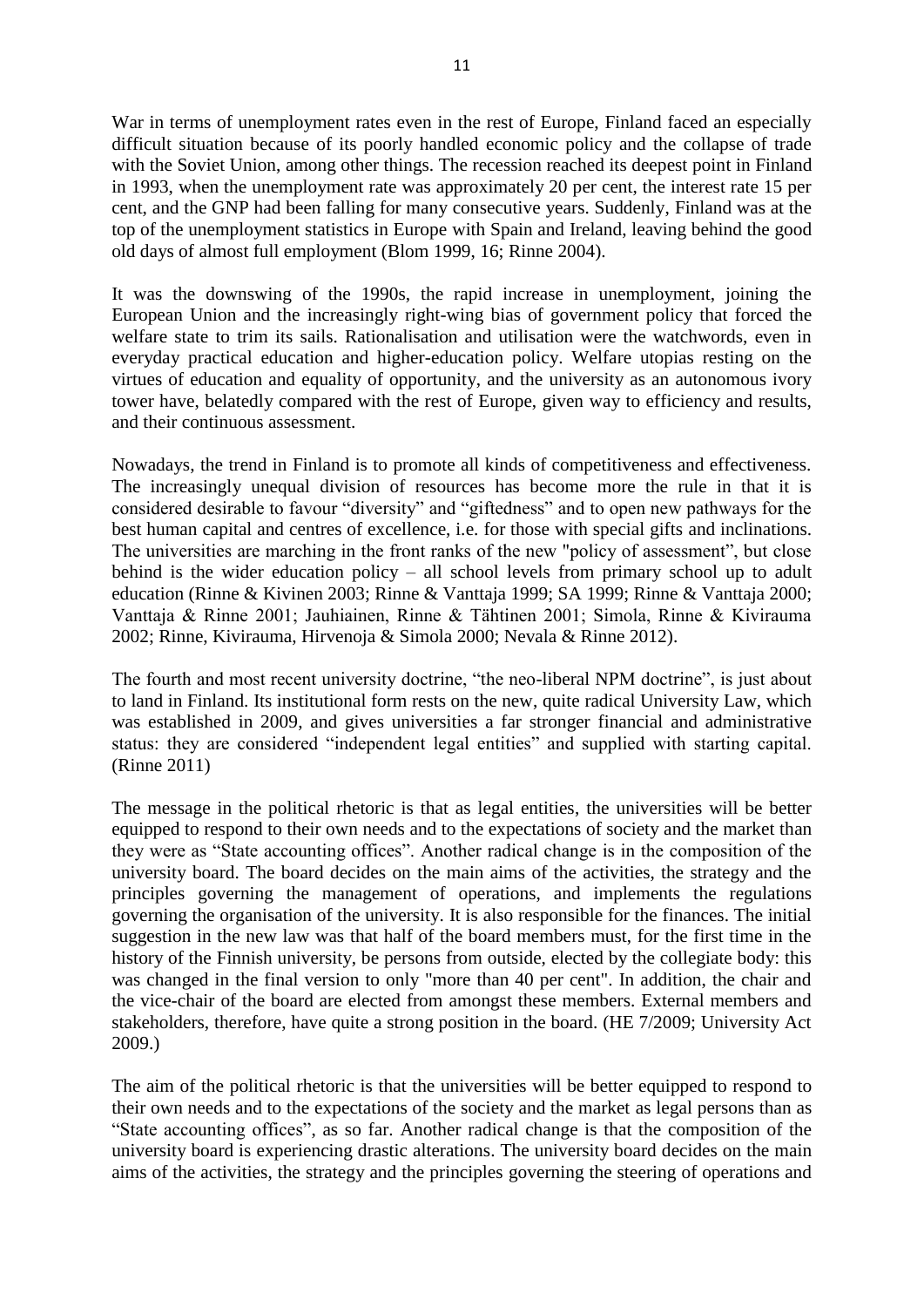adopts the university regulations governing the organization of the university. The board is responsible for the finances of the university. Half of the board members must, after the new law, for the first time in the history of the Finnish university, be persons external to the university and elected by the university collegiate body. The chairperson of the board is also elected from external members, so that the external members and the stakeholders have the majority in the board. (HE 7/2009)

The latest doctrine is quite elastic and flexible, clearly supporting the universities in their efforts to become the spearhead of Finnish innovation policy and the forgers of strong cooperation with the market. NPM as a form of direction and governance is penetrating the system in order to foster success in circumstances of fierce market competition.

# **3 THE RECENT AND CURRENT DISCOURSES OF HIGHER EDUCATION POLICY AND ACCESS POLICY**

The two most recent university doctrines in Finland can be seen as a period of "becoming of enterprise university/entrepreneurial service university". In this sub-chapter, I will examine the "managing by results and competition" doctrine on a more detailed level, the level of entrepreneurialism in Finnish universities, as well as experiences and reactions for the new policies and changes in universities. The doctrine examination is based on the analysis of 42 higher education policy documents written by the Ministry of Education and Culture between 1985 and 2006. The university-level analysis is based on institutional documents and interviews made in 2005 in three universities. (Kankaanpää 2013)

The concept of enterprise university (Marginson & Considine 2000) or entrepreneurial university (Clark 1998) has become quite a settled concept in higher education research to describe the latest phase in the development of universities (e.g. Barnett 2011; McLennan 2008, 197). It has certainly also provoked many questions and criticism. By entrepreneurial university, we mean a university model that has been created as a consequence of new governance technologies of new public management; broadly, all the values, constructions and practices in the current university operation that were not associated with the "traditional university model" and which usually are connected to the private sector.

#### *The national official discourse*

The national official discourse about the role of Finnish universities has clearly changed from the mid-1990s to 2000s. The document data shows how the utilitarian or instrumental task of universities has started superseding the cultural task which, however, has not entirely disappeared. However, in respect of the fact that the Finnish higher education is based on Bildung University, the disappearance of the cultural task must be seen as a significant phenomenon.

We can perceive a trend in which the cultural task is gradually fading to the background when, simultaneously, the instrumental utility task which supports economic competitiveness is given more and more space. These tasks were still side by side in the 1980s, but little by little, the relation changed. In addition to that, the vocabulary of utility discourse of the 1980s was different to that of the 2000s. A similar change, concerning all the three basic tasks of universities, is visible. The emphasis of the instrumental utility task is strongest under the research task but it also emerges clearly in teaching and service tasks. (Kankaanpää 2013)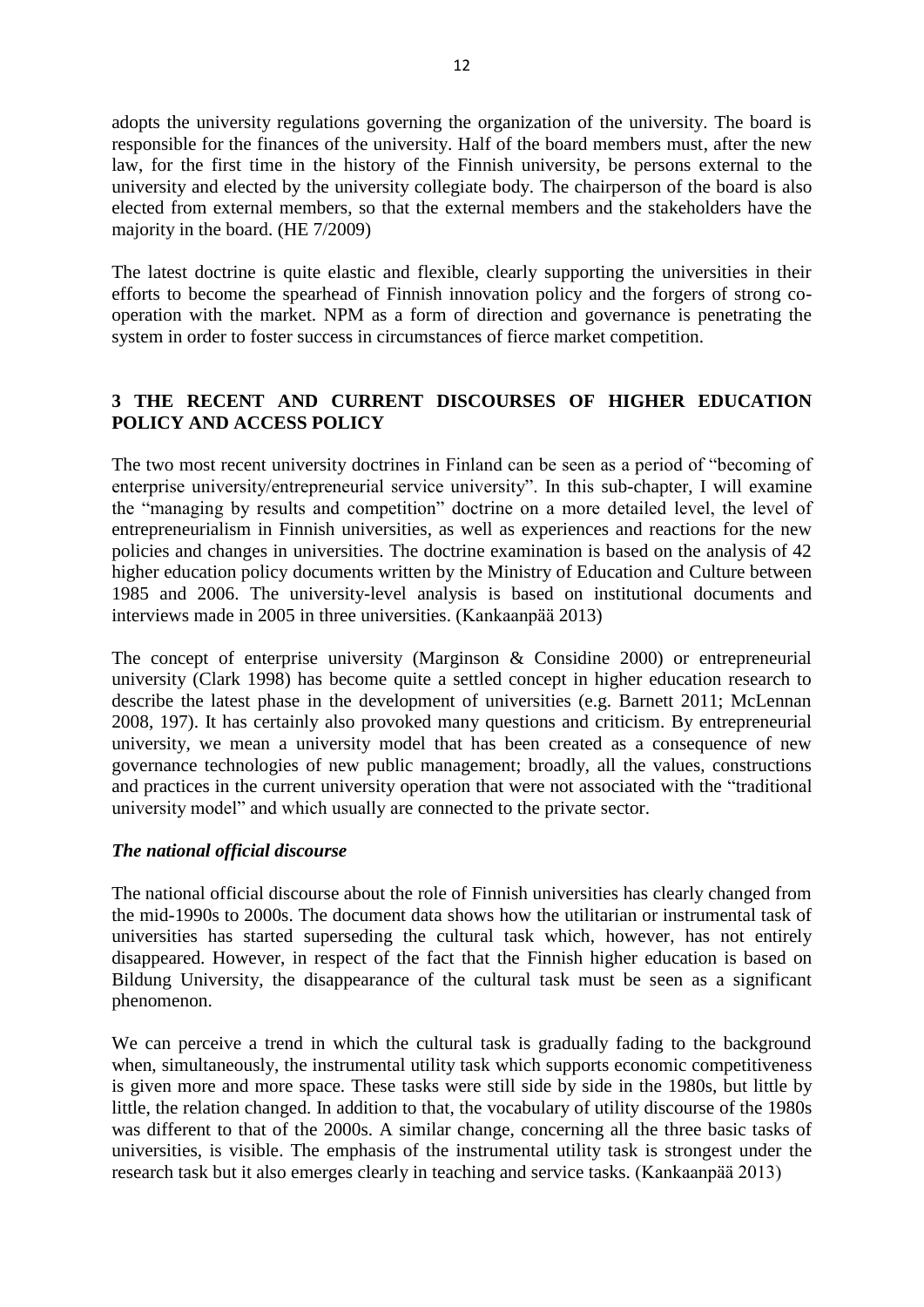By cultural task, we mean straight references to the concept of "culture" (sivistys) but also to the national cultural (kulttuurinen) task, educating citizens, the mental development of society, lifelong learning, cultural innovations and cultural exploiting of knowhow. Occasionally, culture (sivistys) was brought forth as reminder. This happened when the texts were listing the tasks of the university, such as producing labour force and economic development, and then reminding that the cultural task is also an important part of universities. Sometimes, it seemed that culture was forgotten and added later as a separate comment. For example, the report about the future of basic research first examined broadly the meaning of basic research for economic development but finally noted that the need for strengthening the preconditions of basic research "of course" does not follow only from economic exploiting aspects but that basic research is also an important part of national culture (kulttuuri).F In addition to "reminder", culture (sivistys) was mentioned beside other tasks and as a value per se. For example, the committee which prepared the implementation of the new university degree structure stated that both cultural needs and the needs of labour market are stressed in the aims of university level education ( Kankaanpää 2013).

Nevertheless, during the research period, the discourse about the instrumental task of universities was steadily growing. By instrumental task, we mean that the activities of universities are expected to enhance national competitiveness, innovation system, productivity, economic development, regional development and success of business companies as well as to flexibly respond to the needs of society. Almost all these effects are entwined with economy. The instrumental task was in question when the documents mentioned for example the service task, exploiting knowledge and know-how, and interaction with society.

The growing utilization discourse can be seen in the emergence of three new concepts into texts, namely *innovation system, competitiveness* and *exploitation*. These concepts did not yet exist in documents in the 1980s. *Innovation system* was introduced in 1992 in this data. In the report *Higher education institutions and structural change* it was simply noted that "higher education institutions are crucial part of innovation system". Since then, the texts often referred to the meaning of universities in the innovation system, most often concerning research in universities. Moreover, the meaning of basic research was connected to producing innovations:

## *In the task of Finnish universities especially the meaning of basic research as producer of innovations is emphasized.*

*Innovation system* intertwined with competitiveness in the documents. International competitiveness was first mentioned in 1993, when the research of universities was supposed to support the growth of internationally competitive industry. In the documents, competitiveness – usually referring to economic competitiveness – was used to reason many things that could also have other value. For example, it was written that the quality of education increases competitiveness and is a prerequisite to controlled implementation of the structural reform of society. The quality of education certainly has other value, but in the report discussing the European Union higher education policy and Finnish higher education policy the justification for increasing quality was competitiveness.

*Exploiting* (e.g. knowledge, knowhow or research) was first mentioned in the development plan for education and research in 1991. It was required that the preconditions of national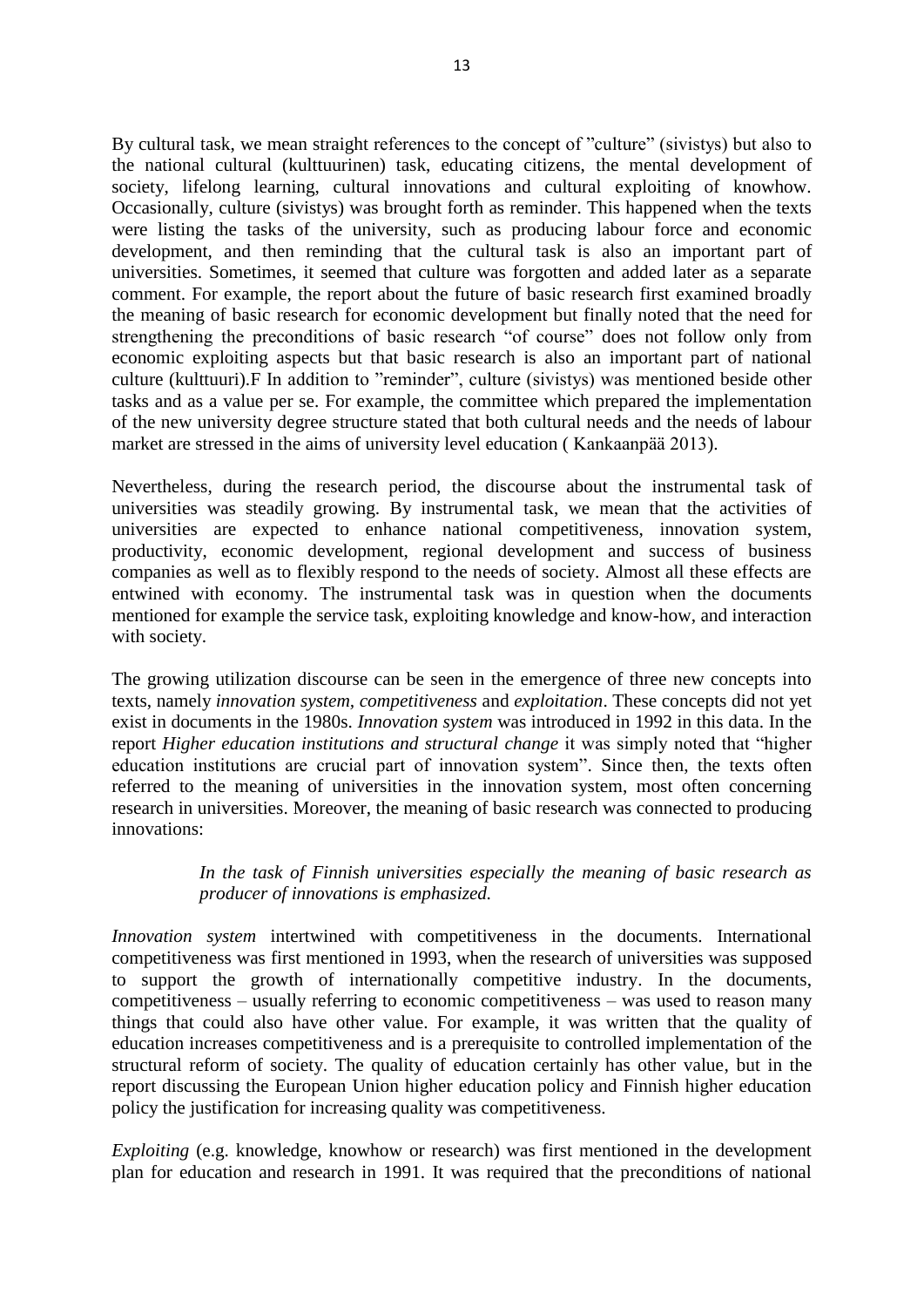research and research training would be improved to be able to "efficiently exploit the latest results of science and technology and to contribute to international scientific cooperation" (Kesu 1991, 24). In the  $21<sup>st</sup>$  century, the use of concept exploitation increased. Knowledge, knowhow and research results were to be exploited. The aims of exploitation have been broad: successful entrepreneurship, creating new jobs, regional innovation applications, economic development, social and cultural exploitation, impact on regional development, developing competitiveness and well-being and commercial exploitation.

When earlier the texts of higher education policy stressed development of science and society, in the 1990s the language started to concentrate more and more on advancing business, industry and production. Interaction and openness to society changed to effectiveness. In the 2000s, the texts did not refer to, for example, transferring of national culture and inheritance. Commercial exploitation and productisation were visible instead. Nevertheless, language has not changed suddenly but gradually, and the texts still include mentions about society and science, but the emphases are different. (Kankaanpää 2013)

#### *Towards enterprise university*

The analysis of entrepreneurialism in Finnish universities was part of a broader European level research project (EUEREK; see Shattock 2009). In Finland, three case universities were studied: University of Tampere (UTA), University of Lapland (ULA) and Helsinki School of Economics (HSE). Institutional documents, statistics and interviews were used to research the situation. The interviewees  $(n = 23)$  were leading members of universities: rectors, administration managers, financial managers, and chairs of departments and units. (Kankaanpää 2013)

On a practical level, the development of enterprise university means that universities face increasing expectations of efficiency, utilisation and productivity which we are used to think of as demands in the business world. Related to that, the practices and funding mechanisms of universities have rapidly changed towards practices that are familiar from the private sector. On the Finnish higher education field, reforms and changes have set similar challenges to all universities and there were common trends in our case universities.

Increased external funding is probably the clearest sign of entrepreneurial activity and market orientation. Finnish universities have been pushed to seek for external funding because the state funding decreased. Some units have also actively acquired funding to increase their financial autonomy. The share of external funding in Finnish universities has grown considerably since 1990. At that time, the share was, on average, under 10 %. Currently, more than one third of university budgets comes from outside the state budget. The external funding is mainly competed public funding. Thus, universities have been forced to adapt their operation to new funding models and principles. In the case universities, the trend has also been rising. UTA and ULA have raised their external funding from 10 % to over 30 per cent – with some variation between years. HSE is an exception; the statistics show that external funding has already been quite high in the 1990s, but there is an explanation for that: before 1997, the HSE funding included its companies, which raised the level of external funding.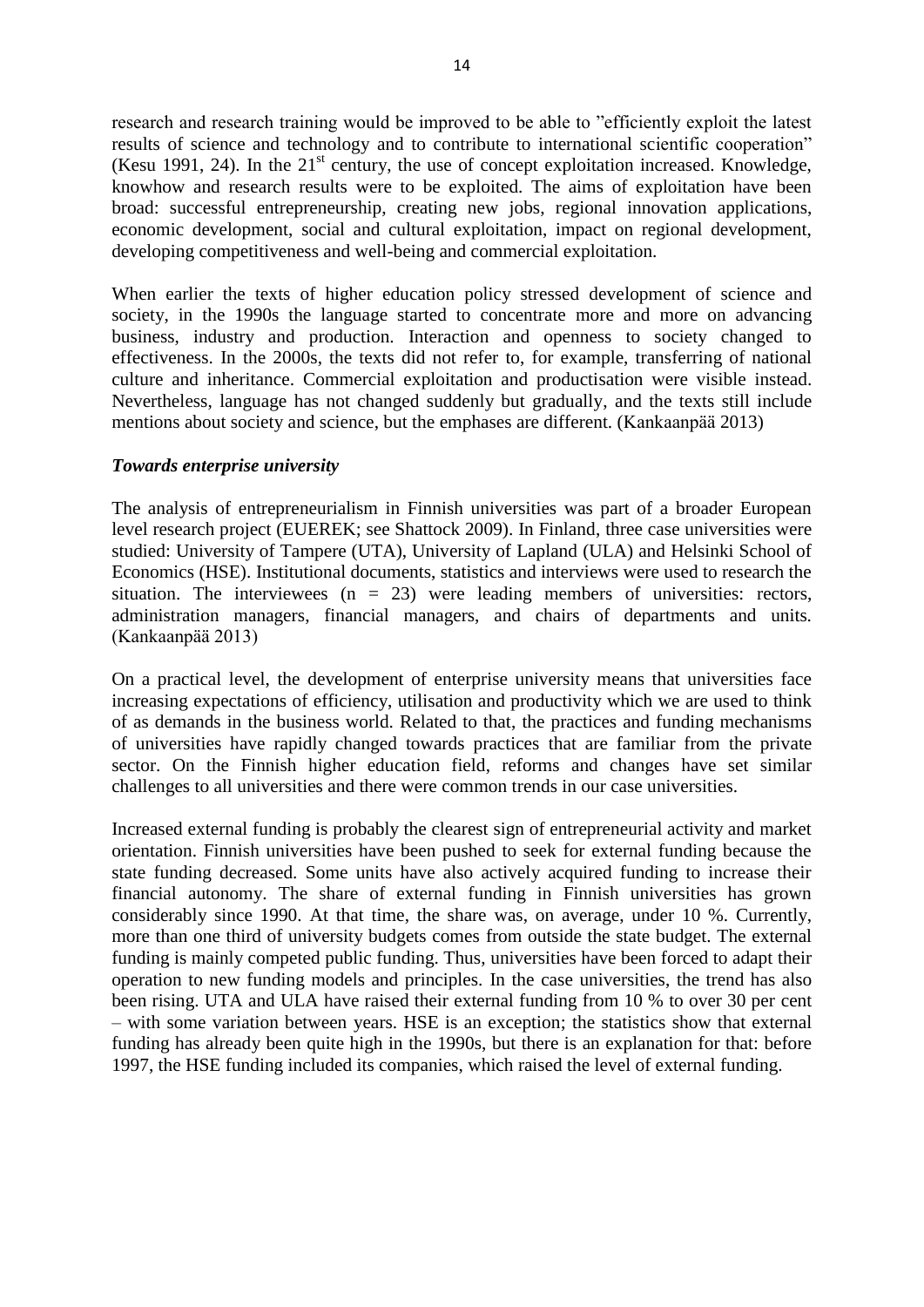

**Figure 4.** The share of external funding in the Finnish (EUEREK) case universities from 1990–2011 (%) (Source: 1990–2009 KOTA database; 2010–2011 statistics on the universities' homepages; Rinne & Koivula 2005; 2009; Kankaanpää  $(2013)^2$ 

Moving to the policy of autonomy has, in principle, meant that universities are gaining power but the new policy technologies have meant even stronger control. The general opinion among the interviewees was that supervision and monitoring were more powerful than earlier despite of the certain freedom allowed by the new University Act in 1997.

Since 2005, the University Act has required that rectors to be hired must have good leadership skills. In the EUEREK study, some interviewees suggested "chief executor officer" type of position also for the heads of departments and units, so that academic personnel could concentrate on their basic tasks and the manager would have time to focus on his tasks. This view was common in the central administration of universities and in the units that were outside of the traditional disciplinary departments. Many interviewees criticised the growing amount of different administrational duties. These referred to bureaucracy both between the Ministry of Education and Culture and the universities as well as between central administration and departments in the universities.

Increasing interplay with stakeholders in society caused transformations in the organizational structures of universities. In addition to that, reacting increasingly to the needs of society and external financiers favours multi- and transdisciplinary units. During the research period, all the case universities had established new units which are different from traditional

**.** 

<sup>&</sup>lt;sup>2</sup> Case universities are University of Tampere (UTA), University of Lapland (ULA) and Helsinki School of Economics (HSE). Information about University Lapland for 2010 not available and information about Helsinki School of Economics not available 2010–2011 because it was merged with two other universities to form Aalto University.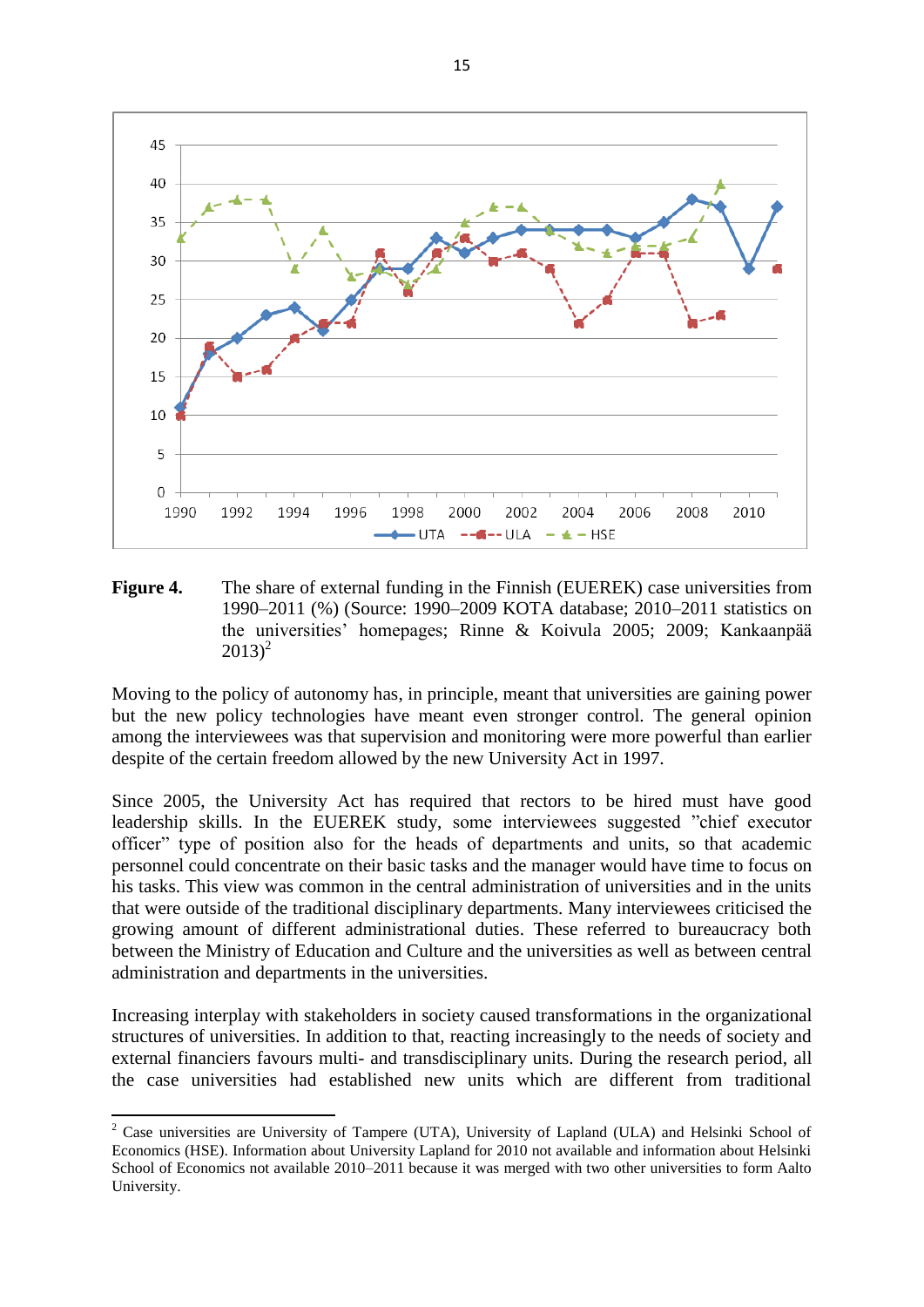disciplinary departments and which operate at the interface of the university and the surrounding society. They were, for example, multidisciplinary and thematic research units, development companies exploiting research, or regional service centres. These units operating on the "developmental periphery" (Clark 1998) were usually more entrepreneurial than traditional departments. In these units individuals could also work entrepreneurially, irrespective of the rest of the university.

Strengthening the research task has been a popular trend among Finnish universities since the late 1990s. This is a clear consequence of knowledge society discourse and top university politics that emphasize the meaning of knowledge production in the innovation system. In addition, the new funding mechanisms favour research. Exploiting knowledge and innovations increasingly takes place in cooperation with business life and other stakeholders. In 2005, when the interviews were carried out, commercializing was still very rare. Many of the interviewees noted that their discipline does not even have possibilities for commercializing knowledge. It was seen as an operation better suited for medical, technical and economical sciences. (Rinne, Jauhiainen & Kankaanpää 2014)

All in all, the first three dimensions of entrepreneurialism mentioned by Clark (1998) – strengthened steering core, diversified funding base and enhanced developmental periphery – have come true in the three case universities, to some extent at least, and there is even more pressure to develop those dimensions. However, adopting entrepreneurialism thoroughly varies, depending especially on discipline and how commercially applicable the knowledge it produces is. The central administration had assimilated the procedures and values of enterprise culture more eagerly than "the academic heartland".

It is difficult to evaluate the degree of entrepreneurialism in universities because it can appear in various ways. Apparently, especially Helsinki School of Economics wanted to profile itself as an entrepreneurial university. It strived for good ranking position both nationally and internationally and for developing its brand. The central administration of the School of Economics was most steadily against strict state control. The university administration wanted to compete on international education markets, take risks as well as create real education markets and more entrepreneurial administration system to Finland. The School of Economics had a close relationship with the business world and it was ready to increase the share of external funding even more. It had several self-defined visions and aims, but to realize them, the obstacles set by laws and state policy should be removed.

The University of Lapland had a softer approach to entrepreneurialism. The university is in close cooperation with its region and tries to respond to the demands of the region without maximizing its own income. The small, young university wants to make sure that the organization acts flexibly and they have created innovative solutions like a network faculty to be able to act flexibly in different situations. The market model of universities, instead, does not attract the university. First, it was seen to be against the basic principles of the university institution. Second, the lack of external and local funding in Lapland is an obstacle for entrepreneurial activity.

In the University of Tampere, the units were in different phases concerning entrepreneurialism. Comparing the three case universities, it appears the most traditional university. Some of the interviewees described the university as shattered and that it has rigid administration structure because of its size and culture. Still, on the field of medical science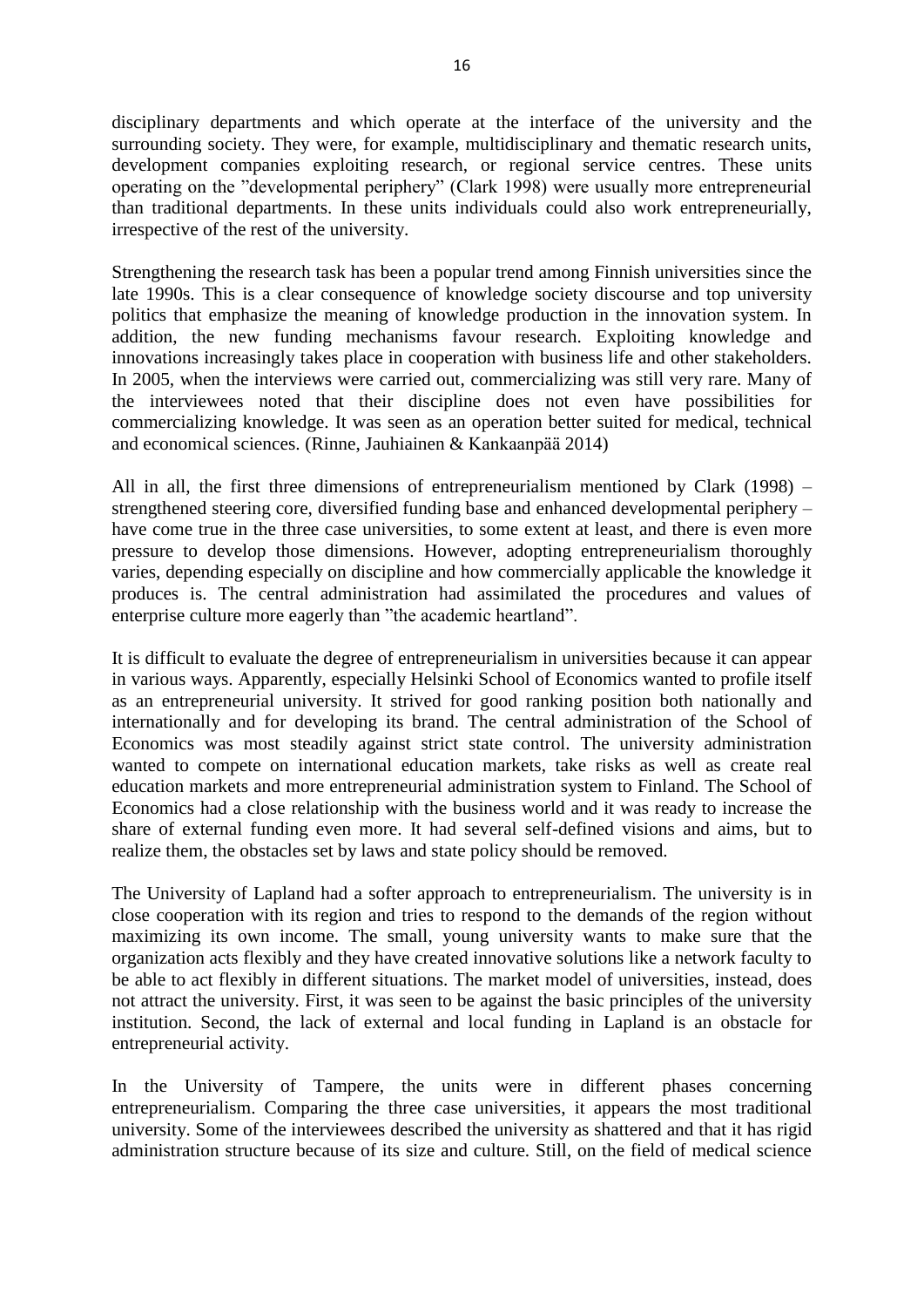and information technology, for example, there are units that can be figured as entrepreneurial.

In all the case universities, there are both entrepreneurial features and hindrances to marketlike behaviour. Some of the interviewees thought that real entrepreneurialism can only be imitated in universities; there are too many obstacles and too few incentives. Still, the situation in universities of technology is considered different because they have managed to create productive cooperation with business life. (Koivula et al. 2009; Kankaanpää 2013)

#### *Reactions of university leaders*

The case universities and institution level were further elaborated by analysing the reactions of the interviewees towards the radical changes. The interviews in universities handled the question of becoming an entrepreneurial university. In addition to practical issues, this theme created discussion about the idea and core of the university institution. It was asked, what kind of discourse is generated in the university world in the era of demands for entrepreneurialism and neoliberal policy technologies. That is, the question was about reactions to changes in universities.

The strongest reaction can be seen in the discourse that I have named "specialty of the university" discourse. This was visible in the data as various discursive themes: 1) the university has both in its idea and functioning special characters which distinguish it from other institutions; 2) enterprise ideology as well as entrepreneurial practices do not fit in universities as such; 3) academic and other research is clearly separated; 4) strong belief in the preservation of the core idea and the basic values of university.

The specialty of universities was generated in the interviews by speaking about the traditional essence of universities, typical characters of organization structure and administration culture, long-term operation, differences between universities and polytechnics as well as the distance between university world and the rest of the world. These issues were not explicitly asked but interviewees used them to explain the functioning of universities and as reflectors of transformations and their suitability to the university institution. This can be thought as some kind of protection or defence reaction against the changes that the university is facing or even fighting with.

Entrepreneurialism and "universitiness" were largely positioned to opposite extremities. Entrepreneurialism did not fit together as such neither with the university ideology nor with functions. It was, however, noted by some interviewees that academic people often have a certain "inherent entrepreneurship" and that in some fields, entrepreneurialism might work. In other words, entrepreneurialism has different nuances and it can be understood in various ways. (Rinne, Jauhiainen & Kankaanpää 2014)

Teaching and research, the basic tasks of universities, were stressed to still be the primary tasks of the university. New tasks, such as service tasks and other extra tasks, were accepted, but it was said that these tasks must be realized on the terms of the university and in such a way that the basic tasks are not compromised. The so-called "service research", for example, should be naturally connected to academic research. Many of the interviewees highlighted that it would be important to get "real academic research" funding to university. Making reports and vaccination projects was not appreciated as much as academic research.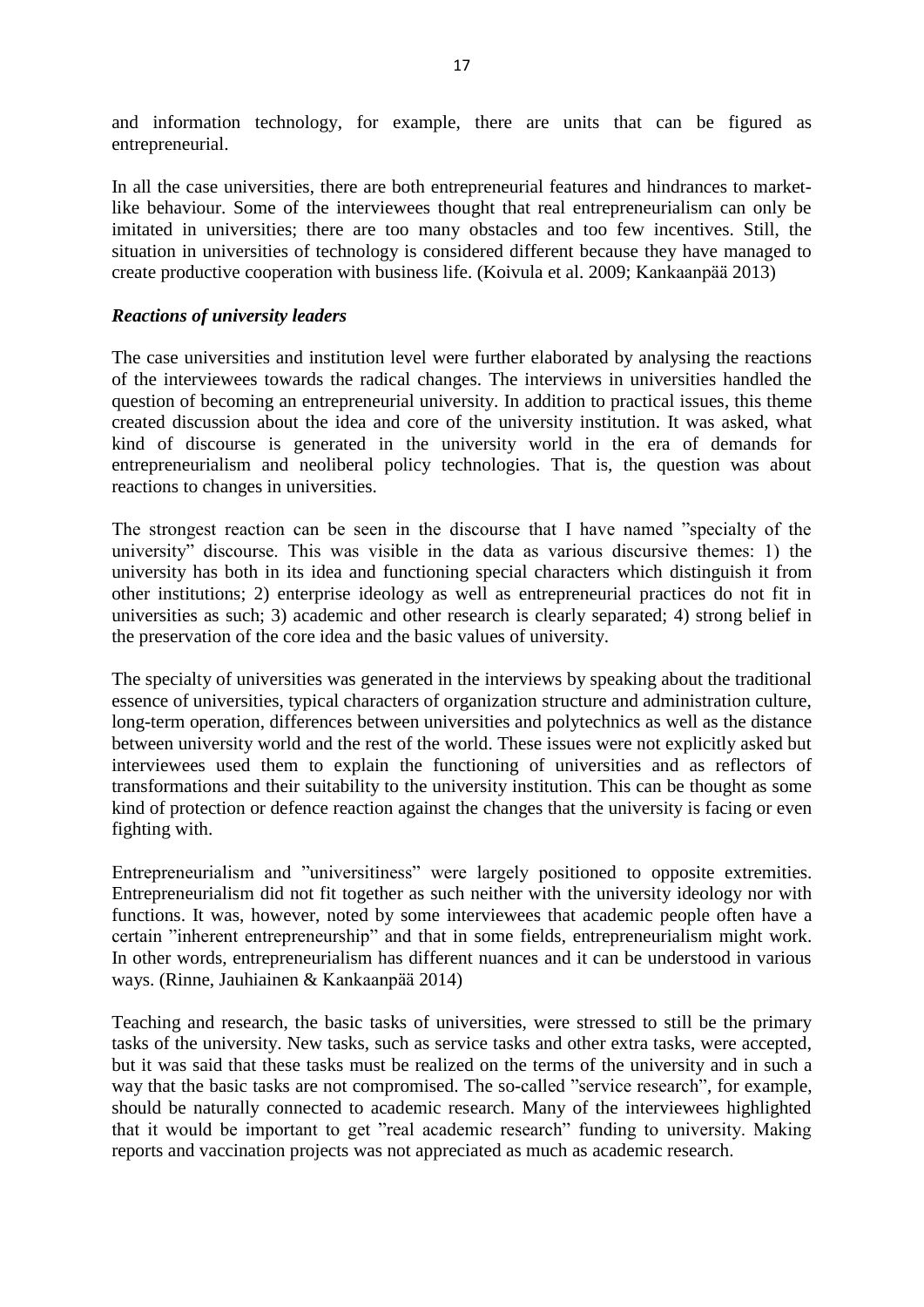Despite quite radical changes, there was a belief that the basis and idea of the university will survive. The interviewees almost naively believed that external financiers and other stakeholders do not have possibilities to control operation in universities. On the other hand, the fear of universities losing their criticality and innovativeness was also present. (Kankaanpää 2013)

Among the interviewees, there was a common view about the specialty of universities as an institution, but beyond that, opinions varied greatly, especially concerning the desirability of market-oriented or entrepreneurial activity (Koivula et al. 2009). In addition, the interviewees spontaneously commented on the differences of the disciplines' possibilities to act entrepreneurially.

#### *Recent changes in Higher Education policies and access*

The values, goals and ethos of politics are implemented with certain procedures. NPM can be seen as praxis of neoliberal policy making. In Finland, during the era of "Managing by results and competition", political changes were implemented step by step and purposefully with various administrative and organisational reforms, documents, legislation, and concrete management methods. This development culminated in a new University Act in 2009. The following table is a summary of these reforms and interventions. Many of them refer to the so-called policy or power technologies and techniques.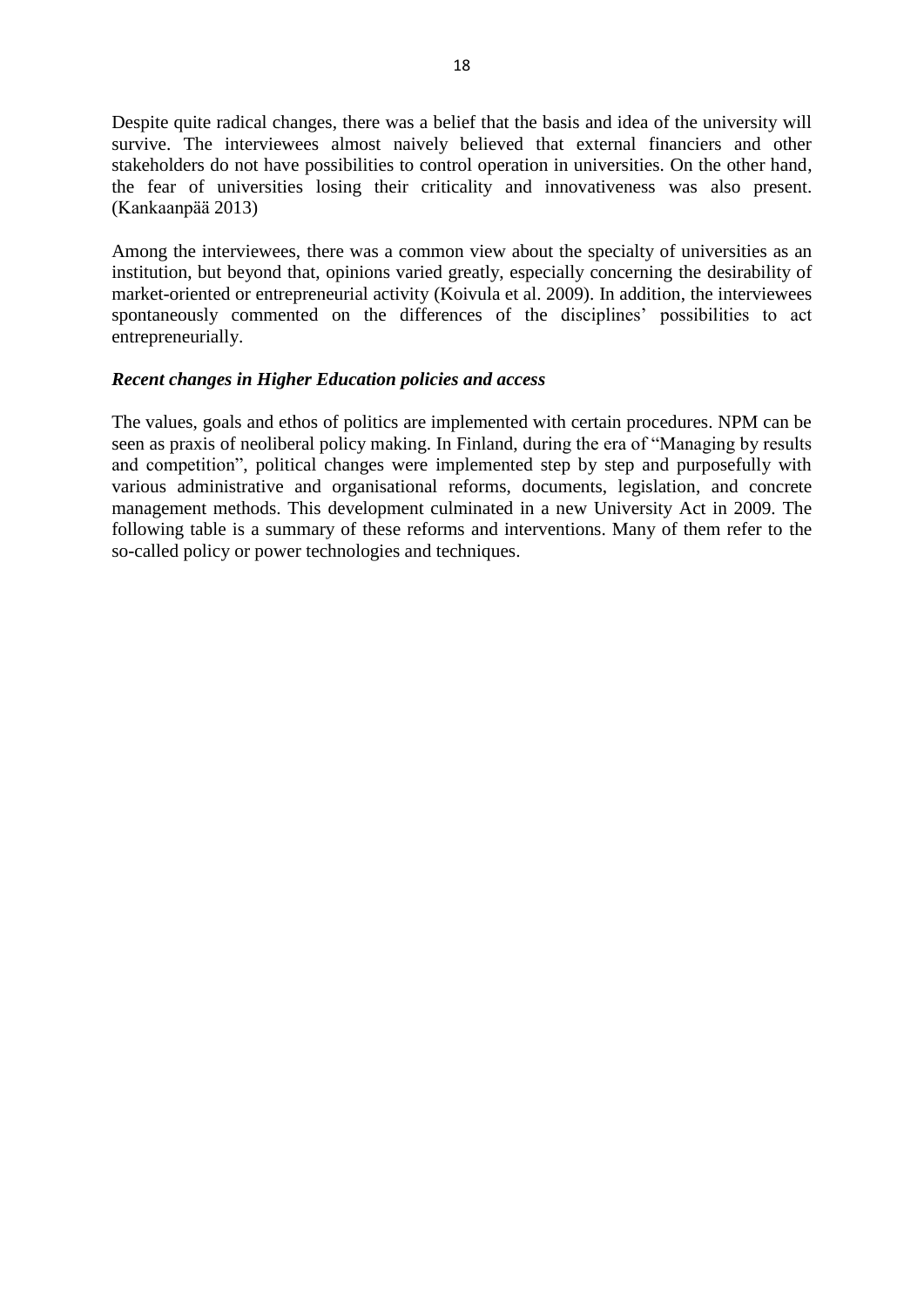**Table 2.** Some of the main changes and reforms in the Finnish HE politics and policy in the years 1996–2013. (see Rinne et al 2012, 52; 2012b)

| Year | Event                                                                                  |
|------|----------------------------------------------------------------------------------------|
| 1996 | The Finnish Higher Education Evaluation Council (FINHEEC) is established.              |
|      | Reform of postgraduate education and establishment of graduate schools.                |
| 1997 | Parliament passes the Universities Act of 1997 which obliged the universities to       |
|      | evaluate their functions.                                                              |
| 1998 | Introduction of the performance agreement system. Shift to the 1600-annual             |
|      | workload system.                                                                       |
| 2004 | The Ministry of Education publishes the memorandum on quality assurance in higher      |
|      | education, which serves as the basis to start the move towards a national external     |
|      | auditing system of quality assurance and assessment. The third function is imposed     |
|      | on Universities in the 1997 Universities Act are amended.                              |
| 2005 | The new degree system in accordance with Bologna process is adopted.                   |
|      | The administrative sector of the Ministry of Education publishes its Productivity      |
|      | Programme.                                                                             |
| 2006 | Transition to the New Salary System for Universities (UPJ). The Ministry of            |
|      | Education publishes a memorandum on the structural development of the                  |
|      | universities. Audit of the working time management system is taken into use.           |
| 2007 | The Ministry of Education publishes working group memoranda on three spearhead         |
|      | projects including proposals for a world-class top university and consortia of         |
|      | universities.                                                                          |
|      |                                                                                        |
| 2010 | New University Act (2009) came in power                                                |
|      |                                                                                        |
| 2011 | Second audit round $(2011-2017)$ of quality systems of higher education institutions   |
|      | begins                                                                                 |
| 2012 | Universities Finland (UNIFI; consisting of the vice-chancellors) set up a working      |
|      | group to prepare a national student feedback survey for universities. As of year 2015, |
|      | 3 % of the core funding of the universities will be allocated on the basis of this     |
|      | system.                                                                                |
| 2013 | The implementation of the new financing model in universities: 75 % of the core        |
|      | funding is determined by extent, quality and effectiveness of the functions.           |

Quality assessment and evaluation formed the corner stone of the new operating policy in the 1990's (see e.g. Rinne & Simola 2005). During the recession of the early 1990s, the importance of evaluation increased by decision of the Council of State, and at the same time structural reforms were demanded, which had the goal of cutting expenses. In the year 1993, the policy of rewards and excellence took on concrete forms when the Finnish Higher Education Council announced the first Centres of Excellence in Teaching and Research. In 1996, a panel of experts, called the Finnish Higher Education Evaluation Council, was established to develop and coordinate the evaluation (Saarinen 1995; Rinne 2004). The evaluation was given legal status and institutionalized in the University Act of 1997 (SA 1997). The universities were saddled with the general goal of evaluation: they were responsible for evaluating their teaching and research, and were to publish the results of the assessment. The law also required the universities to allow external auditing.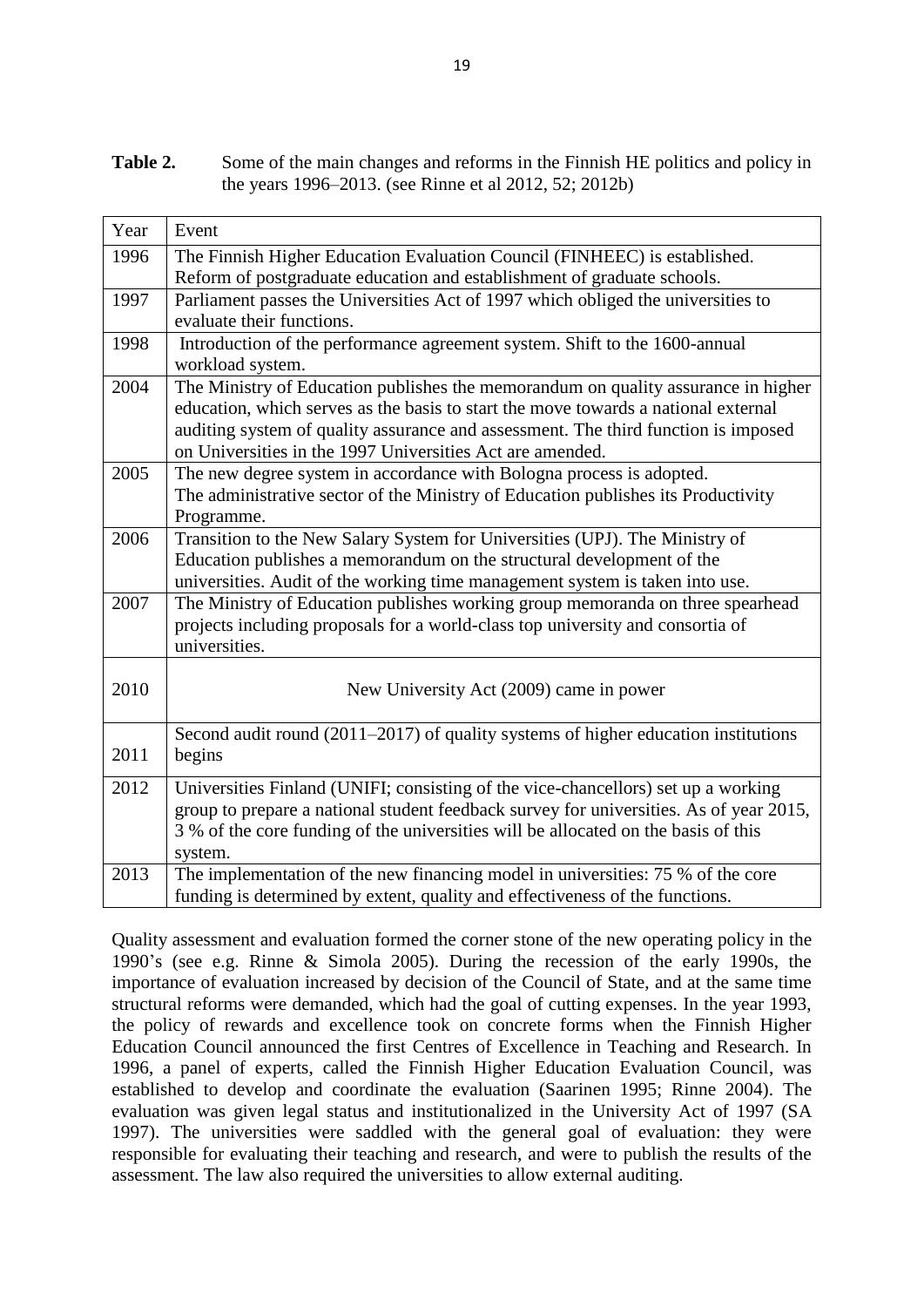The reforms caused by the new policy became even more concrete with the approach of the new millennium. In the year 1998 at the latest, the teaching staff of universities could feel the effects of the new operational policy in their daily lives very concretely. In that year, the salary system based on a fixed teaching load was replaced in all universities with a system based on a set number of total annual working hours, with the goal of increasing flexibility in arranging working tasks and improving the possibilities for the teaching staff to do research, and thus develop teaching based on research. The system had previously been tested at a few universities for about 10 years (Puhakka & Rautopuro 2003).

At the end of the last millennium, a significant step toward a global HE policy was taken when Finland, along with several other European countries, signed the Bologna Declaration (1999), which aimed at increasing the competitiveness of European education on the world's educational market and at the creation of a common European Higher Education Area and degree structure. At the same time, the discussion of quality intensified. In 2004, the development of quality assurance systems was begun in Finnish HEIs according to the guidelines set down in the report of the quality assurance committee of the Ministry of EducationF. The quality assurance systems were depicted as being continuous and very comprehensive: they were to fulfil the criteria of the quality assurance standards being developed for the European Higher Education Area, they should be integrated with the entire operational structure of the universities and with their management and governance systems, and it was to be ensured that all employees were committed to them. The committee suggested that the assessment of quality assurance systems, i.e. auditing, be initiated without delay. The first audit in Finland took place at the University of Kuopio in 2006.

In the amendments to University Act of 2004, the so-called third function of the universities was defined, which meant that they were to serve the surrounding society and that their activities should have a social impact.

After this began the 'years of folly' in the Finnish HE policy. In 2005, Finland's active role in the Bologna process took on a concrete form, when all universities switched to the new threestage degree system. In the previous year, the extent of degrees was Europeanised in legislation, and the time used to complete an academic degree was limited by law for the first time in the history of the Finnish HE system. In 2005, the productivity programme of the Ministry of Education was published with the aim of forming larger units within the university network and dismantling overlapping operations. At the same time, emphasis was placed on the allocation of resources to certain key areas, the development of new growth areas and advancing top-grade research. The following year saw the publication of the Ministry's memorandum on the structural development of HEIs.

The year 2006 also saw the introduction of the New Salary System in the universities. After that, salaries have been based on the demand level of the job in question along with the individual's personal performance level in that job. In order to define and assess these two levels, a system of 'immediate superiors' was created. As a part of this reform, the previous system, based on job-related salary classes, and tenure pay, based on the length of service, were discontinued. In the same year, a system to record the allocation of individual working time was introduced, which required electronic recording and archiving of individual work plans and a follow-up of their implementation. The background of the system was that universities have to distinguish their business operations (externally funded) from budgetfunded operations. In practice, the workers were obliged to mark their working plan and to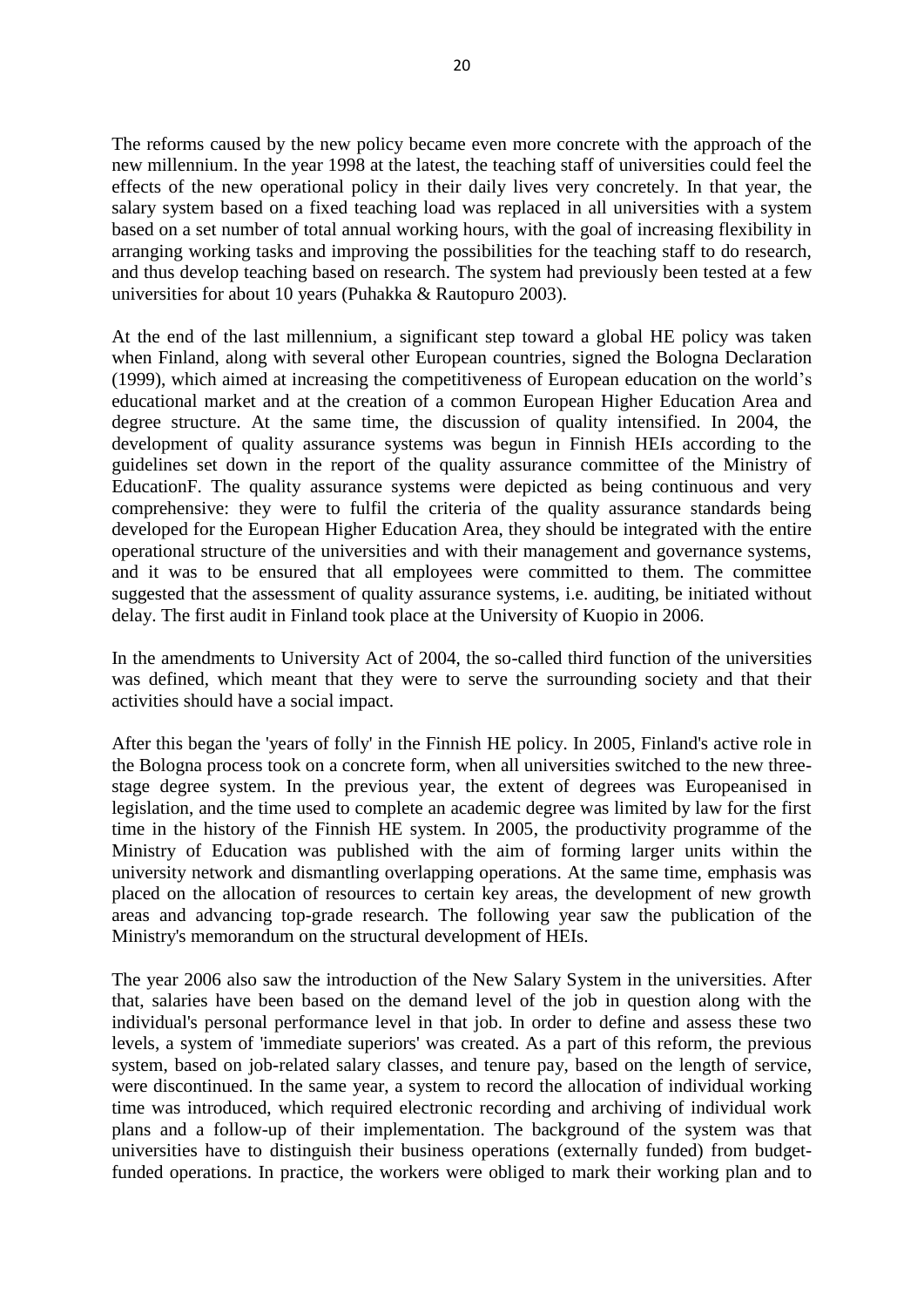record and follow these working hours carefully using an electronic form in the Sole Time Management system. (Vanttaja 2010, 11)

In 2007, the centre of excellence policy was made a concrete part of the Ministry of Education's structural development plan in the form of the so-called third spearhead project. It was suggested that the Helsinki School of Economics, the University of Art and Design, and the Helsinki University of Technology form a new innovation university (Aalto University), that the universities of Eastern Finland in Joensuu and Kuopio form a university federation called the University of Eastern Finland, and that the University of Turku and the Turku School of Economics become a university consortium.

After the new University Act came in power in 2010, the reforms and the interventions of the new policy continued. The second round of the audits of the universities and other HE institutions was started. The audits focus on six sections: 1) The quality policy of the higher education institution, 2) Strategic and operations management, 3) Development of the quality system, 4) Quality management of the HE insitution's basic duties (degree and other education, research, development and innovation activities), 5) degree programmes, and 6) The quality system as a whole (FINHEEC 2012). In the year 2013, a new funding system in accordance with the ministry was introduced in all universities. From now on, the clear majority of the core funding of the universities is based on the results measured with quantitative indicators of research and education. From the year 2015, the quality of teaching measured with the students' feedback will also be one criterion for funding.

In the field of access to HE one of the most difficult topics is still the accumulated jams in front of the doors of Higher Education. As I wrote earlier, in spite of added Higher Education starting places the problem of the accumulated jam is still today acute and only some 40% of new matriculated applicants are able to have access in Higher Education. This "chronic head ache" of HE politicians and actors has not shown any marks of diminishing, but vice a versa getting more problematic. This is because at the moment the Higher Education policy in Finland is not aiming to add the beginning places neither in universities nor polytechnics but to diminish those. Because of the financial crisis in Finland and Europe as well as worldwide, also the unemployment rates of the academic and HE labour force is growing in 2000s and at the same time the new HE policy is devoted to more utilitaristic values and mechanisms, which have been described above.

In figure 5 there is the growth of difficulty of access to university in Finland.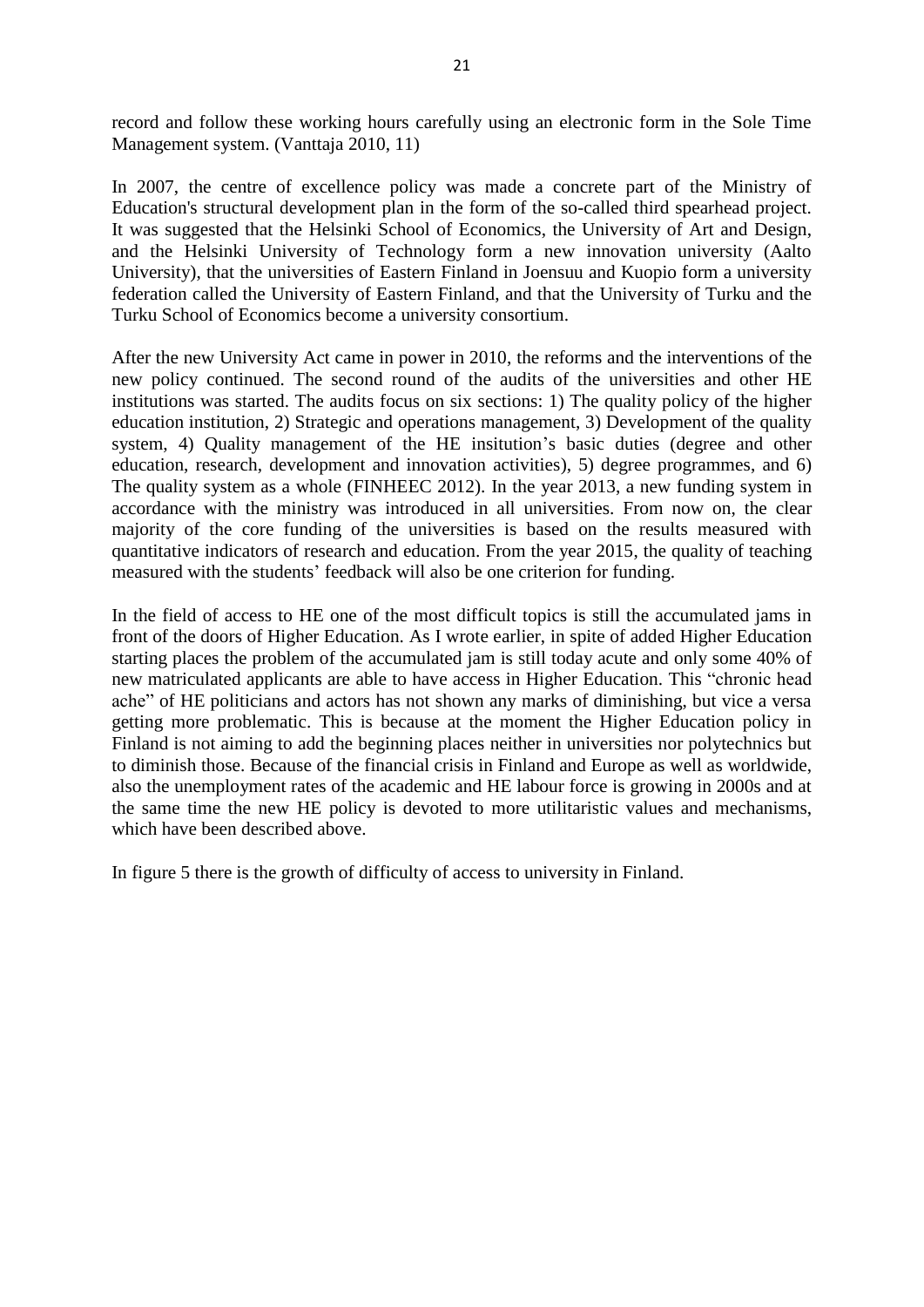

**Figure 5.** Applicants and approved new students in universities in Finland 1990-2007 (Nori 2011, 28; KOTA database)

In the figure you can see, that then still in 1990 it was some one of four applicants could have access to university, in 2007 the share was less than one of six applicants.

The Ministry of Education and Culture has been in recent years very keen in chancing the access policies to HE. They have proposed thorough changes in selective HE access exams in the way that they would be more everywhere the part of the so-called "united application exams", where they can only apply to 3-5 study places. They have proposed that in these access exams the universities should favour new secondary graduates in relation to the older ones. The ministry is also compelling all university institutions and all the applicants to make their applications in common electric form. At the same time the ministry has limited the maximum years of the possibility of HE students to get financial aid to their studies. And the ministry has also restricted the possibilities of applicants to study simultaneously in two different study places. Behind these reforms there are many reasons, but one main topic in Finnish HE policy is above all: that is to try to shorten the studying times and years and liberate more labour force more rapidly to the labour market. (eg. Nori 2011).

The Ministry of Education and Culture has also tried to compel the universities to abandon the whole application examinations and give all the criteria matriculation examinations, but the universities and especially their many faculties and departments have decided not to give up the application examination and appealed to the long and strong tradition of the university autonomy.

## **4 CRITICAL REVIEW OF THE HIGHER EDUCATION SYSTEM AND ITS FUNCTIONING IN THE PAST AND TODAY**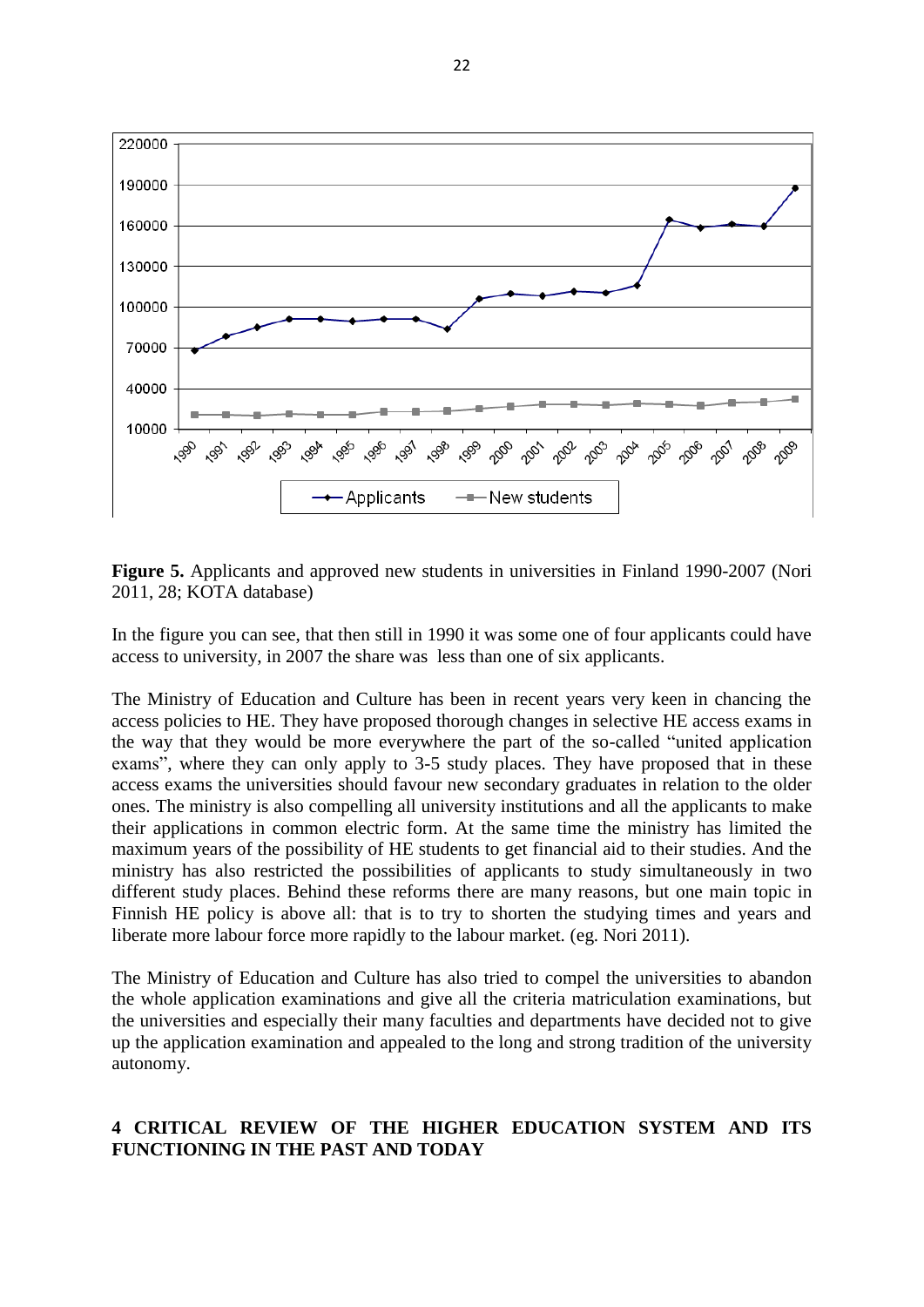#### *New technologies of power*

All these changes, especially the new legislation, are substantially changing Finnish Universities as organisations. Features typical to Finnish university, such as collegiality, representative democracy and decision making, the respect of autonomy of academics and units, professional bureaucracy and expertise, are being replaced by managerialism, entrepreneurialism, top-down steering, quality control, the accountability of individuals and units, the ethos of competition and excellence. There is a shift from bureaucracy to market orientation and from the ethos of equality to that of excellence. Managerial technologies are clearly the most developed area in Finnish HE policy, while the ethos of excellence and especially market discipline is still being challenged in the face of the continuing ethos of equality and bureaucracy. (Simola 2009, 8, 12)

The implementation of the reforms presented above has been characterized by a top-down direction. They have been quasi-democratically submitted to the actors they affect with an extremely tight timetable for commenting. Some of the reforms have had to be forced through using the exercise of power – in its classical sense (e.g. Heiskala  $2001$ ) – regardless of the opposition of the actors involved. For example, the new salary system of the universities raised a strong resistance movement both on the Internet and in the press (Vanttaja 2007).

Therefore, the reforms should not only be seen as kinds of "innocent" administrative tools or innovations of the new "brave" university but rather as methods or techniques through which the ideology, values and aims of the new policy are carried out in everyday work. In this sense, the policy technologies reflect the exercise of power as governance. Power is seen as a relationship of activity and interaction – strategies and tactics which determinate different positions and relationships of the actors in a certain political context.

One of our points of view to the new policy practises is based on the ideas of governmentality research tradition in which governance and power can be seen as techniques, tools and procedures to conduct or direct the everyday actions of people (e.g. Rose 1999; Dean 1999; Foucault 2000; Gillies 2008).

The British educational sociologist Stephen Ball has analysed and criticized the new policy from the point of view of the exercise of power and new forms of governance, and the consequences of these. He has examined the policy making based on new global, neoliberalist values using the so-called policy technologies approach (Ball 2003, 216). This approach is derived from Nikolas Rose's concept of technologies of government. With these, which he also calls human technologies, Rose refers to "those technologies imbued with aspirations for the shaping of conduct in the hope of producing certain desired effects and adverting certain undesired events" (Rose 1999, 52). According to Ball, the policy technologies refer to a variety of modes of the strategic exercise of power:

> *Policy technologies involve the calculated deployment of techniques and artefacts to organize human forces and capabilities into functioning networks of power. Various disparate elements are inter-related within these technologies: involving architectural forms, functional tests and procedures, relations of hierarchy, strategies of motivation and mechanism of reformation or therapy. (Ball 2003, 216).*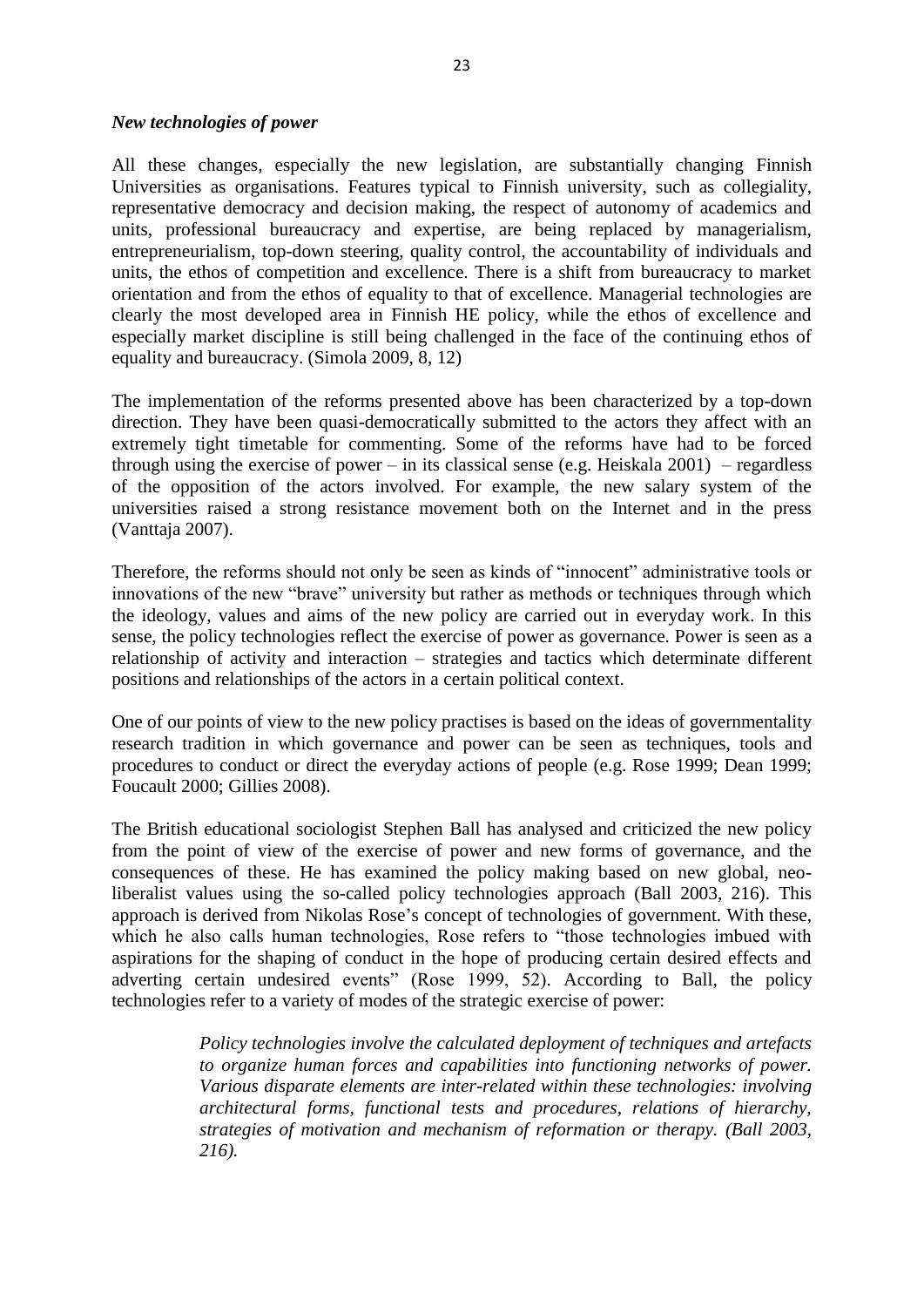The basic elements of the new policy technologies are, according to Ball, market form, managerialism and performativity. These elements or ideas have replaced or are replacing, at least partially, the 'old' forms of policy governance, such as bureaucratic administration, representative democracy and expertise based on professionalism (Simola 2009; Tjeldvoll 2011).

The driving in and adaptation of these technologies entails a complete paradigm shift in policy. These are exactly those forms of policy-making that define the 'new covenant' between the public sector and the private sector in global politics and which supranational actors, with the OECD at the fore, have been enthusiastically spreading throughout various countries in recent years (see e.g. Ball 2001; 2003; 2004; Kallo 2009).

From a Foucauldian point of view, power is also a productive force which creates something new. As Ball (2003, 220–221) has emphasized, the implementation of new technology has a significant effect on shared values, interpersonal relationships, the individual's status and identity, as well as on work practices and work content in institutions and organizations. As a matter of fact, they produce new types of relationships, status and values, as well as new types of identities. In a Foucauldian sense, policy technologies refer to a mode of power which "applies itself to immediate everyday life which categorizes the individual, marks him by his own individuality, attaches him to his own identity, imposes a law of truth on him which he must recognize and which others have to recognize him" (Foucault 2000, 331).

With the implementation of the new policy, the individuals, their positions, roles, tasks and the aims of the organizations will start to be redefined through a new type of vocabulary, derived mainly from economical discourse (Rose1999, 151–152; Ball 2003, 217–218). When the market logic is brought to universities and educational institutions, learning begins to mean more and more results to be measured and compared, education is begun to be understood as an export product, students as consumers etc. Managerialism represents the logic of the control, which is manifested in the march of different manager positions, in economic spurs and information control. "Organisations are peopled with human resources that need to be managed". With the help of a manager, "the new hero of educational reform", employees have to be made to feel personally committed and accountable to their own organization (Ball 2003, 218–219.) Performativity means continually 'putting on display' the performances of individuals and organizations for incessant evaluation and comparing – assessment, reports, indicators, statics, etc. This is likely to produce certain kinds of discourses and practices, which can be called fabrication (Ball 2006.)

# *Reception and reactions of the university staff to new university politics and policy technologies*

Our survey study (Rinne, Jauhiainen, Simola, Lehto, Jauhiainen & Laiho 2013, see also Rinne & Jauhiainen 2012) which was a part of the larger project – "Power, supranational regimes and new university management in Finland" – explores the ways in which new university policy, governance and management have affected the work of academics and other employees and how they experience these new modes of governance from the point of view of power. The survey was carried out in the spring of 2008 among the employees of two Finnish universities, those in Turku and Joensuu. The questionnaire was administered to the research and teaching staff, as well as to the entire personnel involved in administration, development and planning. The questionnaire was sent to 2902 people, of which 1315 responded. Thus, the response rate was 43.3 per cent. None of the different employee groups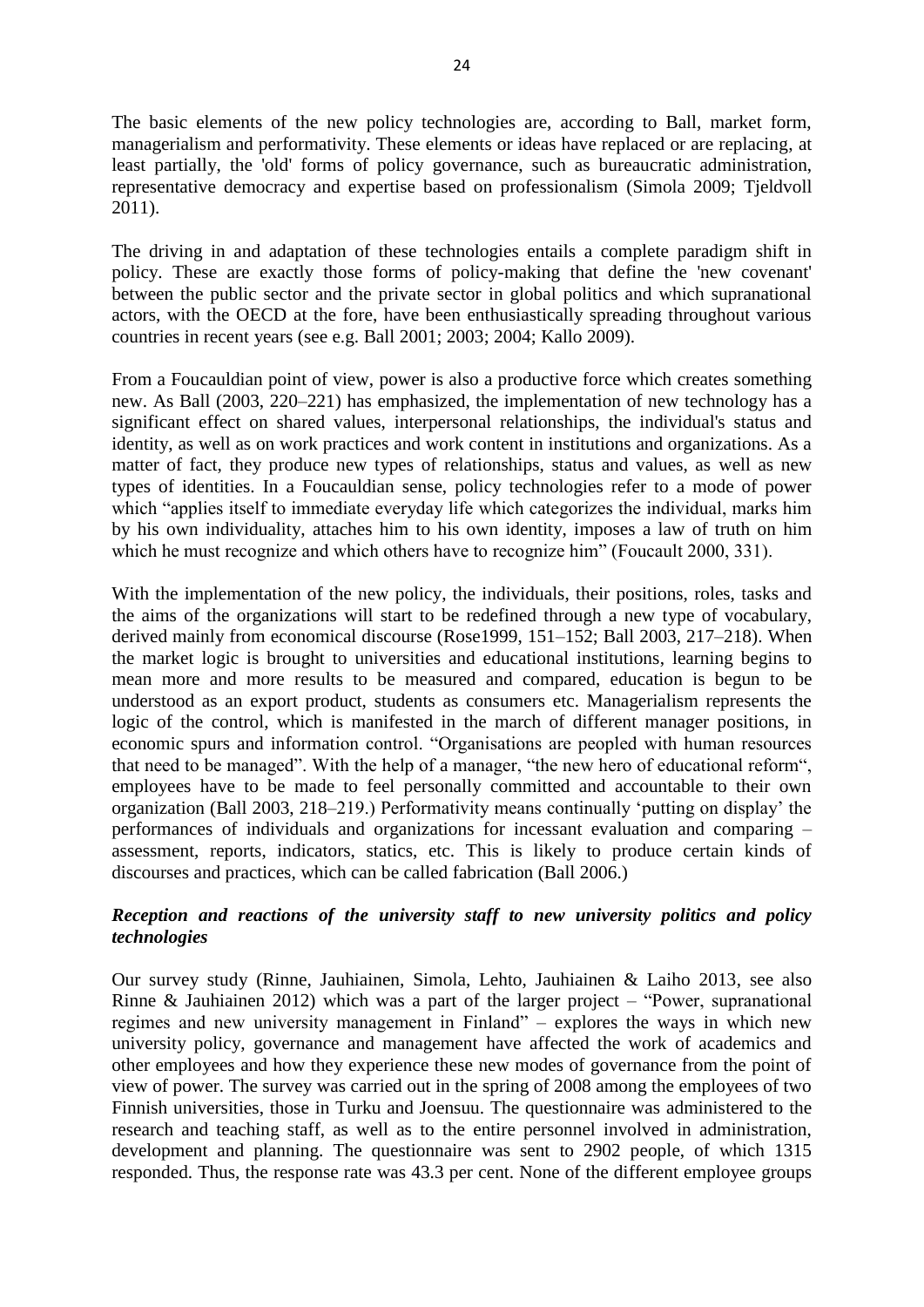was significantly under-represented and the women and men respondents were rather evenly distributed.

The survey was in many ways extremely topical, because both target universities were in a period of structural change, with plans to merge with other universities. The University of Turku was in the process of finalizing a consortium with the Turku School of Economics while Joensuu was forming a university confederation with the University of Kuopio. (See more about mergers in Finnish university sector Aarrevaara, Dobson & Elander 2009, 97– 100.)

The study group was comprised of "front-line" academics and administration staff at different levels. An online survey method was applied. The purpose of the questionnaire (Likert-scale items as well as open-ended questions) was to examine the effects and significance of university policy, university administration, university governance and new methods of steering from the point of view of different employee groups.

#### *Reserved attitudes and negative experiences*

The attitude of the respondents toward the new HE policy lines and principles were investigated with the simple question "*What is your opinion of the new Finnish HE policy?*" This question consisted of 15 Likert-scaled statements. The figure below presents the raw distribution of the responses to these statements.

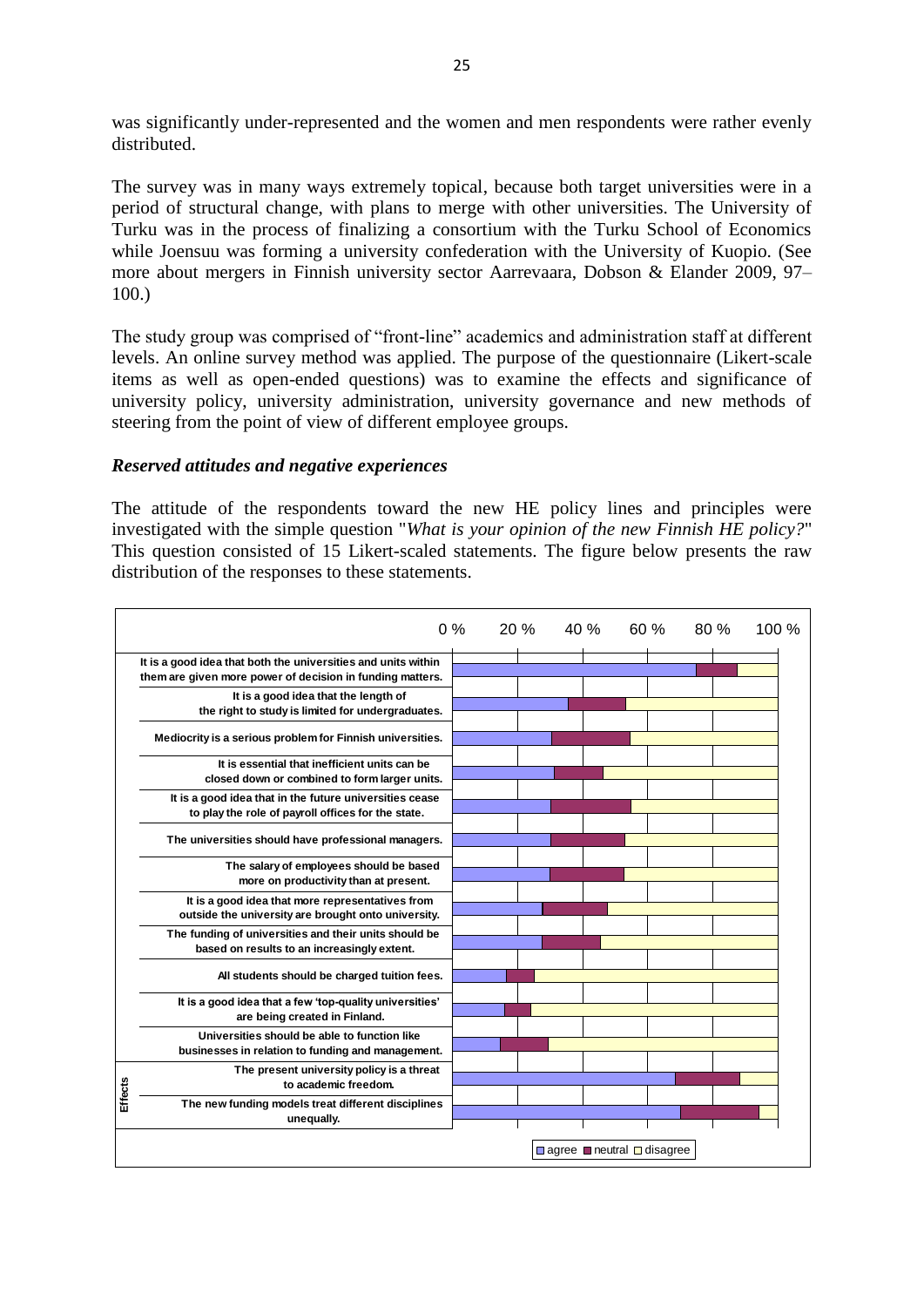**Figure 6.** The attitude of respondents to the HE policy being applied – raw distributions by response to statements (Rinne & al. 2012a; 2012b)

The general picture we get is that university employees have a fairly reserved attitude to the new policy lines. In particular, the huge investments in the 'universities of excellence', as well as making universities into businesses-like institutions, receive little understanding from those working in the everyday university world. The respondents were also rather categorically opposed to introducing tuition fees. They had an opposing attitude toward the effects of the new policy: the great majority of them thought that the new policy is reducing scientific freedom, and the new funding models are leading to inequality between different disciplines. The only policy point that was acceptable to the majority was the increasing of decision-making power in relation to the funding of universities. However, only one out of four respondents thought it a good thing that universities will cease being 'salary offices' of the state.

In order to analyse the acceptance of the policy according to background factors (here only two, see more Rinne et al. 2012a; 2012b; Rinne & Jauhiainen 2012), the statements (on a scale of 1–5) were subjected to factor analysis to form sum variables. To describe the various sub-areas of the policy four factors were formed, which relatively well describe the areas:

| - Managerialistic governance and management       | $(\text{avg}= 2.6; \text{ sd}= 1.1; \alpha= 0.691)$   |
|---------------------------------------------------|-------------------------------------------------------|
| - Accountability                                  | $(\text{avg}= 2.7; \text{ sd}= 0.9; \text{α}= 0.625)$ |
| - Competition and the centre of excellence policy | $(\text{avg}= 2.5; \text{ sd}= 0.9; \alpha= 0.612)$   |
| - Entrepreneurialism                              | $(\text{avg}= 2.4; \text{ sd}= 1.0; \alpha = 0.525).$ |

According these analyses, the professional status and discipline were connected with the attitude toward the new HE policy. Upper administrative personnel differ consistently from the rest of the staff groups for their more positive attitude in all sub-areas. This group's opinions diverge not only from those of the lower administrative staff, but also from those of professors, whose attitudes vary considerably in different sub-areas. It is on the question of managerialistic policies that the various staff groups differ most from each other. It is not very surprising that both administrative staff groups had a clearly more positive attitude in this respect than either the teaching or research staff. While the administrative staff represent the most positive attitude toward the new policies, at the other extreme we find the lecturers and teachers who do the floor-level work of teaching and research. Of the various disciplines, those in the faculties of medicine and natural sciences had consistently more positive attitudes, and those working in the humanities more negative attitudes.

The distribution of the roughly categorized responses to the open-ended questions drew an even more negative picture of the attitudes of the university personnel toward the new techniques than the closed questions. The distribution of the roughly categorized responses to the open-ended questions gives quite a negative picture of the attitudes of university personnel toward the new techniques (Figure 4). As many as 80 per cent of the responses concerning the new salary system and total annual working hours contained negative content. Negative experiences and views were also found in the majority of responses concerning other techniques. It is interesting that for none of the techniques did the proportion of positive responses exceed 10 per cent. The respondents' position, discipline, work experience and age did not explain their attitudes towards the techniques.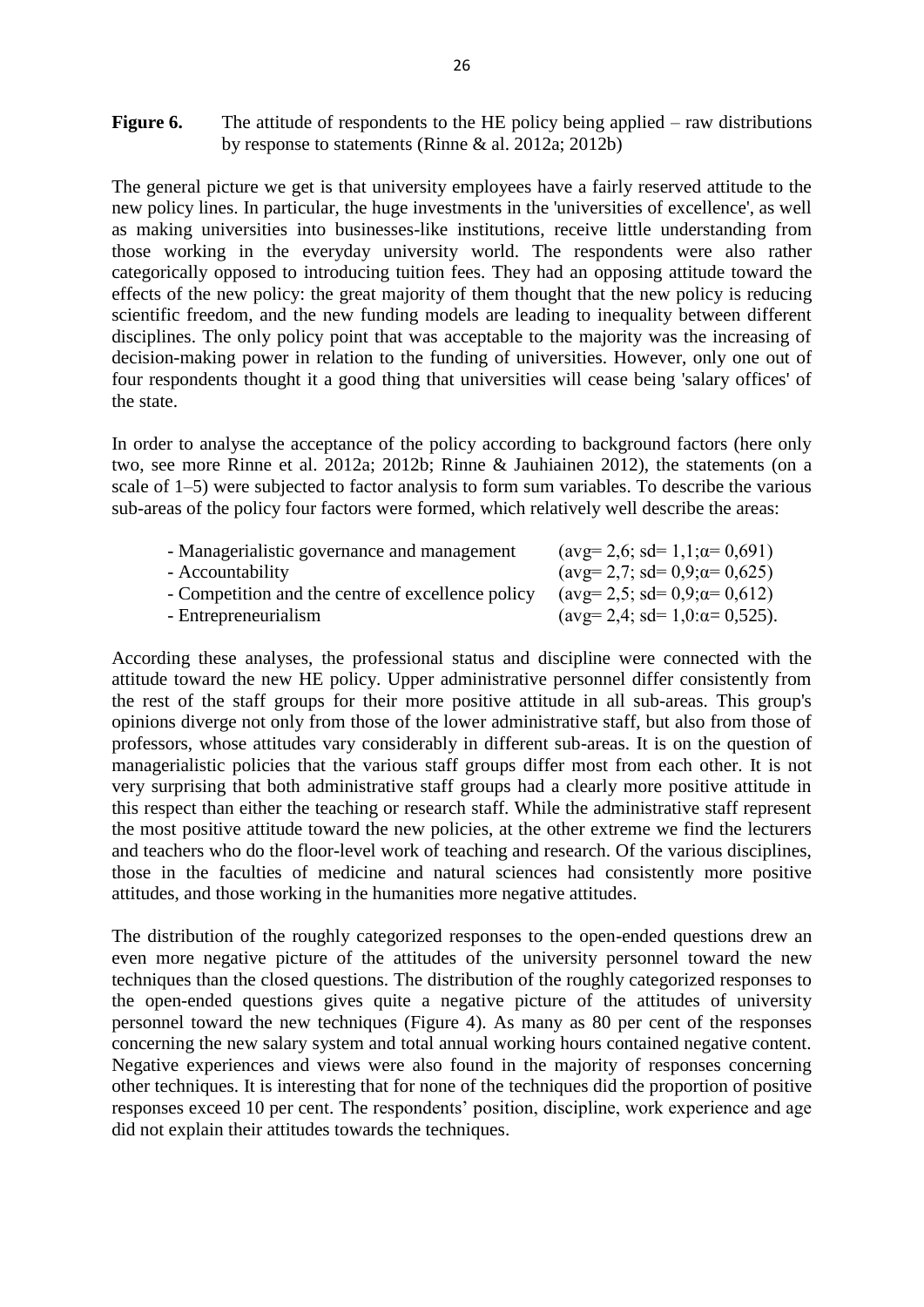

**Figure 7.** The experiences of the new policy techniques – the distributions of the categories formed of the open-ended answers

On the whole, the attitudes towards the salary reform can be described as negative, uninformed and contradictory. Many of the open-ended answers, the style of which varied from ironic comments to bitter personal experiences, to even rude remarks, reflect the very negative feelings and experiences of the respondents:

> *I feel like I have been treated so unjustly that I would be completely paralyzed if I thought about it every day. I've already experienced the worst feeling of being screwed/depressed/humiliated, but I could raise the same feelings again if I started thinking about the new salary system and my own case!!!!!!! (219/female/lower administrative staff)*

The respondents' attitudes were also very sceptical concerning the fairness of the reform of total annual working hours system. A majority of the respondents felt that the system did not assist in the rational planning of one's work, nor in general describe the reality of university work.

> *The work plan is mainly a joke for the work of a professor, by which I mean 1600 hours is not enough to cover the time needed by a professor for a moderate amount of research (including guidance of graduate students and taught courses plus e.g. filling out applications to the Academy of Finland for funding), which in my opinion is around 600-800 hours per term. … The university has now come up with the idea that in June and December, this joke of a paper should even be updated. This is impossible, because the time management system will not record as single hour above the 1600 limit. (161/female/prof.)*

The attitude of the respondents to quality and evaluation is very reminiscent of the attitudes toward other techniques. Over half of the respondents felt that such activities took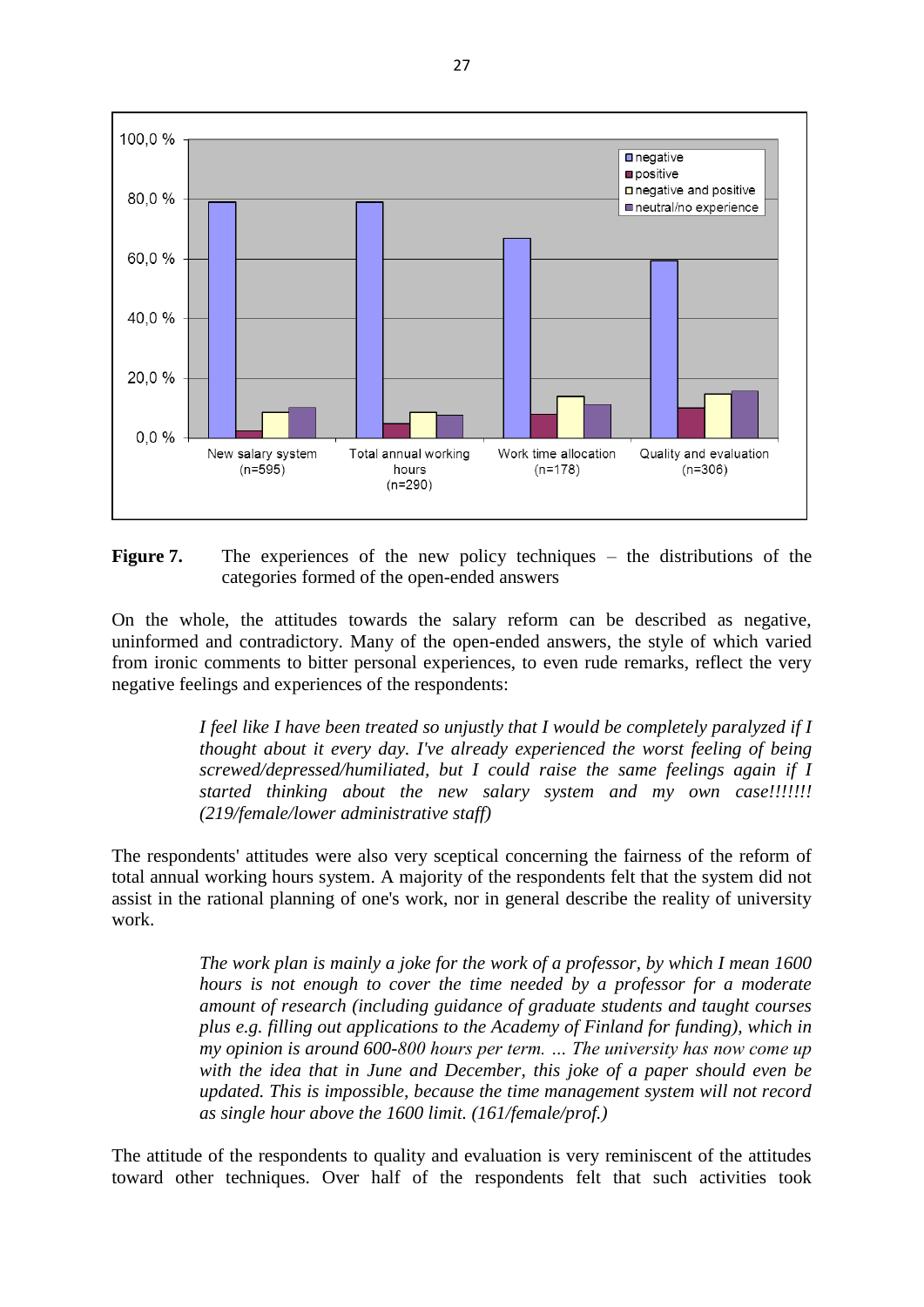unreasonably much time from other, more important tasks. A clear majority saw these activities as being tools for politics and for polishing the public image of the university. Clearly, more than half did not think that "the centres of excellence policy" was a good way to develop quality. Half of the respondents felt that these techniques were too foreign and one-sided to be used in the academic world.

> *The quality assurance system is based on empty images that are used to justify totally different matters. The system works as an argument for closing down and combining units. Much do, which 'consultants' from business life have sold to the meatheads. And it's all been done the hard way, using outdated tools. (…)The whole thing is a gift from the hair-brained to the market forces. The choice of audit points and the results show clearly that there are ulterior motives involved. It's meant to keep people quiet and on their toes. The craziest thing of all is that in some departments, they've had mock audits of their own so the staff will be ready when the 'reviewer' finally arrives. (113/male/professor)*

#### *Non-transparency and undemocratic administration culture*

University employees do not have very positive opinions about their university's administration and decision-making. Respondents were extremely sceptical about the transparency and democracy of decision-making: as many as 80 % of the respondents were of the opinion that important matters are decided in places that are beyond the reach of ordinary university employees, and over 60% thought that when their opinions are presented to decision-makers, they have no influence. About one-half of the respondents thought that power in the university is concentrated in the administrative staff: presenting officials and other officials.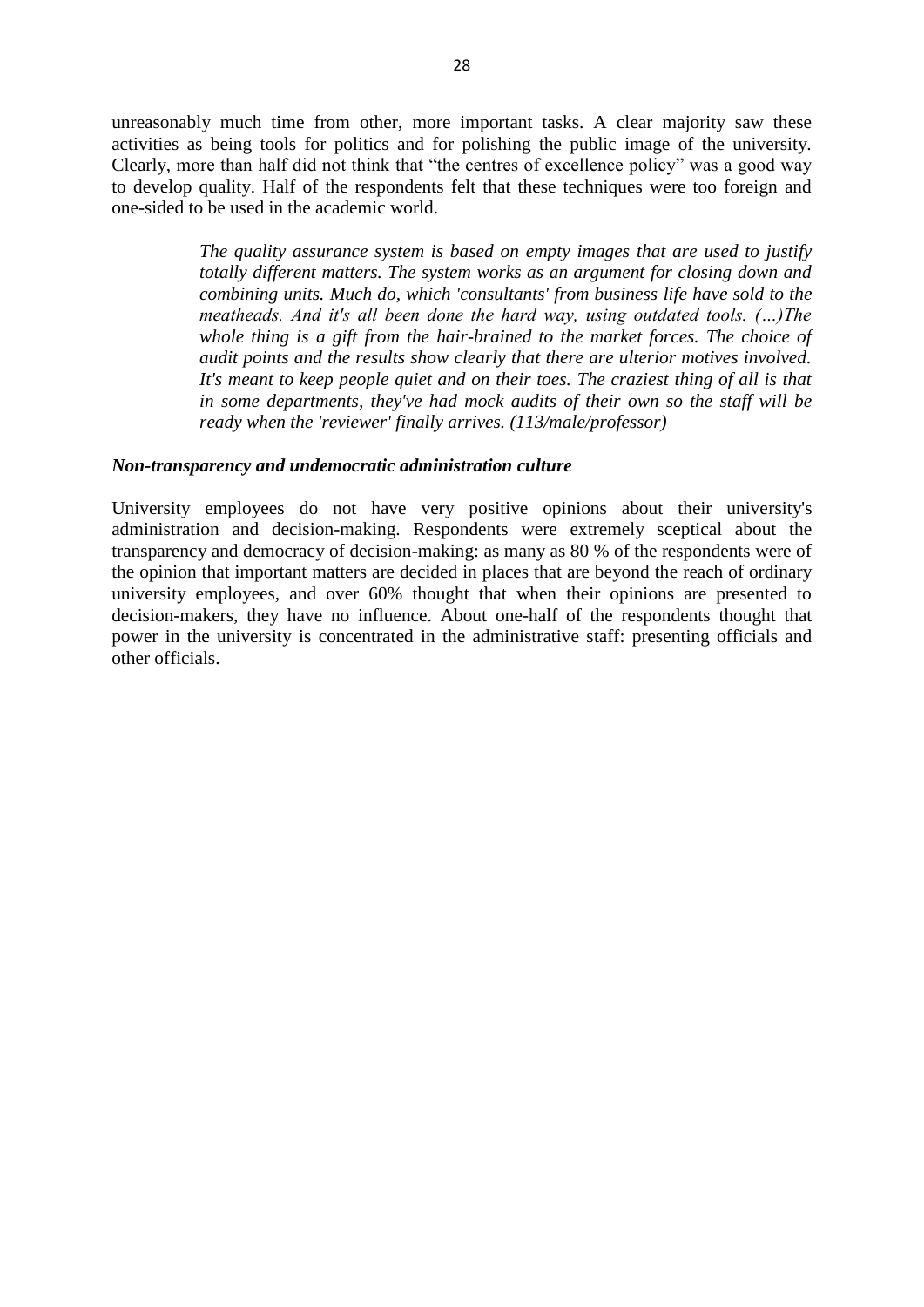

#### Figure 8. The attitude of respondents to the administrative culture – raw distributions by response to statements

The four sum variables described below were formed from the statements to describe the subareas of attitude toward administrative culture:

| - Openness, transparency                               | $(\text{avg}=2.6; \text{ sd}=0.9 \text{ }\alpha=0.828)$ |
|--------------------------------------------------------|---------------------------------------------------------|
| - Democracy                                            | $(\text{avg}=2.5; \text{ sd}=0.5 \text{ }\alpha=0.678)$ |
| - The functionality of administration                  | $(\text{avg}=2.5; \text{ sd}=0.8 \text{ }\alpha=0.557)$ |
| - General positive attitude towards the administration | $(\text{avg}=2.6; \text{ sd}=0.6 \text{ }\alpha=0.821)$ |
|                                                        |                                                         |

The means of the sum variables confirm the picture given by the raw distributions: attitudes are reserved in all sub-areas, with the means remaining clearly below 3, nor are there large differences between sum variables.

When comparing the attitudes of different background factors, most of the differences appear to be statistically significant.

The employee groups differed very clearly in their attitudes toward the administrative culture of their university in all sub-areas. It is not surprising that upper administrative personnel view their own field of activity in the most positive light. An interesting result was that the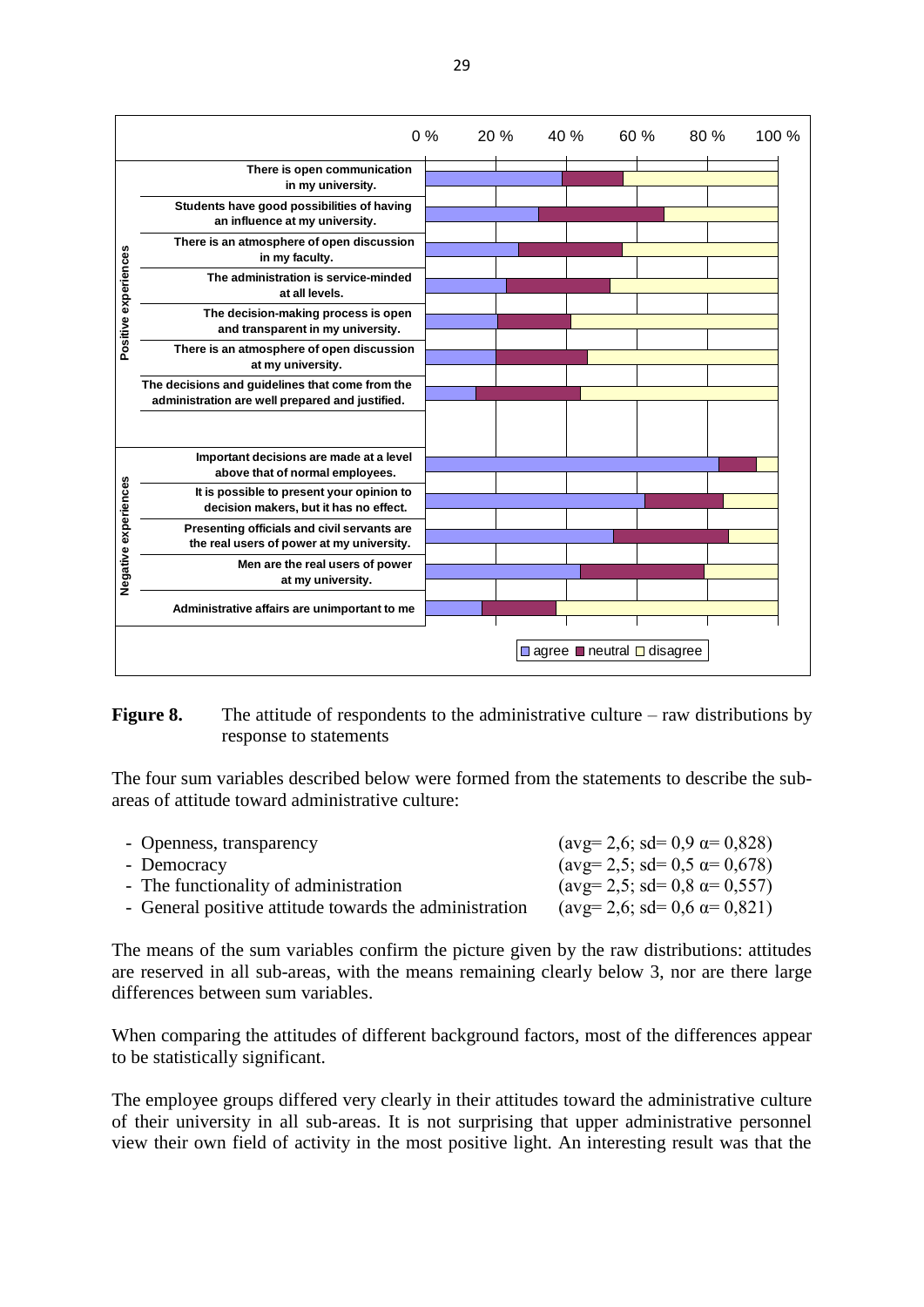lower administrative staff identified more closely in their attitudes with the teaching and research staff than with their upper administrative colleagues.

When examined by discipline, attitudes were slightly polarized. The attitudes of humanists, educationalists and social scientists were more reserved than those of the respondents from the faculties of law, natural sciences and especially medicine in all sub-areas. The latter group was distinguished even more for their positive attitude toward openness and transparency.

|                   | Openness,   |              | Democracy  |     | The functionality |     | General positive     |     |
|-------------------|-------------|--------------|------------|-----|-------------------|-----|----------------------|-----|
|                   |             | transparency |            |     | of administration |     | attitude towards the |     |
|                   |             |              |            |     |                   |     | administration       |     |
| <b>Employee</b>   | $F = 5,65$  |              | $F = 8,41$ |     | $F = 8,03$        |     | $F = 8,25$           |     |
| group             | $p=0,000$   |              | $p=0,000$  |     | $p=0,000$         |     | $p=0,000$            |     |
|                   | avg         | sd           | avg        | sd  | avg               | sd  | avg                  | sd  |
| professors        | 2,8         | 1,0          | 2,5        | 0,6 | 2,5               | 0,8 | 2,6                  | 0,6 |
| senior asst.,     | 2,5         | 0,9          | 2,5        | 0,6 | 2,4               | 0,8 | 2,5                  | 0,6 |
| asst.             |             |              |            |     |                   |     |                      |     |
| lecturers,        | 2,5         | 0,9          | 2,4        | 0,5 | 2,4               | 0,8 | 2,4                  | 0,6 |
| teachers          |             |              |            |     |                   |     |                      |     |
| researchers       | 2,8         | 0,8          | 2,6        | 0,5 | 2,5               | 0,8 | 2,6                  | 0,5 |
| upper             | 2,9         | 0,8          | 2,7        | 0,6 | 3,0               | 0,9 | 2,8                  | 0,6 |
| administr. p.     |             |              |            |     |                   |     |                      |     |
| lower             | 2,6         | 0,8          | 2,4        | 0,5 | 2,7               | 0,9 | 2,5                  | 0,5 |
| administr. p.     |             |              |            |     |                   |     |                      |     |
| <b>Discipline</b> | $F = 11,31$ |              | $F = 5,64$ |     | $F = 5,52$        |     | $F = 11,67$          |     |
|                   | $p=0,000$   |              | $p=0,000$  |     | $p=0,000$         |     | $p=0,000$            |     |
|                   | avg         | sd           | avg        | sd  | avg               | sd  | avg                  | sd  |
| Hum.              | 2,4         | 0,9          | 2,4        | 0,6 | 2,3               | 0,9 | 2,4                  | 0,6 |
| Edu.              | 2,4         | 0,8          | 2,4        | 0,6 | 2,4               | 0,8 | 2,4                  | 0,5 |
| Soc.              | 2,5         | 0,9          | 2,4        | 0,5 | 2,4               | 0,7 | 2,4                  | 0,5 |
| Law               | 2,8         | 0,9          | 2,6        | 0,5 | 2,6               | 0,8 | 2,7                  | 0,6 |
| Nat.              | 2,8         | 0,9          | 2,6        | 0,5 | 2,5               | 0,8 | 2,6                  | 0,5 |
| Med.              | 3,0         | 0,8          | 2,6        | 0,6 | 2,7               | 0,7 | 2,7                  | 0,5 |

Table 3. Attitudes toward administrative culture by background factors: the means of the sum variables on the scale 1=extremely negative  $-5$ =extremely positive.

#### **5 CURRENT DISCOURSES AND INITIATIVES FOR THE FUTURE**

Making the functions of the universities market-driven has been spoken of as "the second academic revolution", following the first revolution where research was accepted as a task for universities beside teaching (see Ezkowitz 2003). It has been feared that the second revolution, devastating the historical nature of the university, would eliminate the unique societal status of the university in the core of autonomic science and research and raise in its stead the control, economism and targeting for benefit. The frontline of the discussion on universities has turned out to be a sort of division into a party defending the traditional university and its values and a party defending reformation and market orientation. While those in favour of reforms accuse the old university of being slow, stiff and inefficient, the traditionalists point out that executing a market-oriented higher education threats to dismantle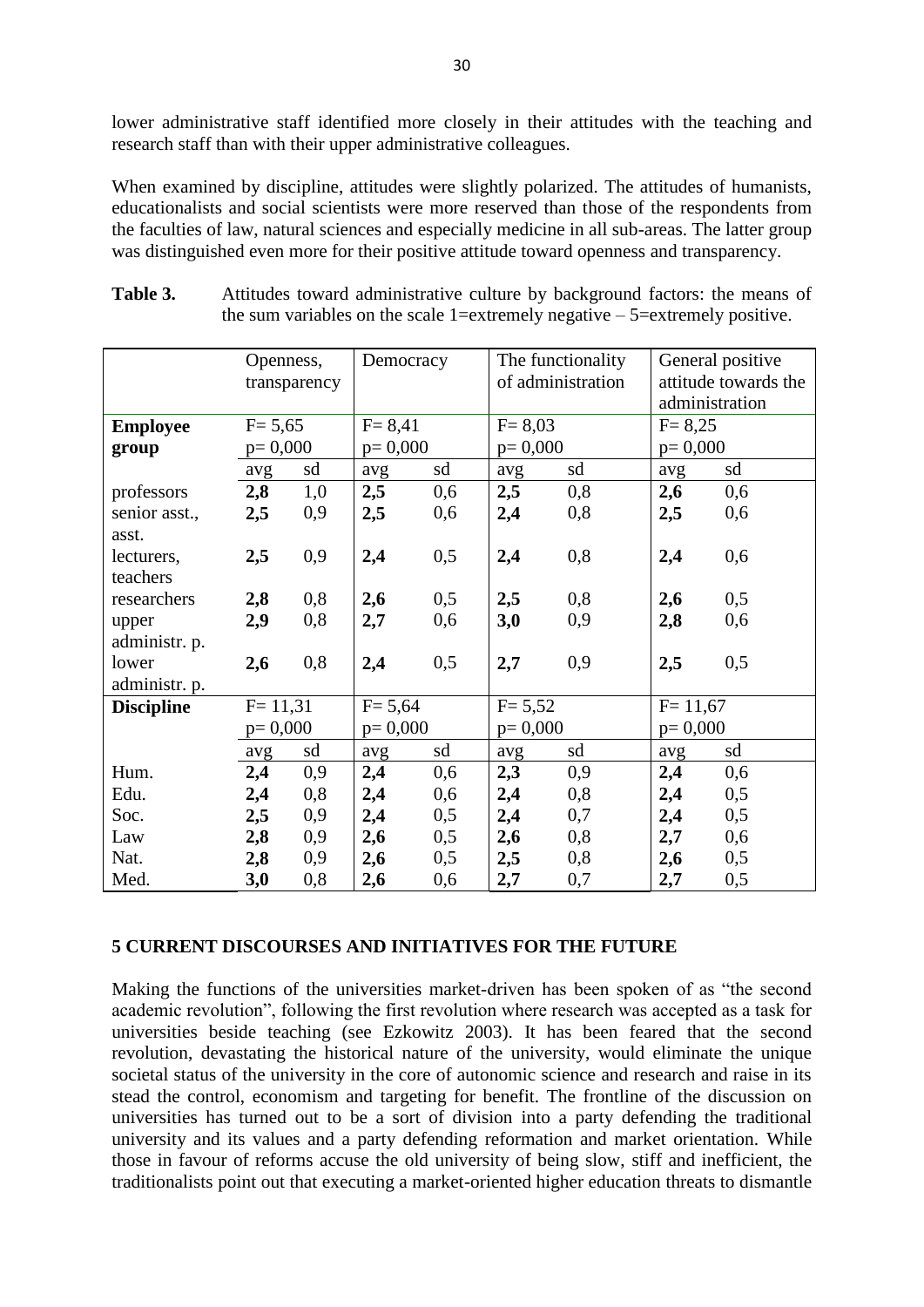the collegial, professional and bureaucratic basic nature of universities (see Hay et al 2002). Such discussion is taking place in Finland at this moment.

Traditionalists also criticise those in favour of reforms for appearing to often ignore the fact that the question is largely a metaphoric discourse, as when it comes to the university, it is only possible to seriously talk about the quasi and semi markets of higher education, whereupon the effects of the market in the universities are also very questionable and controversial (Cutler & Waine 1997; Fuller 2006; Goedegebuure ym. 1993; Watson 2002). Undoubtedly, they are correct in saying that the change, even if only visible externally, may only be a rhetorical change, and the old values may be kept intact (Deem 2001, 10; Ylijoki 2003). Especially if the call for change has come from a high administrative level, it may of course affect the official normative discourse or the formal structures, but it will not be carried out on the grass roots (Becher & Kogan 1992; Bleiklie & Kogan 2000).

As anywhere else in the world, the paradigmatic and ideological change in the Finnish university policy and the new reforms of endeavours and operating mechanisms connected to it as well as new frontlines are closely knit to the societal context where the university exists. The most central defining factors in this entity are joined to both the wide growth of the university and, through this, to the shift to a more central status in the society and the educational system and, in the other hand, to the structural change of the academic institution, where higher education is sectioned and divided internally (Rinne et al 2012a; 2012b). In Finland, higher education has, during its strong extension, shifted into a more central position in the society and into an even more significant part of the educational system which most Finnish youth goes through. At the same time, even stronger expectations are related to it to ensure the Finnish competitiveness in the ever-increasing world-political race with the help of high education, high-quality research and productivity based on innovations. Investments into the human equity are generally considered the most profitable investments in the new information economy and the level of know-how of the nation as the strongest guarantee of national success and wealth. The Finnish field of universities and academies has clearly divided into more and less elitist fields, according to the social classes and groups from which people come to study. The massed university itself does not, as an entity, produce the similar, quite unified, system of separating the elite and selection as before; instead, the structures and mechanisms of separation and selection function inside the diverging mass institute, dividing the different fields into deviant channels and sections (Rinne 2012d).

The Finnish universities could, for instance based on the information concerning the year 1990, justifiably be divided into elitist (more than 50 % of fathers with higher education), relatively elitist (40–49 %), relatively democratic (30–39 %) and democratic (less than 30 %). The elitist academies included the University of Technology, the Sibelius Academy, the Theatre Academy and the University School of Business. The eight universities classified as the most elitist were from the metropolitan area. The only actual university among these was the University of Helsinki (Kivinen & Rinne 1995b).

From the late 1980s, the Finnish university policy adopted a quite radically novel educationpolitical program that highlighted the profit responsibility and efficiency of universities, stronger competition between universities, strengthening the entrepreneurial nature of universities, and top-class university politics. While earlier, the mantra of the university politics had been the mantra of educational equality, it changed into the mantra of the achievements of top universities, top units and top individuals. The culmination point to the end of the old, equality-centred university politics can be seen as the new university act,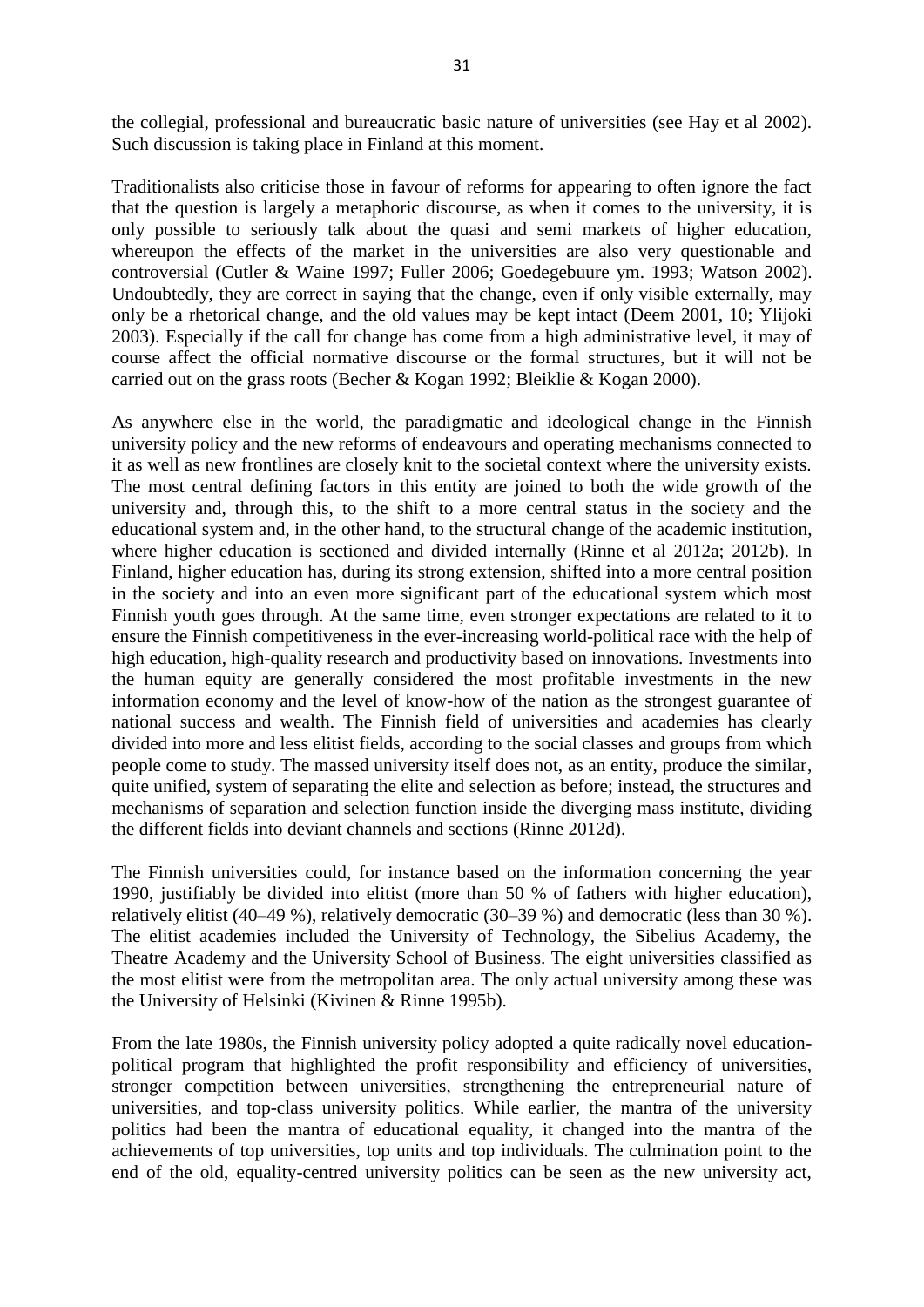passed in 2009, which strongly ended the old tradition of a state university and directed the universities towards markets. Along with the rapid growth and massing of the university, the Finnish university institute has also more clearly in the recent decades differentiated and divided into more elitist and demotic sections, both university- and field-specifically. Especially the universities of arts and the universities in the Helsinki area have formed into the most elitist universities in the country. Field-specifically, the most elitist fields, besides arts, are law and medicine (Rinne 2012a). Along with the division of the university, it is justifiable to ask whether any unified student mass is gravitating into the traditional Finnish "unified university". It obviously appears that the more elitist and demotic branches of the university select their students from completely different groups of applicants.

According to Hanna Nori (2011, 225), it is clear that even though in the long run, the participation of different social groups into higher education has evened, the selection according to one's social background has not disappeared. In the light of the favourable development in the 1960s and the 1970s, the current situation may even feel like a disappointment; the aim, when building a welfare state, was an equal society where education is not dependent on one's social status.

University education has, for some time, been considered a guarantee for certain employment, good wages and a steady and ascending work career. The unemployment figures and shattered careers of those educated academically, however, weaken the faith of many young people on the profitability of a higher education. The decreasing development of applicants would, of course, have a positive influence on the student jam, although it is unlikely that the situation will change rapidly. At least in the early 2000s, the interest towards academic studies appears quite strong. Even polytechnic education has not been able to ease the crowding of university applicants, which can also be seen in this study: among those applying for universities, there were a surprising amount of those graduated from a vocational academy.

It is not possible to guide the peoples' paths in the educational system and their life choices solely by means of educational politics. Neither does education guide the development of the society; instead, the changes happening in the society are reflected onto the educational system. Even though the goals of equality have, in the educational politics of the early 2000s, had to give way to the demands of economic growth and internationalisation, the richness of the Finnish educational system lies precisely in the regionally extensive networks of academies, equal acceptance probabilities of genders and the free education levelling the socioeconomic differences. If the tuition fee, long under discussion, will be introduced, a probable direction of development is that the chances for education to those with the least amount of economic equity will be narrowed. When the use value of educational equity is not as good as before, the tuition fees will hardly increase the will of those coming from lower backgrounds to gravitate towards an academic career. According to research, exactly those from lower backgrounds are most concerned about their employment and financial future.

In light of these results, it can be said that offering equal educational opportunities is not a sufficient equality-politic procedure. The effect of a social background reaches all the way to the gates of the university, and ultimately, the results of the educational policy striving for equality is measured on the labour market (Nori 2011, 225).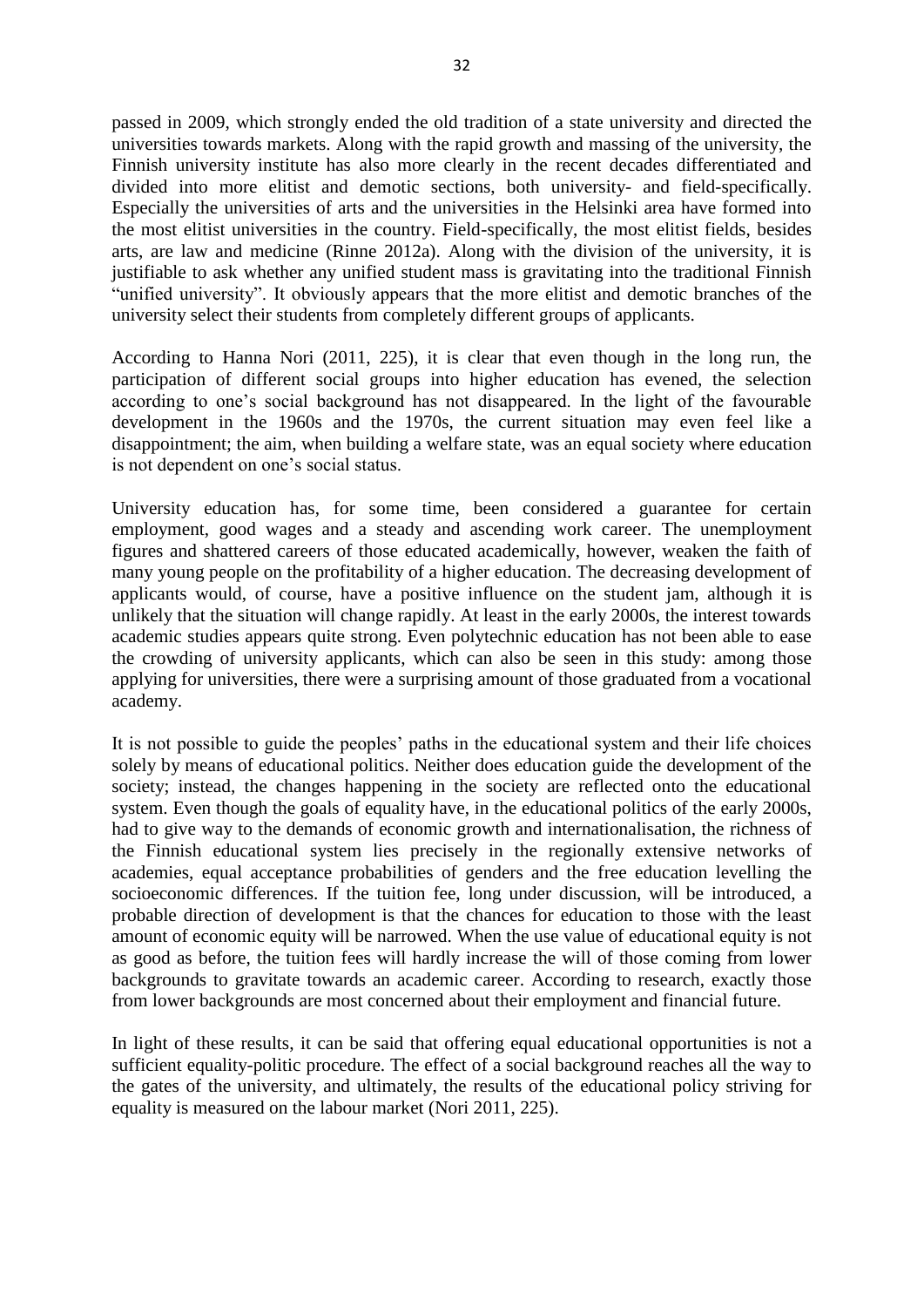What comes to the current discourses and initiatives Finnish of HE access policy, there is quite a lot going on. The main aims behind the new policies are the targets to have savings in funding, to make universities work more effectively and more "result-responsibly".

First, the government and the Ministry of Education and culture has planned and already in some aspect decided about the diminishing the starting places of students in universities and in whole Higher Education. They have also practice the policy of diminishing the amount of universities in Finland and are planning to go forward. This will inevitably mean that access to Higher Education and universities will be under stronger competition than before.

Secondly and quite controversially the ministry is very hard trying to unload the huge applicant jams on the stairs of the universities.

Thirdly, the ministry has decided to progress in many different ways to shorten the length of university studies. These ways are mainly financial ways combined with the new legislation: eg. to give new funding to universities according to lengths of study time and to shorten the time, that students to have the study aid as well as shorten the right to be student and restrict the possibility to study simultaneously in different study tracks.

Fourth, the ministry is having plans to unite the single application fields to bigger units and wider application fields so that it would be easier and more flexible for the universities to place the applicants later in more precise tracks and fields of study

Fifth, the ministry has since 1990s tried to develop more simple and common united application examination system as well as developed the electric technical system for that (Ahola 2011).

Sixth, ministry has advances the situation of the first year secondary graduated as setting them the quota of access to higher education and university studies among all the applicants and by this way worsening the possibilities of not-first-year matriculates to have access. This has waked up vivid discussion of the fairness and justice concerning similarly all the applicants. Because the traditional autonomy of Finnish universities has been quite strong, there is the quarrel going on between universities and the ministry. (Ahola 2011.)

Seventh, the ministry has also put forward suggestions to charging the university students and getting rid of the very strong tradition of university studies free of charge. Especially the students unions have oppose against these policies and the new student funding policy has so far being only used concerning the students outside the EU-countries and only as experiment. The reason behind this change proposal by the ministry has mostly been economical.

When analysing the changes of recent Higher Education access policy Heidi Ahola (2011, 80) comes to the conclusion that the discourse has changed:

- *from* "matriculated jam"-, slow transition of university students to labour market- and effective use of study places and diverse access practice- discourses (1980s)
- *via* guaranteeing equal opportunities for HE studies for all-, more efficiency to access examination procedures- and post graduate placing –discourses (1990s)
- *to* fast in fast out-, connecting the access to the effectiveness of study processes, and from separsted approach to the holistic approach of HE student access – discourses (2000s).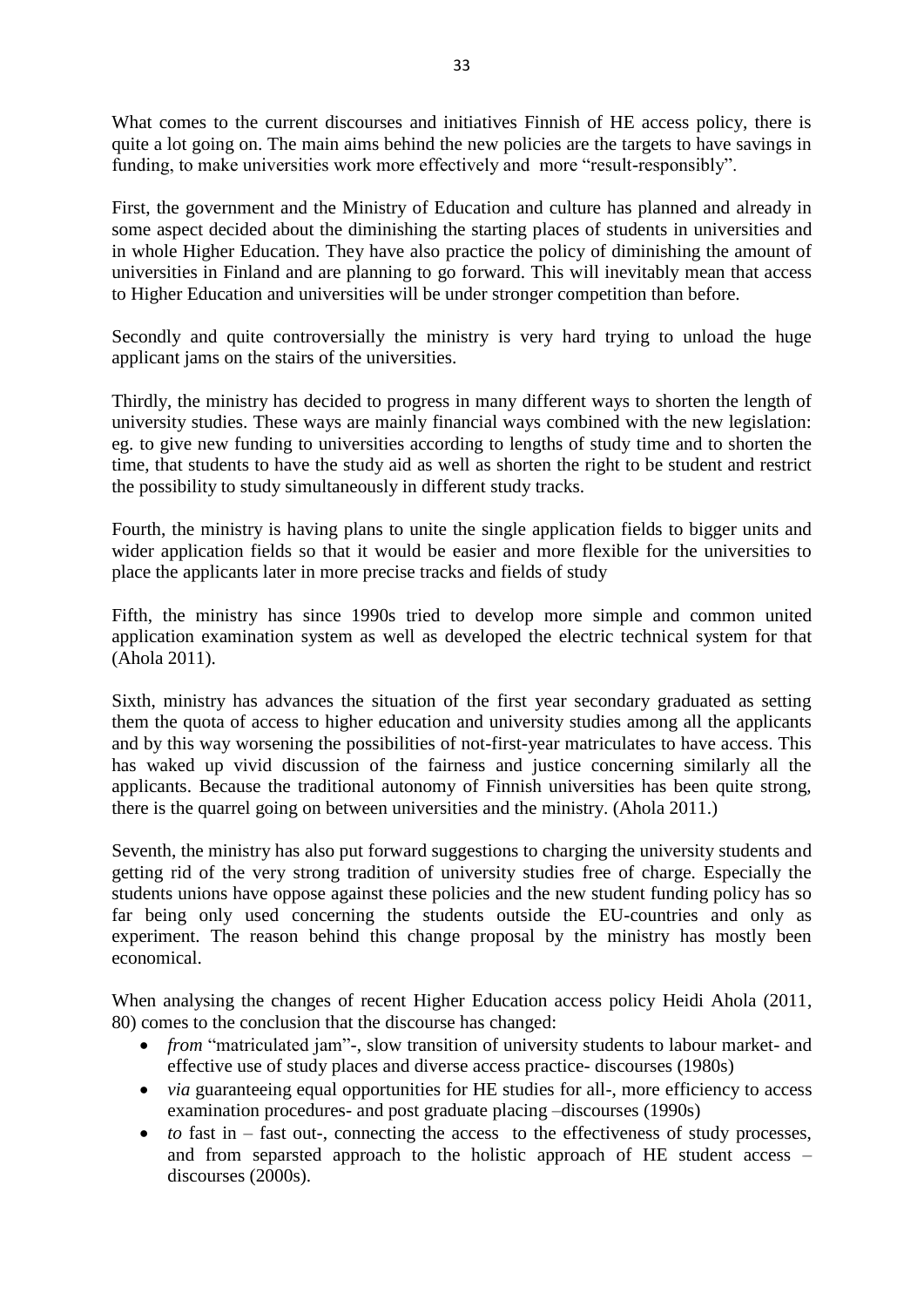#### **6 CONCLUSIONS**

The Finnish university doctrine has gone through several historical changes after the Second World War. First, it was strongly connected with the old Nordic and Finnish historical tradition of "Academic doctrine", including university autonomy, freedom of research and teaching, no expectations for immediate economic gain and clearly being of an elitist character. Then, from the 1960s to the late 1980s, it became connected with the state planning system and producing manpower and economic progress, but at the same time, strongly emphasising the values of equality in educational opportunities and democracy. The latest doctrines have changed first to "managing by results and competition" –doctrine, and in the newest version, to the "neo-liberal NPM-doctrine" in the 2000s, bringing in radical changes, strong market-orientation, expectations of immediate economic gain and huge assessment and evaluation mechanisms. The place, the functions and the governance mechanisms of the university, as well as the whole university culture of enterprise-university, has stepped in. The economy and competition discourse and vocabulary have penetrated to become the soul of the university. The change compared to the traditional Finnish university is shocking.

Barnett has stated that in these days, the only legitimated way to discuss universities is to speak the language of the "performative university". He warns that this closing of the language through which we can talk about the university may also mean to underrate the very self-being and nature of the university. What it is, how it is, how it understands itself, what it might become, is all underestimated (Barnett 2011, 15). In this process of reducing the whole meaning and idea of university to enhancing economic competitiveness, we are taking steps to narrow the versatile tradition of university.

We can say that in the university discourse, entrepreneurialism and efficiency appear as a threat to the speciality of the university institution as these trends make universities similar to whichever other institutions.

In the institutional level of universities, the leading members' (rectors, administration managers, financial managers, and chairs of departments) opinions about the new university policy and the state plans to promote enterprise-university were divided. Most of all, the lead did not agree that the university could work like any other enterprise, but it has a special essential role and duty in the society. The majority saw that university is the only institution in society whose main duty is to produce best independent research and the teaching grounded on that, not marketable products. But in emphasising the meaning of university autonomy, many also admitted that the "old" university with very heavy steering and control from the Ministry of Education had been a heavy burden.

Moreover, the majority of the whole Finnish university staff has a reserved attitude toward the values and doctrines of the new university policy. The employees are not very enthusiastic about the basic elements of the new university policy technologies; not the market form, the managerialism, nor the performativity. In particular, the spirit of competition and the centre of excellence policy that are in the core of new policy technologies, as well as making universities into businesses-like institutions, do not receive the unrestricted approval of those working in the everyday university world.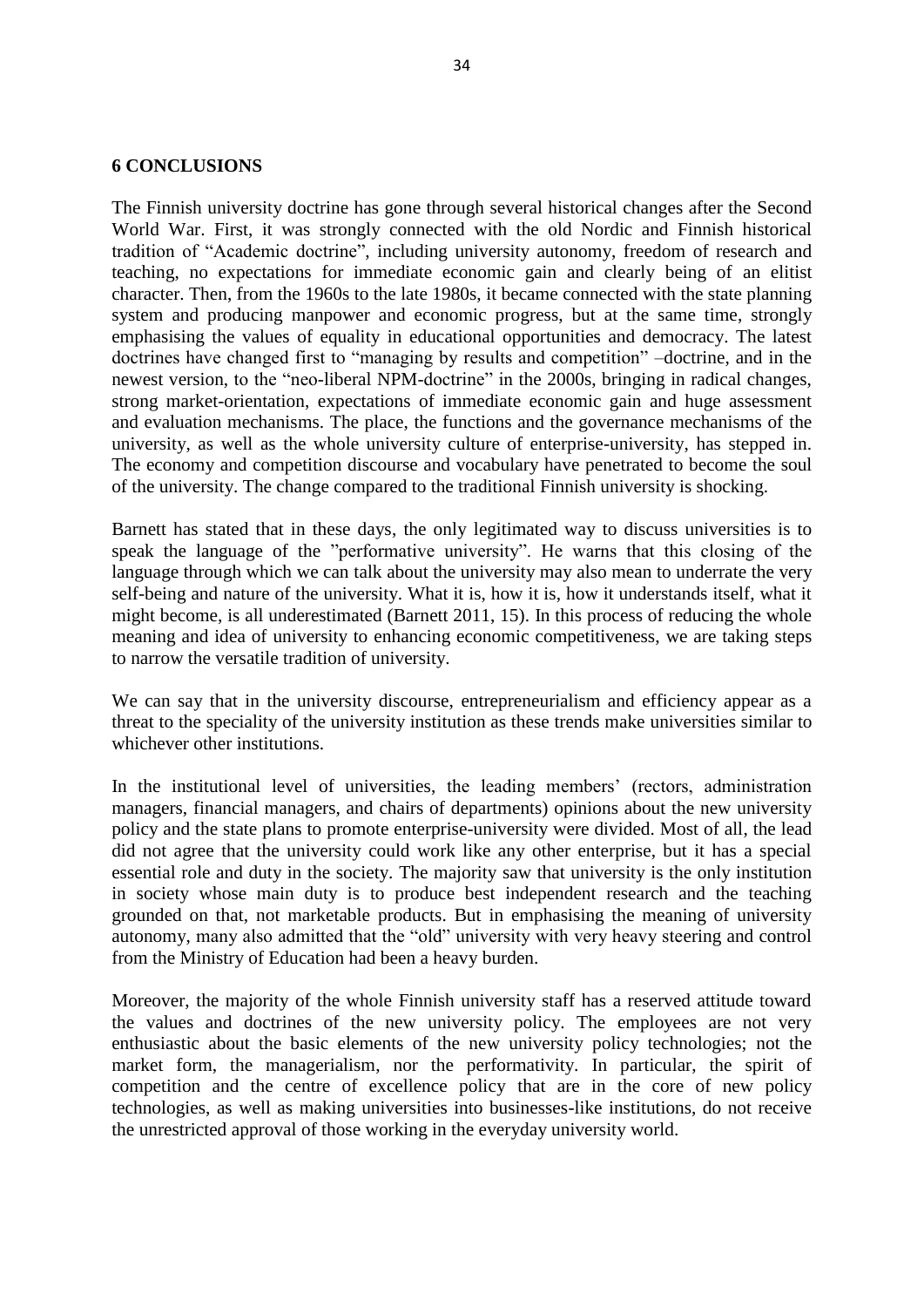The university workers were against the new policies of diminishing the academic power in favour of NPM and managerialist leaders and getting more close to market steering. Of utmost importance is that the academic staff was very concerned about the autonomy of the university and saw the new policy and new funding models as reducing traditional scientific freedom and also leading to inequality between different disciplines. These opinions were quite against the official aims and ideology presented by the Finnish Ministry of Education (Vanttaja & Jauhiainen 2009).

The university staff is, however, rather divided, even in some aspects polarized, in their perceptions and attitudes. This division reflects the power hierarchy of the academia surprisingly directly. Those upper level civil servants on the peak of the Finnish university hierarchy are, in many respects, perceived as being very aloof by the floor-level workers – whether they are academic teachers or researchers, or those working in the lower echelons of administration and planning. Upper level civil servants seem to identify more readily with the values and principles of the new university policy. The attitude towards the new administrative NPM culture strengthens the picture of the confrontation between the academics and the administration elite. The rhetoric of openness and transparency that is so frequent in today's administrative discourse does not seem to have become reality.

Rather common is the experience that new technologies of power have increased bureaucracy, continuous control and wasted useless 'busy work', which is the essential feature of the new performativity culture. This fabrication refers to expedient display, social representation or self-presentation by individuals or organizations without the aim of presenting the truth, but instead with the goal of doing whatever works best in a particular political context or market-centred, performance-centred and outcome-centred environment. This is a contradictory process; on the one hand, it means keeping up the appearance of efficiency through figures and outcome indicators, branding and, on the other hand, submitting to ruthless performativity and the rules of competition. Alternatively, it may be a question of conscious participation, playing the game, the cynical adopting of a superficial and foreign language, 'intellectual sport', as British university employees described their attitude towards quality assurance in Hoecht's (2006, 555-556) interviews.

The policy techniques have produced a reality which is strongly divided into 'real reality' and 'fake reality'. Especially the fabrication and the variation of the truth became concrete in the annual working hour system and in the work time allocation system. Those new technologies of power can be seen as the new forms of working time control in which the academic freedom – characteristic of the academic culture – has been replaced by a new time regime. In both systems, the use of time is classified by distributing the working hours among different functions, tasks and projects. The techniques were experienced reflecting two kinds of time perspective: the "real time" and the "artificial", "fabricated" time (Jauhiainen et al 2013).

The university staff is divided into academic traditionalists and academic marketisers and the majority seems to be somewhere in between, closer to the traditionalists. It would seem that there is a kind of resistance movement, or at least opposition and suspicion, toward the new market-driven university policy; to the market form, managerialism and performativity as the new policy technologies. This movement is, without doubt, connected with the defence of the old kind of autonomy of the university and with the collegial, professional and bureaucratic nature of the freedom of a university institution (cf. Hay & al. 2002).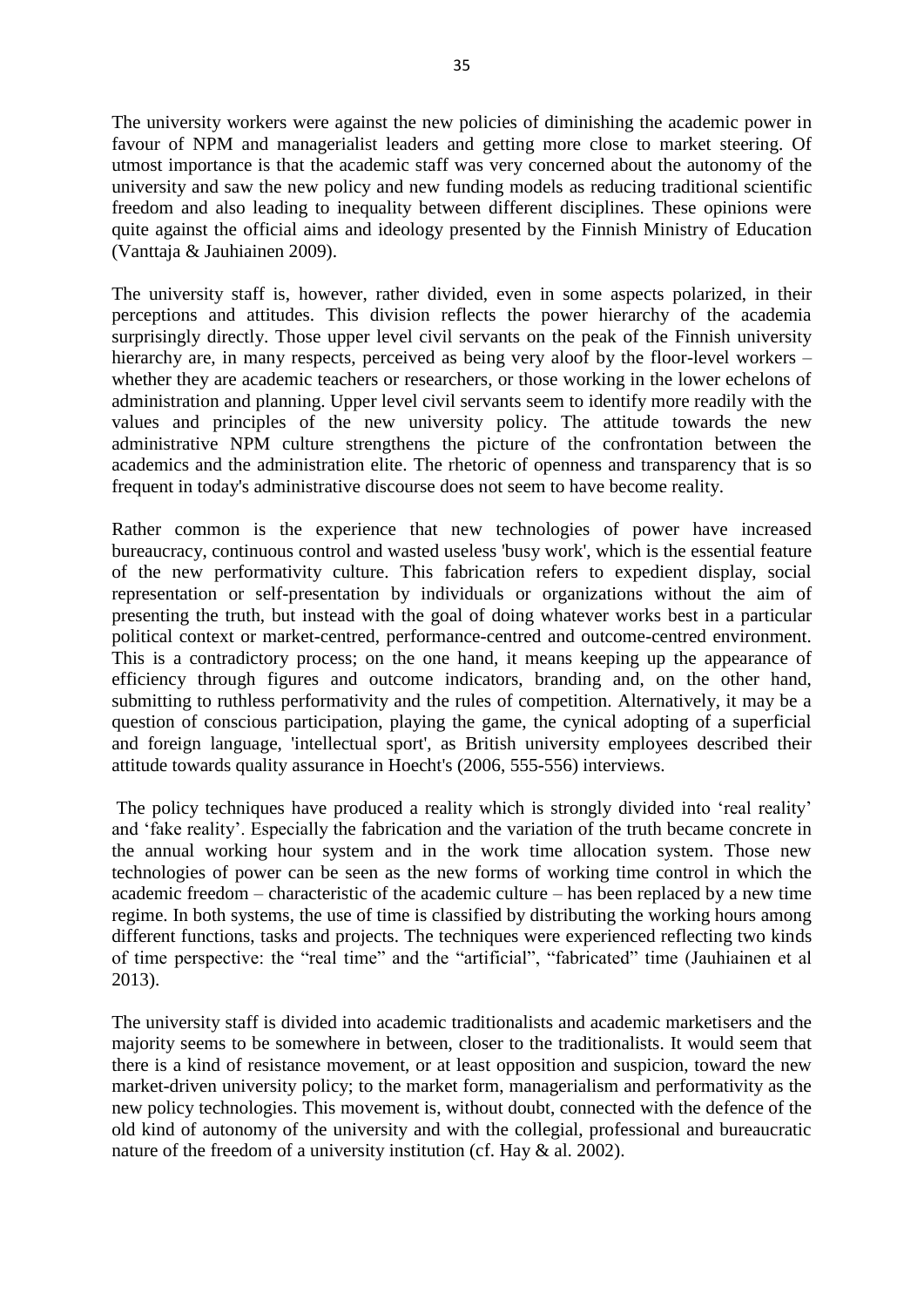If we take the title of this paper seriously, we may conclude that in Finland, we are in many respects surviving in the ruins of the university. The Finnish university has lost many of its dreams and older thoughts of autonomy, democracy, equality and the national character of the university. The new enterprise culture, the new market orientation and the new mechanisms and managers of power have profoundly changed the place of the university and the work in the university as well as weakened the crucial speciality of the institution of university in society. Moreover, this trend seems to be hegemonic in many ways. However, at the moment, the struggles inside the university are also going on between the different tribes and territories, and there are quite strong camps in both sides: the traditionalists and the marketisers.

As in the beginning of this paper, we may repeat the question whether the Kantian concept of reason and the Humboldtian idea of culture are about to give up to the techno-bureaucratic notion of excellence.

What comes to the access to HE and universities, at the moment there is going on quite wide and even radical changes not only in Finnish HE and university policy but also in HE and university access policy. While in the name of diminishing funding the Ministry of Education and Culture is diminishing the starting places and strengthening the competition between the applicants in HE and universities, the policy is at the same time rather controversary favouring new matriculated young as well as trying the dismantle the accumulated jam in front of the HE and university doors. In addition the facts of social, cultural and gender unequality of opportunities to access to HE and especially to university are admitted as well as the segmentation and segregation of the old universal university system, but if some, only few efforts are taken towards the increase of equal opportunities and equity.

#### **REFERENCES**

Aarrevaara, T., Dobson, I. R. & Elander, C. 2009. Brave New World: Higher education reform in Finland. Higher Education Management and Policy 21 (2), 89–106.

Ahola, H. 2011. Korkeakoulujen opiskelijavalinnat. Virallinen koulutuspoliittinen puhe opetusministeriön työryhmien muistioissa vuosina 1988-2010. University of Turku: Master's thesis.

Antikainen, A. 2008. Power, State and Education: Restructuring the Nordic model. In J. Houtsonen & A. Antikainen (Eds.) Symbolic Power in Cultural Contexts: Uncovering Social Reality. Rotterdam: Sense Publishers, 93-105.

Antikainen, A., Rinne, R. & Koski, L. 2006. Kasvatussosiologia. Helsinki: WSOY.

Ball, S. J. 2001. Globaalit toimintaperiaatteet ja kansalliset politiikat eurooppalaisessa koulutuksessa. Teoksessa A. Jauhiainen, R. Rinne & J. Tähtinen (toim.) Koulutuspolitiikka Suomessa ja ylikansalliset mallit. Jyväskylä: Suomen Kasvatustieteellinen Seura, Kasvatusalan tutkimuksia 1.

Ball, S. J. 2003. The Teachers' Soul and Terrors of Performativity. Journal of Education Policy 18 (2), 215–228.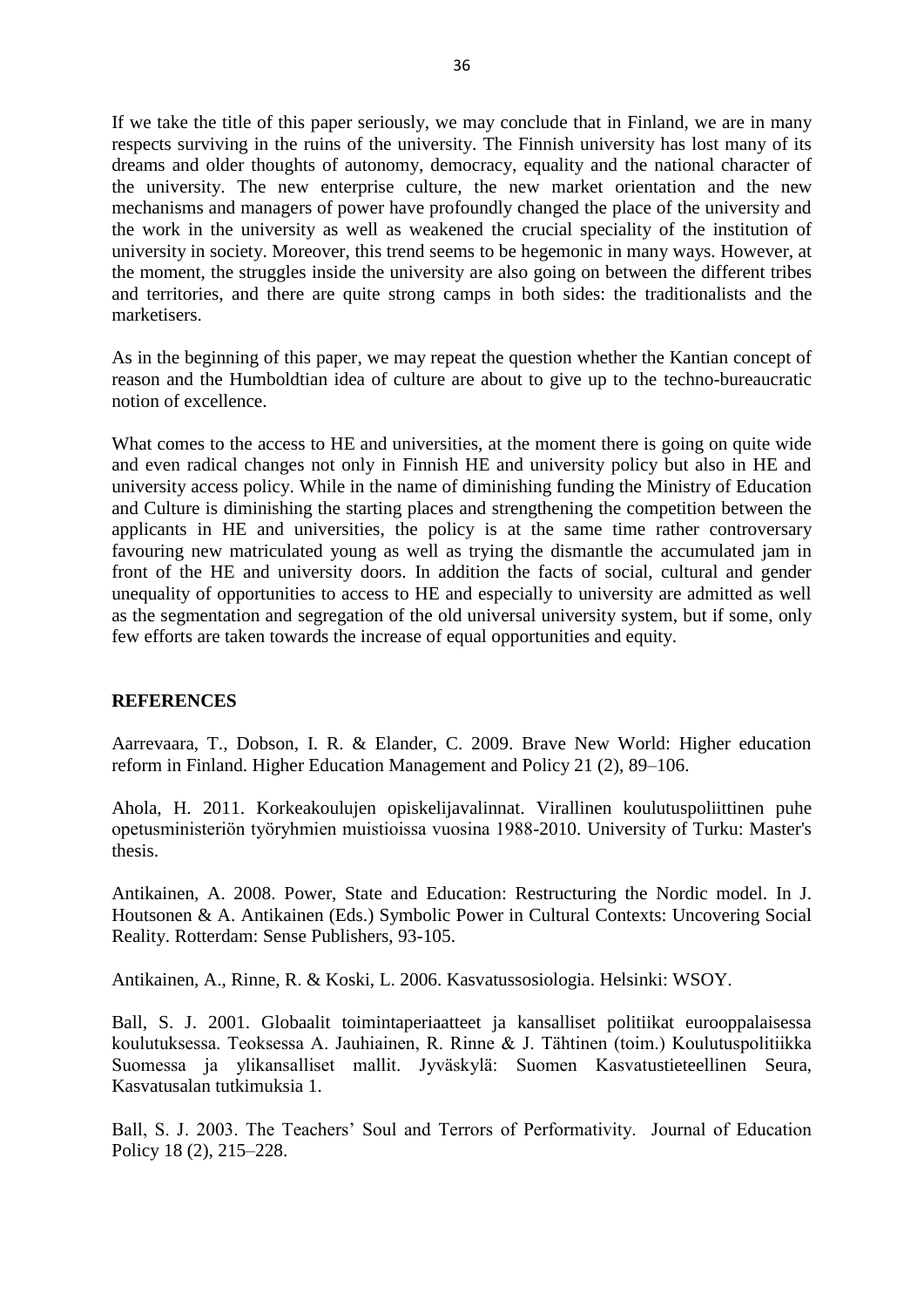Ball, S. J. 2004. Suorituskeskeisyys ja yksityistäminen jälkihyvinvointivaltion koulutuspolitiikassa. Kasvatus 35 (1), 6–20.

Ball, S. J. 2006. Performativity and Fabrications in the Education Economy: Towards the performativity society. In H. Lauder, P. Brown, J.-A. Dillabough & A. H. Halsey (Eds.) Education, Globalisation & Social change. Oxford: University Press, 692–701.

Barnett, R. 2011. Being a University. London and New York: Routledge.

Becher, T . & Kogan, M . 1992. Process and Structure in Higher Education. London: Routledge.

Bleiklie, I. & Kogan, M. 2000. Comparison and Theories. In M. Kogan, M. Bauer, I. Bleiklie & M. Henkel. Transforming Higher Education. A comparative study. Higher Education Policy Series 57. London, Philadelphia: Jessica Kingsley Publishers, 11–34.

Blom, R. (toim.) 1999. Mikä Suomessa muuttui? Sosiologinen kuva 1990-luvusta. Tampere: Gaudeamus.

Clark, B. R. 1998. Creating Entrepreneurial Universities: Organizational pathways of transformation. Issues in Higher Education. Oxford: Pergamon Press for International Association of Universities.

Cutler, T. & Waine, B. 1997. Managing the Welfare State. Text and sourcebook. Oxford & New York: Berg.

Dean, M. 1999. Governmentality. London: Sage.

Deem, R. 2001. Globalisation, New Managerialism, Academic Capitalism and Entrepreneurialism in Universities: Is the local dimension still important? Comparative Education 37 (1), 7–20.

Erikson, R. & Jonsson, J. O. 1996. Can Education be Equalized? Colorado: Westview Press.

Etzkowitz, H. 2003. Research Groups as 'Quasi-Firms': The invention of the entrepreneurial university. Research Policy 32 (1), 1090–1121.

FINHEEC 2012. Audit Manual for the Quality Systems of Higher Education Institutions 2011-2017. Helsinki: Publications of The Finnish Higher Education Evaluation Council 15:2012  $2<sup>nd</sup>$  edition.

Foucault, M. 2000. The Subject of Power. In J. D. Faubion (Ed.) Michel Foucault. Power. Essential works of Foucault 1954–1984, vol. three. London: Penguin Books, 326–348.

Fuller, S. 2006. What Makes Universities Unique? Updating the ideal for an entrepreneurial age. Paper presented in the EUEREK Workshop in CELE in University of Turku, Finland, February 11th–12th 2006.

Fägerlind, I. & Strömqvist, G. 2004. Higher Education Reform in the Global Context – What ever happened to the Nordic model? In I. Fägerlind & G. Strömqvist, (Eds.) Reforming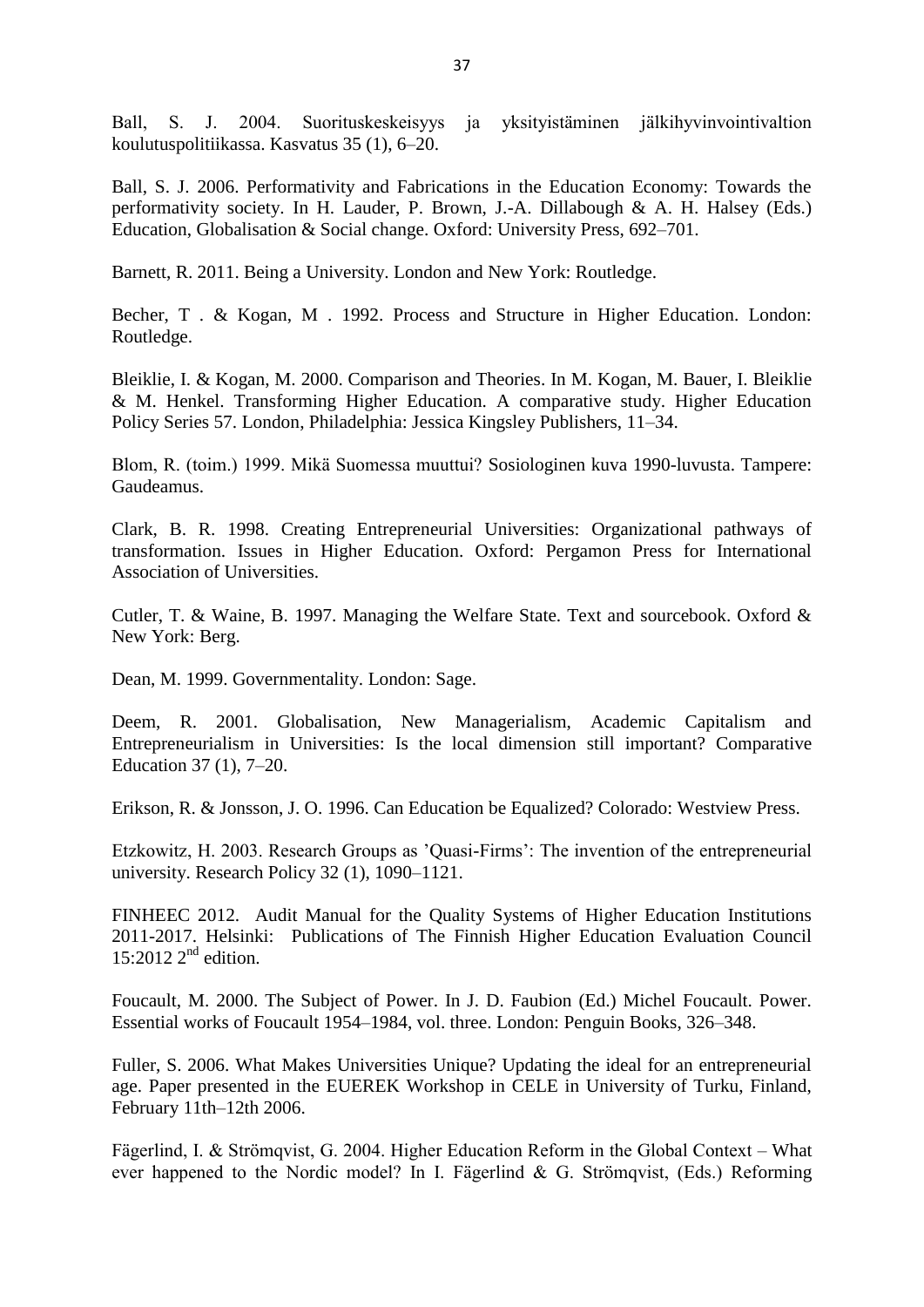Higher Education in the Nordic Countries – Studies of change in Denmark, Finland, Iceland, Norway and Sweden. Paris: International Institute for Educational Planning, 17–53.

Gillies, D. 2008. Developing Governmentality: Conduct and education policy. Journal of Educational Policy 23 (4), 415–427.

Goedegebuure, L., Kaiser, F., Maassen, P. & de Weert, E. 1993. Higher Education Policy in International Perspective: An overview. In L. Goedegebuure, F. Kaiser, P. Maassen, L. Meek, F. van Vught & E. de Weert (Eds.) Higher Education Policy. An international comparative perspective. Issues in higher education. Oxford: Pergamon Press for International Association of Universities, 1–12.

Hay, D. B., Butt, F. & Kirby, D. A. 2002. Academics as Entrepreneurs in a UK University. In G. Williams (Ed.) The Enterprising University. Reform, excellence and equity. Buckingham: SRHE & Open University Press, 132–141.

HE 7/2009. Hallituksen esitys uudeksi yliopistolaiksi. Helsinki: Valtioneuvosto.

Heiskala, R. 2001. Theorizing Power: Weber, Parsons, Foucault and neostructuralism. Social Science Information 40 (2), 241–264.

Hernes, G. 1988. Viva academia. Oslo: Universitetsforlaget.

Hoecht, A. 2006. Quality Assurance in UK Higher Education: Issues of trust, control, professional autonomy and accountability. Higher Education 51, 541–563.

Jauhiainen, A., Jauhiainen, A., Laiho, A. & Lehto R. 2013. Fabrications, Moral Hazard and Time Control – Finnish university workers' experiences of the governance of the university work. (submitted)

Jauhiainen, A., Rinne, R. & Tähtinen, J. (toim.) 2001. Koulutuspolitiikka Suomessa ja ylikansalliset mallit. Jyväskylä: Suomen Kasvatustieteellinen Seura, Kasvatusalan julkaisuja 1.

Kallo, J. 2009. OECD Education Policy. A comparative and historical study focusing on the thematic reviews of tertiary education. Jyvsskylä: Finnish Educational Research Association, Research in Educational Sciences 45.

Kankaanpää, J. 2013. Kohti yritysmäistä hyöty-yliopistoa? Valtiovallan tahto Suomessa vuosina 1985–2006 ja kokemukset kolmessa yliopistossa. Turun yliopisto: Annales Universitatis Turkuensis C: 369.

KESU 1991. Koulutuksen ja korkeakouluissa harjoitettavan tutkimuksen kehittämissuunnitelma vuosille 1991–1996. Helsinki: Opetusministeriö.

Kivinen, O. & Rinne, R. 1990a. State Governance and Market Attraction: Models of higher education in the USA, Western Europe and Finland. In European Regional Consultation on Management and Administration of Higher education in a Market Economy. UNESCO & Bulgarian Ministry of Science and Higher Education. Plovdiv, 1-13.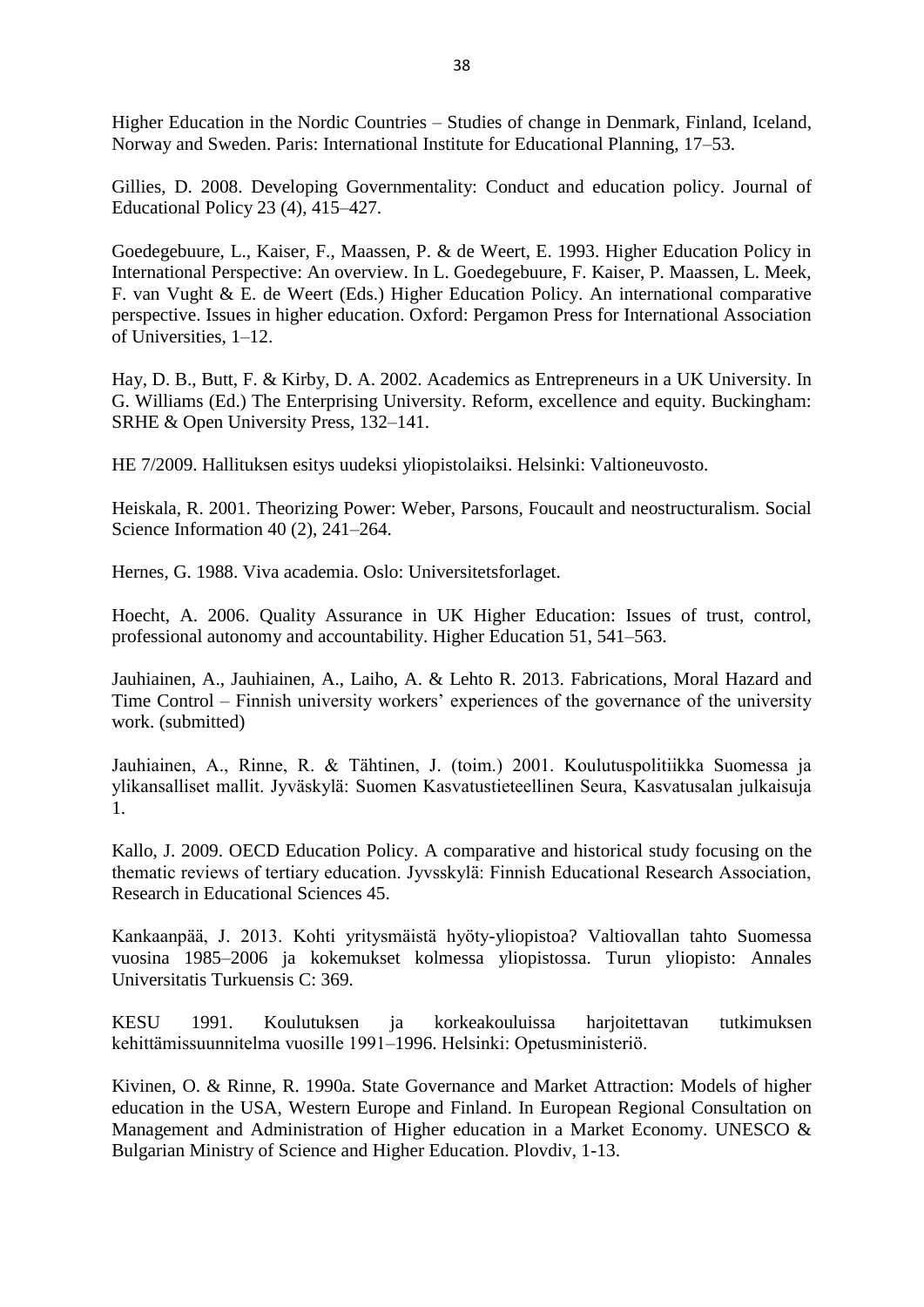Kivinen, O. & Rinne, R. 1990b. The University, the State and the Professional Interest Groups: A Finnish lesson in university development policy. Higher Education Policy 3 (3), 15-18.

Kivinen, O. & Rinne, R. 1992. Oppivelvollisuudesta kestävään koulutususkoon: suomalaiset koulutusjärjestelmässään. Teoksessa M. Rahikainen (toim.) Suuri muutos – suomalaisen yhteiskunnan kehityspiirteitä. Helsingin yliopisto: Lahden tutkimus- ja koulutuskeskus, 81- 87.

Kivinen, O. & Rinne, R. 1993. Changing Higher-Education Policy – Three Western models. In Z. Morsy & P. G. Altbach (Eds.) Higher Education in International Perspective – Toward the 21<sup>st</sup> century. Paris: United Nations Educational, Scientific and Cultural Organization, 177–185.

Kivinen, O. & Rinne, R. 1995a. Koulutuksen periytyvyys: nuorten koulutus ja tasa-arvo Suomessa. Koulutus 1995:4. Helsinki: Tilastokeskus.

Kivinen, O. & Rinne. R. 1995b. Koulutuksen kentät ja kulku. Teoksessa T. Takala (toim.) Kasvatussosiologia. Helsinki: WSOY, 53-84.

Kivinen, O., Rinne, R. & Ketonen, K. 1993. Yliopiston huomen. Korkeakoulupolitiikan historiallinen suunta Suomessa. Helsinki: Hanki ja jää.

Koivula, J., Rinne, R. & Niukko, S. 2009. Yliopistot yrityksinä? Merkkejä ja merkityksiä Suomessa ja Euroopassa. Kasvatus 40 (1), 7–27.

KOTA database. KOTA -tietokanta. Helsinki: Opetusministeriö. <https://kotaplus.csc.fi/online/Etusivu.do>

Kosonen, P. 1992. Johdanto. Teoksessa P. Kosonen (toim.) Euroopan integraatio, työmarkkinat ja hyvinvointivaltio. Jyväskylä: Gummerus, 5-22.

Marginson, S. & Considine, M. 2000. The Enterprise University. Power, governance and reinvention in Australia. Cambridge: University Press.

McLennan, G. 2008. Disinterested, disengaged, useless: conservative or progressive idea of the university? Globalisation, Societies and Education 6 (2), 195–200.

Nevala, A. & Rinne, R. 2012. Korkeakoulutuksen muodonmuutos. Teoksessa P. Kettunen & H. Simola (toim.) Tiedon ja osaamisen Suomi. Kasvatus ja koulutus Suomessa 1960-luvulta 2000-luvulle. Helsinki: Suomalaisen Kirjallisuuden Seura, SKS:n toimituksia 1266:3, 203- 228.

Nori, H. 2011. Keille yliopiston portit avautuvat? Tutkimus suomalaisiin yliopistoihin ja eri tiieteenaloille valikoittumisesta 2000-luvun alun Suomessa. Turun yliopisto: Annales Universitatis Turkuensis C: 309.

FPuhakka, A. & Rautopuro, J. 2003. Vessi ja illuusio. Opettajien työaikasopimuksen noudattaminen yliopistoissa. Helsinki: Tieteentekijöiden liitto.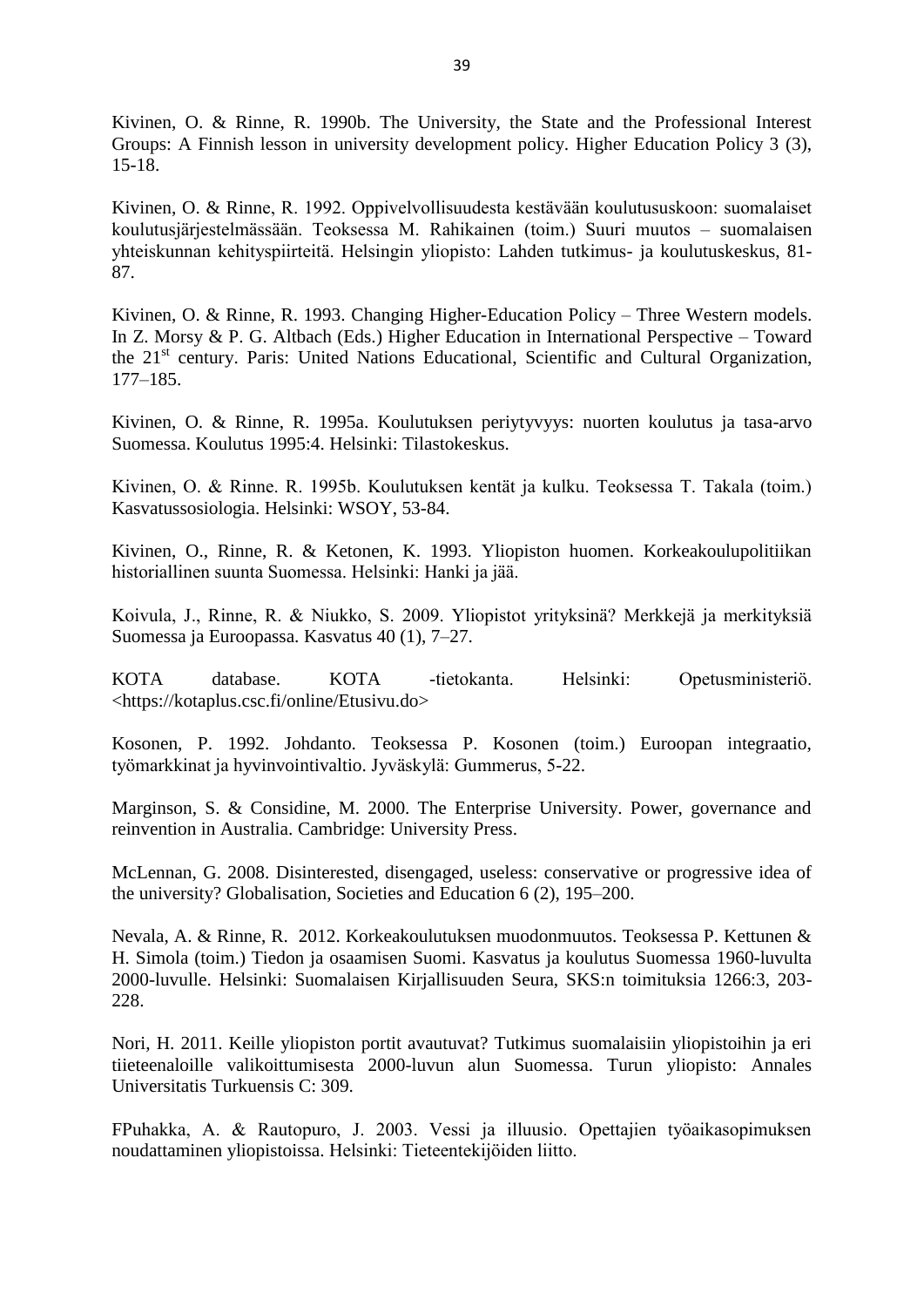Readings, B. 1996. The University in Ruins. Cambridge, MA: Harvard University Press.

Rinne, R. 2004. Searching for the Rainbow: Changing the course of Finnish higher education. In I. Fägerlind & G. Strömqvist (Eds.) Reforming Higher Education in the Nordic Countries – Studies of change in Denmark, Finland, Iceland, Norway and Sweden. New trends in higher education. Paris: IIEP, 89–135.

Rinne, R. 2010. The Nordic University Model from a Comparative and Historical Perspective. In J. Kauko, R. Rinne & H. Kynkäänniemi (Eds.) Restructuring the Truth of Schooling – Essays on discursive practices in sociology and the politics of education. Jyväskylä. FERA: Research in Educational Sciences 48, 85–112.

Rinne, R., Jauhiainen, A. & Lehto, R. 2011. Uusi suomalainen yliopistopolitiikka yliopistoväen itsensä näkemänä ja kokemana. Teoksessa R. Rinne, J. Tähtinen, A. Jauhiainen & M. Broberg (toim.) Koulutuspolitiikan käytännöt kansallisessa ja ylikansallisessa kehyksessä. Suomen kasvatustieteellinen seura: Kasvatusalan tutkimuksia 54. Jyväskylä: Jyväskylän yliopistopaino, 185-232.

Rinne, R. 2012a. Changes in Higher Education Policy and the Nordic Model. In T. Halvorsen & P. Vale (Eds.) One World, Many Knowledges – Regional experiences and cross-regional links in higher education. Bellville: Southern African-Nordic Centre (SANORD), 39-54.

Rinne, R. 2012b. Comparative Views on Continuing Massification of Higher Education and the Diversification of the System. In A. G. Eikseth, C. F. Dons & N. Garm (Eds.) Utdanning mellom styring og danning. Et nordisk panorama. Trondheim: Akademika forlag, 255-279.

Rinne, R, 2012c. Koulutetun eliitin erottautuminen. (2012) Teoksessa P. Kettunen & H. Simola (toim.) Tiedon ja osaamisen Suomi. Kasvatus ja koulutus Suomessa 1960-luvulta 2000-luvulle. Helsinki: Suomalaisen Kirjallisuuden Seura, SKS:n toimituksia 1266:3, 367- 407.

Rinne, R. 2012d. Access to Higher Education – The case of Finland. In A. M. Kazamias & D. M. Mattheou (Eds.) Comparative and International Education Review. A Biannual Journal of the Greek Comparative and International Education Society 18-19. Athens: the Greek Comparative and International Education Society (ELESDE) & the Centre of Comparative Education, International Education Policy and Communication (ESPAIDEPE), 143-163.

Rinne, R. & Antikainen, A. 2012a. Ylikansalliset paineet, pohjoismainen malli ja suomalainen koulutus. Teoksessa P. Kettunen & H. Simola (toim.) Tiedon ja osaamisen Suomi. Kasvatus ja koulutus Suomessa 1960-luvulta 2000-luvulle. Helsinki: Suomalaisen Kirjallisuuden Seura, SKS:n toimituksia 1266:3, 441-479.

Rinne, R. & Jauhiainen, A. 2012b. In the Shifting Sands of Policy – University academics' and employees' views and experiences of Finnish new higher education policy. In S. Ahola & D. M. Hoffman (Eds.) Higher Education Research in Finland. Emerging structures and contemporary issues. University of Jyväskylä: Finnish Institute for Educational Research.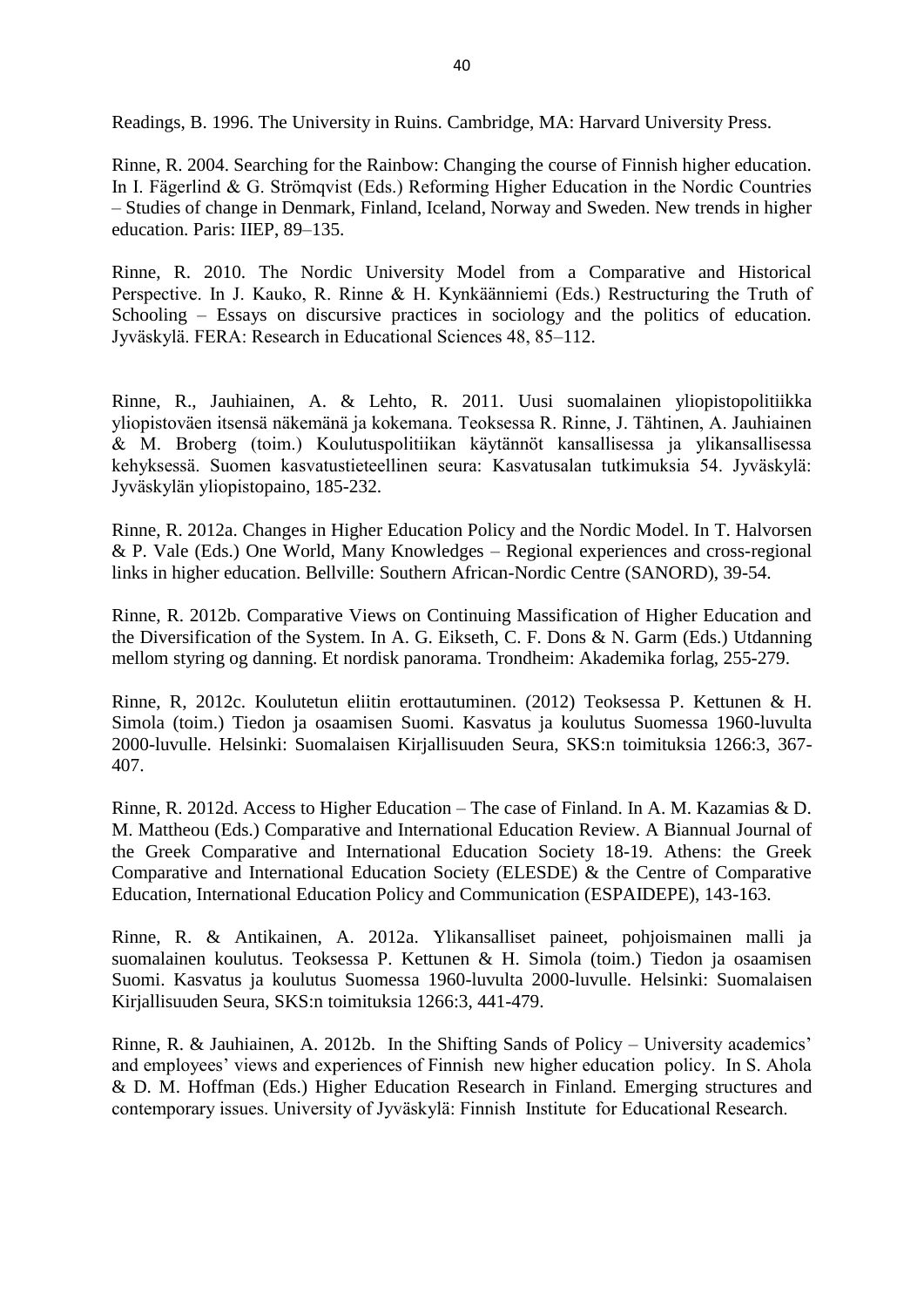Rinne, R., Jauhiainen, A. & Kankaanpää, J. 2014. Surviving in the Ruins of University – Lost autonomy and collapsed dreams in Finnish transition of university policies. Nordic Studies of Education (in press).

Rinne, R., Jauhiainen, A., Simola, H., Lehto, R., Jauhiainen, A. & Laiho, A. 2013 Valta, uusi yliopistopolitiikka ja yliopistotyö Suomessa. yliopistolaisten kokemana. Suomen kasvatustieteellinen seura: Kasvatusalan tutkimuksia 58.

Rinne, R. & Kivinen. O. 2003. The Nordic Welfare State Model and European Union Educational Policies. In P. Rasmussen (Ed.) Educational Policy and the Global Social Order. Aalborg University: Centre for the Interdisciplinary Study of Learning, 23–42.

Rinne, R., Kivirauma, J., Hirvenoja, P. & Simola, H. 2000. From Comprehensive School Citizen towards Self-Selective Individual. In S. Lindblad & T. S. Popkewitz (Eds.) Public Discourses on Education Governance and Social Integration and Exclusion: Analyses of policy texts in European contexts. University of Uppsala: Uppsala reports on education 36.

Rinne, R. & Koivula, J. 2005. The Changing Place of Higher Education and a Clash of Values. The entrepreneurial university in the European knowledge society. Higher Education Management & Policy 17 (3), 91–124.

Rinne, R. & Koivula, J. 2009. The Dilemmas of the Changing University. In M. Shattock (Ed.) Entrepreneurialism in Universities and the Knowledge Economy. Diversification and organisational change in European higher education. London: Open University Press & Paris: IIEP, Unesco, 183–199.

Rinne, R. & Simola, H. 2005. Koulutuksen ylikansalliset paineet ja yliopistojen uusi hallinta. Tiede ja edistys 30 (1), 6–26.

Rinne, R. & Vanttaja, M. 1999. Suomalaista aikuiskoulutuspolitiikkaa: muutoksia ja jännitteitä 1980- ja 1990-luvuilla. Koulutus- ja tiedepolitiikan osaston julkaisusarja: 67. Helsinki: Edita.

Rinne, R. & Vanttaja, M. 2000. New Directions of Adult Eduction Policy in Finland. In S. Tosse et al. (Eds.) Reforms and Policy. Adult education research in Nordic countries. Trondheim: Tapir, 23–38.

Rose, N. 1999. Governing the Soul: The shaping of the private self. London: Free Association Books.

Rubenson, K. 2007. Participation in Adult Education: The Nordic welfare state model. In R. Rinne, A. Heikkinen & P. Salo (Eds.) Adult Education – Liberty, Fraternity, Equality? Nordic views on lifelong learning. Finnish Educational Research Association: Research in Educational Sciences 28. Turku: Painosalama Oy 47-66.

SA 1997. Yliopistolaki 27.3.1997. 645/1997.

SA 1999. Lakikokoelma. Koulusäädökset. Helsinki: Edita.